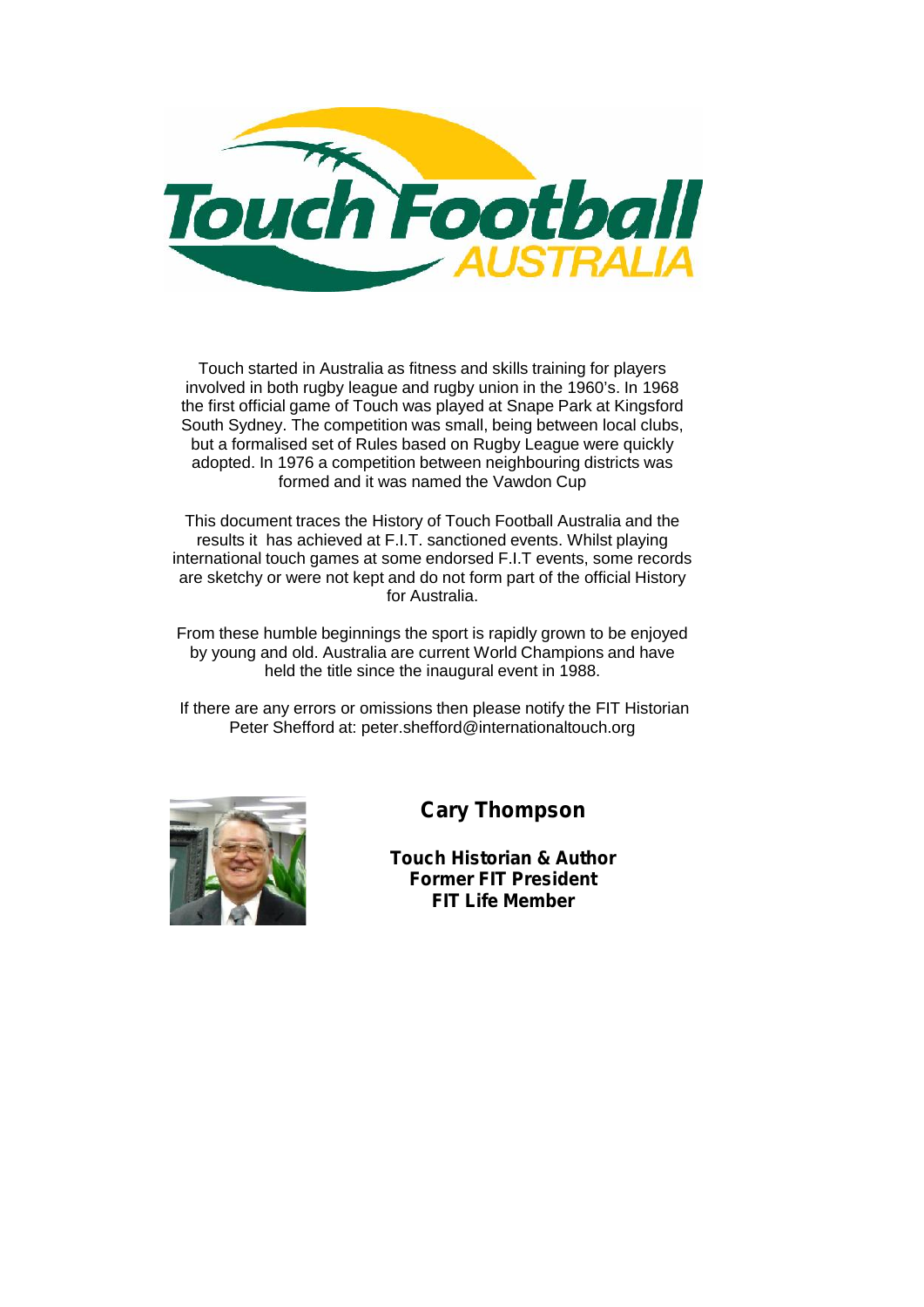## **MENS OPEN**

| Teams Played           | P              | W              | L                     | D              | F    | A               |             | <b>BIGGEST WINNING MARGIN</b> |          |                                              |      |
|------------------------|----------------|----------------|-----------------------|----------------|------|-----------------|-------------|-------------------------------|----------|----------------------------------------------|------|
|                        |                |                |                       |                |      |                 |             |                               |          |                                              |      |
| Canada                 | 3              | 3              |                       |                | 26   | 14              |             | Papua New Guinea              | $29-0$   | Hawaii                                       | 1995 |
| Cook Islands           | 3              | 3              |                       |                | 48   | $\overline{2}$  |             | <b>United States</b>          | $26-0$   | Hawaii                                       | 1995 |
| England                | 3              | 3              |                       |                | 52   | $\overline{2}$  | Japan       |                               | $25-0$   | Auckland                                     | 199' |
| Fiji                   | $\overline{2}$ | $\overline{2}$ |                       |                | 20   | $\overline{3}$  | Wales       |                               | $25 - 1$ | Kumagaya                                     | 2003 |
| France                 | 4              | $\overline{4}$ |                       |                | 85   | $\overline{2}$  | Malaysia    |                               | $23-0$   | <b>Coffs Harbour</b>                         | 2015 |
| Italy                  | 1              | 1              |                       |                | 11   | $\overline{0}$  | Scotland    |                               | $23-1$   | Stellenbosch                                 | 2007 |
| Japan                  | $\overline{7}$ | 7              |                       |                | 129  | 1               | France      |                               | $23-1$   | Edinburgh                                    | 201' |
| Lebanon                | 2              | $\overline{2}$ |                       |                | 18   | $\overline{5}$  |             | <b>Netherlands</b>            | $21 - 0$ | Edinburgh                                    | 201' |
| Malaysia               | 1              | 1              |                       |                | 23   | $\overline{0}$  | England     |                               | $20 - 0$ | Stellenbosch                                 | 2007 |
| Netherlands            | 1              | 1              |                       |                | 21   | $\overline{0}$  | Tokelau     |                               | $18 - 1$ | Auckland                                     | 199' |
| New Zealand            | 17             | 12             | 3                     | $\overline{2}$ | 98   | $\overline{53}$ |             | South Africa                  | $17 - 1$ | Kumagaya                                     | 2003 |
| <b>Niue</b>            | 2              | $\overline{2}$ |                       |                | 25   | 5               |             | Cook Islands                  | $16-1$   | Edinburgh                                    | 201' |
| Papua New Guinea       | 5              | 5              |                       |                | 88   | 9               | Samoa       |                               | $15 - 0$ | <b>Coffs Harbour</b>                         | 2015 |
| Samoa                  | 6              | 6              |                       |                | 52   | 7               | <b>Niue</b> |                               | $15 - 1$ | Sydney                                       | 1999 |
| Scotland               | 3              | $\overline{3}$ |                       |                | 67   | $\overline{4}$  | Fiji        |                               | $14 - 1$ | Auckland                                     | 199' |
| South Africa           | $\overline{7}$ | $\overline{7}$ |                       |                | 100  | $\overline{7}$  | Italy       |                               | $11 - 0$ | Sydney                                       | 1999 |
| Tokelau                | 1              | 1              |                       |                | 18   | 1               | Lebanon     |                               | $12 - 3$ | Stellenbosch                                 | 2007 |
| <b>United States</b>   | 1              | 1              |                       |                | 26   | $\overline{0}$  |             | New Zealand                   | $11 - 2$ | <b>Coffs Harbour</b>                         | 2015 |
| Wales                  | $\overline{5}$ | $\overline{5}$ |                       |                | 106  | $\overline{2}$  | Canada      |                               | $16 - 8$ | Carrara                                      | 1988 |
|                        |                |                |                       |                |      |                 |             |                               |          |                                              |      |
| Total<br>$\mathbf{0}$  | 74             | 69             | 3                     | $\mathbf{2}$   | 1013 | 117             |             |                               |          | <b>Most Touchdown: 28; Matthew Bird 2011</b> |      |
| <b>Best Position:</b>  |                |                | 1st - 1988 to 2015    |                |      |                 |             | In one game:                  |          | 7; Andrew Galea 1995                         |      |
| <b>Worst Position:</b> |                |                | 1st - 1988 to 2015    |                |      |                 |             | <b>Best Average:</b>          |          | 2.80 Matthew Bird 2011 (28/10)               |      |
| <b>Worst Loss:</b>     |                |                | 4-6; New Zealand 1995 |                |      |                 |             | Highest team score:           |          | 181 Touchdowns in 2011                       |      |
| <b>Undefeated For</b>  |                |                | 30 games, 1995 - 2011 |                |      |                 |             | <b>Highest team average:</b>  |          | 16.45 in 2011 (181/11)                       |      |

| <b>Teams Played</b>    | Ρ              | W                  | L | D                     | F    | A              |                                                        | <b>BIGGEST WINNING MARGIN</b> |                      |      |  |  |
|------------------------|----------------|--------------------|---|-----------------------|------|----------------|--------------------------------------------------------|-------------------------------|----------------------|------|--|--|
|                        |                |                    |   |                       |      |                |                                                        |                               |                      |      |  |  |
| Canada                 | 3              | 3                  |   |                       | 26   | 14             | Papua New Guinea                                       | $29-0$                        | Hawaii               | 1995 |  |  |
| Cook Islands           | 3              | 3                  |   |                       | 48   | $\overline{2}$ | <b>United States</b>                                   | $26-0$                        | Hawaii               | 1995 |  |  |
| England                | 3              | 3                  |   |                       | 52   | $\overline{2}$ | Japan                                                  | $25-0$                        | Auckland             | 1991 |  |  |
| Fiji                   | $\overline{2}$ | $\overline{2}$     |   |                       | 20   | 3              | Wales                                                  | $25 - 1$                      | Kumagaya             | 2003 |  |  |
| France                 | 4              | 4                  |   |                       | 85   | $\overline{2}$ | Malaysia                                               | $23-0$                        | <b>Coffs Harbour</b> | 2015 |  |  |
| Italy                  | 1              | 1                  |   |                       | 11   | 0              | Scotland                                               | $23-1$                        | Stellenbosch         | 2007 |  |  |
| Japan                  | 7              | $\overline{7}$     |   |                       | 129  | 1              | France                                                 | $23-1$                        | Edinburgh            | 2011 |  |  |
| Lebanon                | $\overline{2}$ | $\overline{2}$     |   |                       | 18   | 5              | <b>Netherlands</b>                                     | $21 - 0$                      | Edinburgh            | 2011 |  |  |
| Malaysia               | 1              | 1                  |   |                       | 23   | 0              | England                                                | $20 - 0$                      | Stellenbosch         | 2007 |  |  |
| Netherlands            | 1              | 1                  |   |                       | 21   | 0              | Tokelau                                                | $18-1$                        | Auckland             | 1991 |  |  |
| New Zealand            | 17             | 12                 | 3 | $\overline{2}$        | 98   | 53             | South Africa                                           | $17 - 1$                      | Kumagaya             | 2003 |  |  |
| Niue                   | $\overline{2}$ | $\overline{2}$     |   |                       | 25   | 5              | Cook Islands                                           | $16-1$                        | Edinburgh            | 2011 |  |  |
| Papua New Guinea       | 5              | 5                  |   |                       | 88   | 9              | Samoa                                                  | $15 - 0$                      | Coffs Harbour        | 2015 |  |  |
| Samoa                  | 6              | 6                  |   |                       | 52   | $\overline{7}$ | <b>Niue</b>                                            | $15 - 1$                      | Sydney               | 1999 |  |  |
| Scotland               | 3              | $\overline{3}$     |   |                       | 67   | 4              | Fiji                                                   | $14 - 1$                      | Auckland             | 1991 |  |  |
| South Africa           | 7              | $\overline{7}$     |   |                       | 100  | $\overline{7}$ | Italy                                                  | $11 - 0$                      | Sydney               | 1999 |  |  |
| Tokelau                | 1              | 1                  |   |                       | 18   | 1              | Lebanon                                                | $12 - 3$                      | Stellenbosch         | 2007 |  |  |
| <b>United States</b>   | 1              | 1                  |   |                       | 26   | 0              | New Zealand                                            | $11 - 2$                      | <b>Coffs Harbour</b> | 2015 |  |  |
| Wales                  | 5              | 5                  |   |                       | 106  | $\overline{2}$ | Canada                                                 | $16 - 8$                      | Carrara              | 1988 |  |  |
|                        |                |                    |   |                       |      |                |                                                        |                               |                      |      |  |  |
| Total<br>$\Omega$      | 74             | 69                 | 3 | $\mathbf{2}$          | 1013 | 117            | <b>Most Touchdown: 28; Matthew Bird 2011</b>           |                               |                      |      |  |  |
| <b>Best Position:</b>  |                | 1st - 1988 to 2015 |   |                       |      |                | In one game:                                           |                               | 7; Andrew Galea 1995 |      |  |  |
| <b>Worst Position:</b> |                | 1st - 1988 to 2015 |   |                       |      |                | 2.80 Matthew Bird 2011 (28/10)<br><b>Best Average:</b> |                               |                      |      |  |  |
| <b>Worst Loss:</b>     |                |                    |   | 4-6; New Zealand 1995 |      |                | 181 Touchdowns in 2011<br>Highest team score:          |                               |                      |      |  |  |
| <b>Undefeated For</b>  |                |                    |   | 30 games, 1995 - 2011 |      |                | 16.45 in 2011 (181/11)<br><b>Highest team average:</b> |                               |                      |      |  |  |
|                        |                |                    |   |                       |      |                |                                                        |                               |                      |      |  |  |

### **WOMEN OPEN**

| <b>Teams Played</b>    | P              | W  |                       | D | F    | A              | <b>BIGGEST WINNING MARGIN</b>         |                                                       |                                |      |  |
|------------------------|----------------|----|-----------------------|---|------|----------------|---------------------------------------|-------------------------------------------------------|--------------------------------|------|--|
|                        |                |    |                       |   |      |                |                                       |                                                       |                                |      |  |
| Canada                 | $\overline{2}$ | 2  |                       |   | 34   | $\overline{5}$ | Tonga                                 | $28 - 0$                                              | Sydney                         | 1999 |  |
| Cook Islands           | 5              | 5  |                       |   | 72   | $\Omega$       | Scotland                              | $27-0$                                                | Coffs Harbour                  | 2015 |  |
| England                | 4              | 4  |                       |   | 74   | 1              | Singapore                             | $26-1$                                                | Kumagaya                       | 2003 |  |
| France                 | 1              | 1  |                       |   | 21   | $\Omega$       | Japan                                 | $24-0$                                                | Kumagaya                       | 2003 |  |
| Japan                  | 6              | 6  |                       |   | 114  | 4              | Solomon Islands                       | $23-0$                                                | Sydney                         | 1999 |  |
| New Zealand            | 20             | 18 | 1                     | 1 | 117  | 43             | Wales                                 | $23-0$                                                | Stellenbosch                   | 2007 |  |
| <b>Niue</b>            | 4              | 4  |                       |   | 52   | 2              | England                               | $22 - 0$                                              | Coffs Harbour                  | 2015 |  |
| Papua New Guinea       | 6              | 6  |                       |   | 80   | 3              | <b>Niue</b>                           | $22 - 1$                                              | Sydney                         | 1999 |  |
| Samoa                  | 5              | 5  |                       |   | 56   | 1              | France                                | $21 - 1$                                              | Edinburgh                      | 2011 |  |
| Scotland               | 3              | 3  |                       |   | 61   | $\Omega$       | <b>United States</b>                  | $20 - 0$                                              | Coffs Harbour                  | 2015 |  |
| Singapore              | 6              | 6  |                       |   | 97   | 3              | Papua New Guinea                      | $19-0$                                                | Hawaii                         | 1995 |  |
| Solomon Islands        | 1              | 1  |                       |   | 23   | $\Omega$       | Samoa                                 | $18 - 0$                                              | Hawaii                         | 1995 |  |
| South Africa           | 7              | 7  |                       |   | 88   | 3              | Cook Islands                          | $17-0$                                                | Hawaii                         | 1995 |  |
| Tonga                  | 1              | 1  |                       |   | 28   | 0              | Canada                                | $17 - 2$                                              | Carrara                        | 1988 |  |
| <b>United States</b>   | 1              | 1  |                       |   | 20   | $\Omega$       | South Africa                          | $15-0$                                                | Sydney                         | 1999 |  |
| Wales                  | 3              | 3  |                       |   | 57   | 0              | New Zealand                           | $13 - 0$                                              | Carrara                        | 1988 |  |
| <b>England 30</b>      |                |    |                       |   | 17   | 0              |                                       |                                                       |                                |      |  |
|                        |                |    |                       |   |      |                |                                       |                                                       |                                |      |  |
| Total<br>$\Omega$      | 76             | 74 | 1                     | 1 | 1011 | 65             | Most Touchdown: 24; Alicia Quirk 2011 |                                                       |                                |      |  |
| <b>Best Position:</b>  |                |    | 1st - 1988 to 2015    |   |      |                | In one game :                         | 9; Giselle Tirado 1999                                |                                |      |  |
| <b>Worst Position:</b> |                |    | 1st - 1988 to 2015    |   |      |                | <b>Best Average:</b>                  |                                                       | 2.44 Gabriel Maher 1999 (22/9) |      |  |
| <b>Worst Loss:</b>     |                |    | 2-4; New Zealand 2015 |   |      |                |                                       | 164 Touchdowns in 2011<br>Highest team score:         |                                |      |  |
| <b>Undefeated For</b>  |                |    | 73 games, 1988 - 2015 |   |      |                |                                       | 17.12 in 1999 (137/8)<br><b>Highest team average:</b> |                                |      |  |

| <b>BIGGEST WINNING MARGIN</b> |          |                                |      |
|-------------------------------|----------|--------------------------------|------|
|                               |          |                                |      |
| Tonga                         | 28-0     | Sydney                         | 1999 |
| Scotland                      | $27-0$   | <b>Coffs Harbour</b>           | 2015 |
| Singapore                     | $26-1$   | Kumagaya                       | 2003 |
| Japan                         | $24-0$   | Kumagaya                       | 2003 |
| Solomon Islands               | $23-0$   | Sydney                         | 1999 |
| Wales                         | $23-0$   | Stellenbosch                   | 2007 |
| England                       | $22-0$   | <b>Coffs Harbour</b>           | 2015 |
| <b>Niue</b>                   | $22 - 1$ | Sydney                         | 1999 |
| France                        | $21 - 1$ | Edinburgh                      | 2011 |
| <b>United States</b>          | $20-0$   | <b>Coffs Harbour</b>           | 2015 |
| Papua New Guinea              | $19-0$   | Hawaii                         | 1995 |
| Samoa                         | $18 - 0$ | Hawaii                         | 1995 |
| Cook Islands                  | $17-0$   | Hawaii                         | 1995 |
| Canada                        | $17 - 2$ | Carrara                        | 1988 |
| South Africa                  | $15-0$   | Sydney                         | 1999 |
| New Zealand                   | $13 - 0$ | Carrara                        | 1988 |
|                               |          |                                |      |
|                               |          |                                |      |
| <b>Most Touchdown:</b>        |          | 24; Alicia Quirk 2011          |      |
| In one game :                 |          | 9; Giselle Tirado 1999         |      |
| <b>Best Average:</b>          |          | 2.44 Gabriel Maher 1999 (22/9) |      |
| Highest team score:           |          | 164 Touchdowns in 2011         |      |
| <b>Highest team average:</b>  |          | 17.12 in 1999 (137/8)          |      |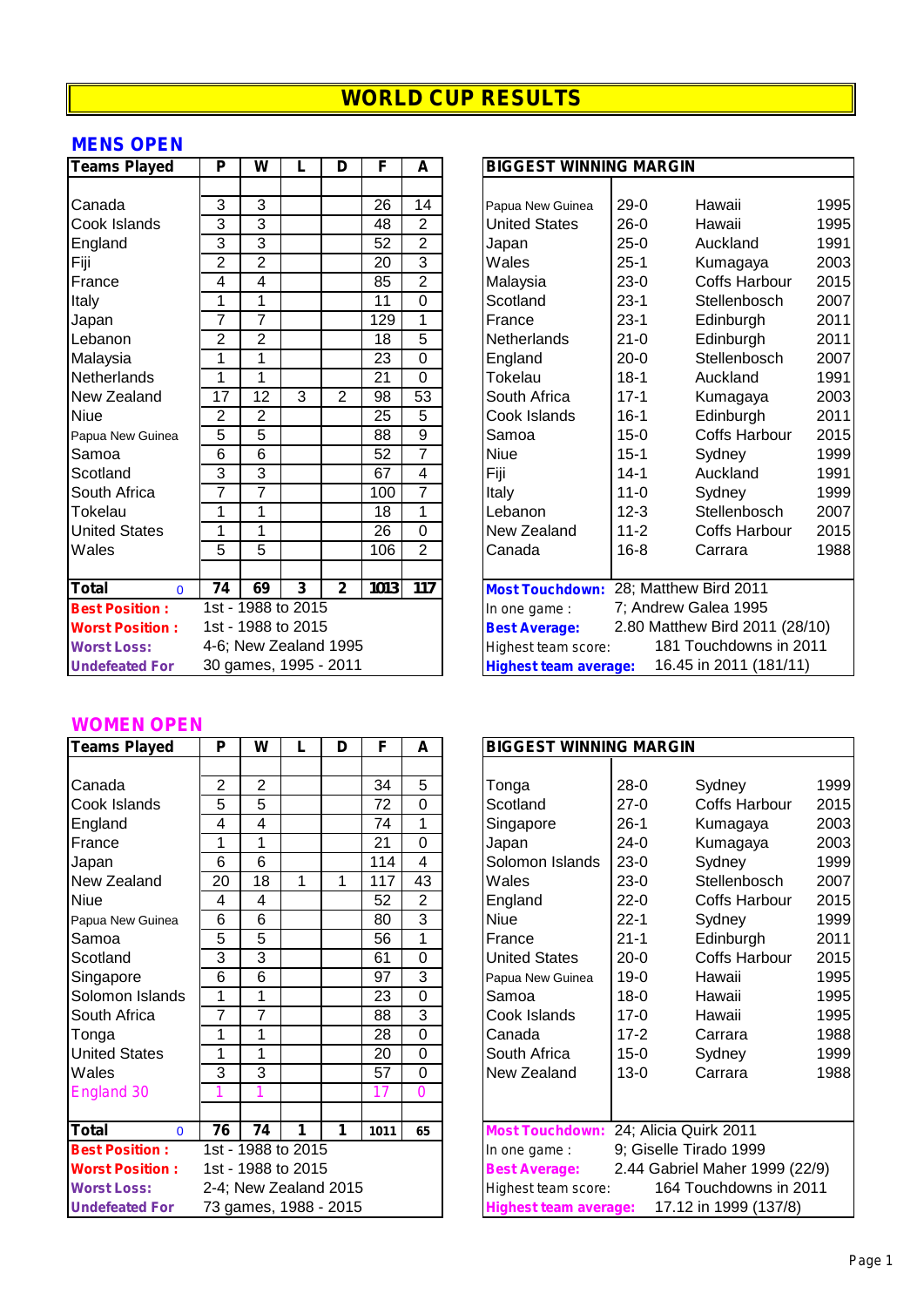## **MIXED OPEN**

| <b>Teams Played</b>          | P              | W                            | L              | D | F               | A               | <b>BIGGEST WINNING MARGIN</b>                                                    |
|------------------------------|----------------|------------------------------|----------------|---|-----------------|-----------------|----------------------------------------------------------------------------------|
|                              |                |                              |                |   |                 |                 |                                                                                  |
| Amerika Samoa                | 1              | 1                            |                |   | 23              | $\overline{0}$  | 200<br>$28-0$<br>Kumagaya<br>Singapore                                           |
| Canada                       | $\overline{2}$ | $\overline{2}$               |                |   | $\overline{23}$ | 4               | 200<br>Switzerland<br>$26-0$<br>Stellenbosch                                     |
| Catalonia                    | 1              | 1                            |                |   | $\overline{18}$ | $\overline{1}$  | 199<br>$23-0$<br>Samoa<br>Hawaii                                                 |
| Cook Islands                 | 5              | $\overline{5}$               |                |   | 64              | $\overline{2}$  | Amerika Samoa<br>$23-1$<br>199<br>Hawaii                                         |
| England                      | $\overline{6}$ | $\overline{6}$               |                |   | $\overline{73}$ | $\overline{4}$  | 200<br>Thailand<br>$21 - 1$<br>Kumagaya                                          |
| Fiji                         | 1              | 1                            |                |   | 11              | $\overline{2}$  | 20 <sup>1</sup><br>$21 - 1$<br>Edinburgh<br>Jersey                               |
| France                       | 1              | 1                            |                |   | $\overline{13}$ | $\overline{0}$  | 20 <sup>7</sup><br>$21 - 1$<br><b>Coffs Harbour</b><br>Italy                     |
| Italy                        | 1              | 1                            |                |   | $\overline{21}$ | $\overline{1}$  | 199<br><b>Niue</b><br>$20-0$<br>Sydney                                           |
| Japan                        | 5              | $\overline{5}$               |                |   | 71              | $\overline{6}$  | $20-1$<br>Scotland<br>199<br>Sydney                                              |
| Jersey                       | 3              | 3                            |                |   | 51              | $\overline{2}$  | $20-1$<br>200<br><b>United States</b><br>Kumagaya                                |
| Lebanon                      | 1              | $\mathbf{1}$                 |                |   | 6               | $\overline{2}$  | 199<br>$19-0$<br>Auckland<br>Papua New Guinea                                    |
| New Zealand                  | 19             | 13                           | 5              | 1 | 120             | $\overline{72}$ | 199<br>Tokelau<br>$18 - 0$<br>Auckland                                           |
| <b>Niue</b>                  | 3              | $\overline{3}$               |                |   | 41              | $\overline{7}$  | 200<br>$18 - 0$<br>Japan<br>Kumagaya                                             |
| Papua New Guinea             | 5              | $\overline{5}$               |                |   | 82              | $\overline{5}$  | $18-1$<br>20 <sup>1</sup><br>Catalonia<br>Edinburgh                              |
| Samoa                        | 5              | $\overline{5}$               |                |   | 59              | $\overline{5}$  | 199<br>$17-0$<br>Auckland<br>Cook Islands                                        |
| Scotland                     | $\overline{2}$ | $\overline{2}$               |                |   | 24              | $\mathbf{1}$    | 20 <sup>1</sup><br>Wales<br>$18-2$<br>Edinburgh                                  |
| Singapore                    | 1              | 1                            |                |   | 28              | $\overline{0}$  | 20 <sup>1</sup><br>$16-1$<br>Edinburgh<br>England                                |
| South Africa                 | 6              | 6                            |                |   | 74              | $\overline{12}$ | 20 <sup>7</sup><br>$15-0$<br><b>Coffs Harbour</b><br><b>United Arab Emirates</b> |
| Switzerland                  | 3              | $\overline{3}$               |                |   | 68              | 0               | $16 - 2$<br>198<br>Canada<br>Carrara                                             |
| Thailand                     | 1              | $\overline{1}$               |                |   | $\overline{21}$ | $\overline{1}$  | 20 <sup>1</sup><br>South Africa<br>$15 - 2$<br>Edinburgh                         |
| Tokelau                      | $\overline{2}$ | $\overline{2}$               |                |   | $\overline{36}$ | $\overline{0}$  | $13-0$<br>20 <sup>1</sup><br>France<br><b>Coffs Harbour</b>                      |
| Tonga                        | 1              | 1                            |                |   | $\mathbf 0$     | $\mathbf 0$     | 198<br>New Zealand<br>$12 - 0$<br>Carrara                                        |
| <b>United Arab Emirates</b>  | 1              | 1                            |                |   | $\overline{15}$ | $\overline{0}$  | Fiji<br>199<br>$11 - 2$<br>Sydney                                                |
| <b>United States</b>         | 1              | 1                            |                |   | 20              | $\mathbf{1}$    | $6 - 2$<br>Lebanon<br>199<br>Sydney                                              |
| Wales                        | 1              | 1                            |                |   | 18              | $\overline{2}$  |                                                                                  |
|                              |                |                              |                |   |                 |                 |                                                                                  |
|                              |                |                              |                |   |                 |                 |                                                                                  |
| <b>Total</b><br>$\mathbf{0}$ | 78             | $\overline{72}$              | $\overline{5}$ | 1 | 980             | 130             | Most Touchdown: 27; Sarah Peattie 2011                                           |
| <b>Best Position:</b>        |                | 1st - 88, 91, 95, 03, 11, 15 |                |   |                 |                 | 7; Ben Roberts 2007<br>In one game :                                             |
| <b>Worst Position:</b>       |                | 2nd - 1999, 2007             |                |   |                 |                 | 3.37 Sarah Peattie 2011 (27/8)<br><b>Best Average:</b>                           |
| <b>Worst Loss:</b>           |                | 4-6; New Zealand 1999        |                |   |                 |                 | 159 T'downs in 2007/2011<br>Highest team score:                                  |
| <b>Undefeated For</b>        |                | 22 Games, 1988-95/11-15      |                |   |                 |                 | 15.75 in 2003 (126/8)<br><b>Highest team average:</b>                            |

| <b>Teams Played</b>         | P              | W               | L                            | D | F               | A               | <b>BIGGEST WINNING MARGIN</b>                          |          |                      |      |  |
|-----------------------------|----------------|-----------------|------------------------------|---|-----------------|-----------------|--------------------------------------------------------|----------|----------------------|------|--|
|                             |                |                 |                              |   |                 |                 |                                                        |          |                      |      |  |
| Amerika Samoa               | 1              | $\mathbf{1}$    |                              |   | $\overline{23}$ | $\mathbf 0$     | Singapore                                              | $28-0$   | Kumagaya             | 2003 |  |
| Canada                      | $\overline{2}$ | $\overline{2}$  |                              |   | $\overline{23}$ | 4               | Switzerland                                            | $26-0$   | Stellenbosch         | 2007 |  |
| Catalonia                   | $\mathbf{1}$   | 1               |                              |   | $\overline{18}$ | 1               | Samoa                                                  | $23-0$   | Hawaii               | 1995 |  |
| Cook Islands                | 5              | 5               |                              |   | 64              | $\overline{2}$  | Amerika Samoa                                          | $23 - 1$ | Hawaii               | 1995 |  |
| England                     | $\overline{6}$ | $\overline{6}$  |                              |   | $\overline{73}$ | 4               | Thailand                                               | $21 - 1$ | Kumagaya             | 2003 |  |
| Fiji                        | 1              | $\overline{1}$  |                              |   | $\overline{11}$ | $\overline{2}$  | Jersey                                                 | $21 - 1$ | Edinburgh            | 2011 |  |
| France                      | 1              | $\mathbf{1}$    |                              |   | 13              | 0               | Italy                                                  | $21 - 1$ | Coffs Harbour        | 2015 |  |
| Italy                       | 1              | 1               |                              |   | $\overline{21}$ | 1               | <b>Niue</b>                                            | $20-0$   | Sydney               | 1999 |  |
| Japan                       | 5              | 5               |                              |   | 71              | 6               | Scotland                                               | $20 - 1$ | Sydney               | 1999 |  |
| Jersey                      | 3              | 3               |                              |   | 51              | $\overline{2}$  | <b>United States</b>                                   | $20-1$   | Kumagaya             | 2003 |  |
| Lebanon                     | 1              | $\overline{1}$  |                              |   | 6               | $\overline{2}$  | Papua New Guinea                                       | $19-0$   | Auckland             | 1991 |  |
| New Zealand                 | 19             | 13              | 5                            | 1 | 120             | 72              | Tokelau                                                | $18-0$   | Auckland             | 1991 |  |
| Niue                        | 3              | $\overline{3}$  |                              |   | 41              | $\overline{7}$  | Japan                                                  | $18 - 0$ | Kumagaya             | 2003 |  |
| Papua New Guinea            | $\overline{5}$ | 5               |                              |   | 82              | $\overline{5}$  | Catalonia                                              | $18-1$   | Edinburgh            | 2011 |  |
| Samoa                       | 5              | 5               |                              |   | 59              | $\overline{5}$  | Cook Islands                                           | $17-0$   | Auckland             | 1991 |  |
| Scotland                    | $\overline{2}$ | $\overline{2}$  |                              |   | 24              | 1               | Wales                                                  | $18-2$   | Edinburgh            | 2011 |  |
| Singapore                   | $\mathbf{1}$   | 1               |                              |   | $\overline{28}$ | $\overline{0}$  | England                                                | $16-1$   | Edinburgh            | 2011 |  |
| South Africa                | 6              | 6               |                              |   | 74              | $\overline{12}$ | United Arab Emirates                                   | $15 - 0$ | <b>Coffs Harbour</b> | 2015 |  |
| Switzerland                 | 3              | 3               |                              |   | 68              | 0               | Canada                                                 | $16 - 2$ | Carrara              | 1988 |  |
| <b>Thailand</b>             | 1              | $\overline{1}$  |                              |   | 21              | 1               | South Africa                                           | $15 - 2$ | Edinburgh            | 2011 |  |
| Tokelau                     | $\overline{2}$ | $\overline{2}$  |                              |   | 36              | 0               | France                                                 | $13-0$   | <b>Coffs Harbour</b> | 2015 |  |
| Tonga                       | 1              | $\mathbf 1$     |                              |   | $\mathbf 0$     | 0               | New Zealand                                            | $12 - 0$ | Carrara              | 1988 |  |
| <b>United Arab Emirates</b> | 1              | 1               |                              |   | 15              | 0               | Fiji                                                   | $11 - 2$ | Sydney               | 1999 |  |
| <b>United States</b>        | $\mathbf{1}$   | 1               |                              |   | $\overline{20}$ | $\overline{1}$  | Lebanon                                                | $6 - 2$  | Sydney               | 1999 |  |
| Wales                       | $\mathbf{1}$   | $\mathbf{1}$    |                              |   | 18              | $\overline{2}$  |                                                        |          |                      |      |  |
|                             |                |                 |                              |   |                 |                 |                                                        |          |                      |      |  |
|                             |                |                 |                              |   |                 |                 |                                                        |          |                      |      |  |
| Total<br>$\Omega$           | 78             | $\overline{72}$ | 5                            | 1 | 980             | 130             | Most Touchdown: 27; Sarah Peattie 2011                 |          |                      |      |  |
| <b>Best Position:</b>       |                |                 | 1st - 88, 91, 95, 03, 11, 15 |   |                 |                 | In one game:                                           |          | 7; Ben Roberts 2007  |      |  |
| <b>Worst Position:</b>      |                |                 | 2nd - 1999, 2007             |   |                 |                 | 3.37 Sarah Peattie 2011 (27/8)<br><b>Best Average:</b> |          |                      |      |  |
| <b>Worst Loss:</b>          |                |                 | 4-6; New Zealand 1999        |   |                 |                 | 159 T'downs in 2007/2011<br>Highest team score:        |          |                      |      |  |
| <b>Undefeated For</b>       |                |                 | 22 Games, 1988-95/11-15      |   |                 |                 | 15.75 in 2003 (126/8)<br>Highest team average:         |          |                      |      |  |

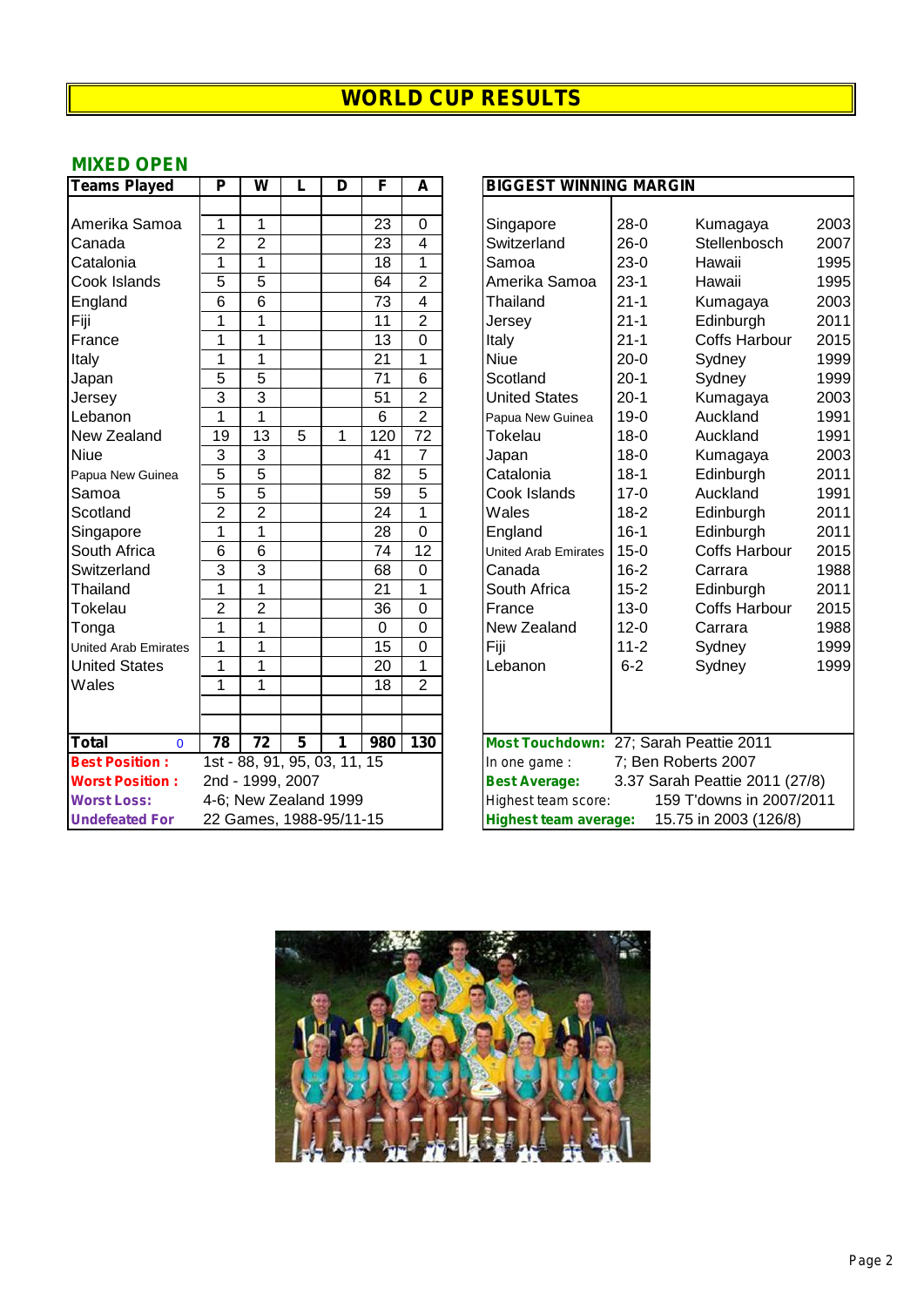## **MENS OVER 30 YEARS**

| <b>Teams Played</b>          | P              | W              | L                      | D            | F   | A               | <b>BIGGEST WINNING MARGIN</b>                          |      |
|------------------------------|----------------|----------------|------------------------|--------------|-----|-----------------|--------------------------------------------------------|------|
|                              |                |                |                        |              |     |                 |                                                        |      |
| Cook Islands                 | 8              | $\overline{8}$ |                        |              | 90  | $\overline{8}$  | $31 - 0$<br><b>United States</b><br>Hawaii             | 199  |
| England                      | 5              | 5              |                        |              | 71  | 8               | $31 - 0$<br>Luxembourg<br>Edinburgh                    | 201' |
| Fiji                         | 6              | 6              |                        |              | 79  | 11              | <b>PNG</b><br>$26-0$<br>Hawaii                         | 199  |
| France                       | 1              | 1              |                        |              | 14  | $\overline{2}$  | $23-0$<br>Tonga<br>Sydney                              | 1999 |
| Germany                      | 1              | 1              |                        |              | 18  | $\overline{2}$  | $23-0$<br>Wales<br>Stellenbosch                        | 200  |
| Japan                        | 6              | 6              |                        |              | 92  | $\overline{2}$  | Switzerland<br>$21 - 1$<br>Stellenbosch                | 200  |
| Lebanon                      | $\overline{2}$ | $\overline{2}$ |                        |              | 11  | 3               | Fiji<br>$18 - 0$<br>Coffs Harbour                      | 201  |
| Luxembourg                   | 1              | 1              |                        |              | 31  | 0               | <b>Niue</b><br>$17-0$<br>Sydney                        | 1999 |
| New Zealand                  | 10             | 8              | 1                      | 1            | 54  | 25              | 17-0 Kumagaya/S'bosch<br>Japan                         | 03/0 |
| <b>Niue</b>                  | 4              | 4              |                        |              | 51  | 3               | $18-2$<br>England<br>Edinburgh                         | 201' |
| <b>PNG</b>                   | 5              | 5              |                        |              | 94  | 3               | Germany<br>$18-2$<br>Edinburgh                         | 201' |
| Samoa                        | 5              | 5              |                        |              | 57  | 6               | Cook Islands<br>$15-0$<br>Hawaii                       | 199  |
| Scotland                     | 1              | 1              |                        |              | 16  | 1               | $16 - 1$<br>Scotland<br>Edinburgh                      | 201' |
| South Africa                 | 5              | 4              |                        | 1            | 51  | $\overline{17}$ | $16 - 2$<br>Tokelau<br>Sydney                          | 1999 |
| Switzerland                  | 1              | 1              |                        |              | 21  | 1               | South Africa<br>$16 - 2$<br>Edinburgh                  | 201' |
| Tokelau                      | 1              | 1              |                        |              | 16  | $\overline{2}$  | France<br>$14 - 2$<br>Edinburgh                        | 201' |
| Tonga                        | 1              | 1              |                        |              | 23  | 0               | $11 - 0$<br>Hawaii<br>Samoa                            | 199  |
| <b>United States</b>         | 5              | $\overline{5}$ |                        |              | 89  | $\overline{3}$  | $9 - 2$<br>New Zealand<br>Hawaii                       | 199  |
| Wales                        | $\overline{2}$ | $\overline{2}$ |                        |              | 42  | 1               | Lebanon<br>$6 - 1$<br>Sydney                           | 199  |
|                              |                |                |                        |              |     |                 |                                                        |      |
| <b>Total</b><br>$\mathbf{0}$ | 70             | 67             | 1                      | $\mathbf{2}$ | 920 | 98              | Most Touchdown: 36; Gavin Shuker 2011                  |      |
| <b>Best Position:</b>        |                |                | 1st -1991 to 2015      |              |     |                 | 11; Gavin Shuker 2011<br>In one game:                  |      |
| <b>Worst Position:</b>       |                |                | 1st -1991 to 2015      |              |     |                 | 3.23 Gavin Shuker 2011 (36/11)<br><b>Best Average:</b> |      |
| <b>Worst Loss:</b>           |                |                | 5-6; New Zealand 2003  |              |     |                 | 178 Touchdowns in 2011<br>Highest team score:          |      |
| <b>Undefeated For</b>        |                |                | 36 games, 2003 to 2015 |              |     |                 | 16.18 in 2011 (178/11)<br><b>Highest team average:</b> |      |

| <b>Teams Played</b>    | P              | W              |                        | D            | F               | A               | <b>BIGGEST WINNING MARGIN</b>                          |       |  |  |
|------------------------|----------------|----------------|------------------------|--------------|-----------------|-----------------|--------------------------------------------------------|-------|--|--|
|                        |                |                |                        |              |                 |                 |                                                        |       |  |  |
| Cook Islands           | 8              | 8              |                        |              | 90              | 8               | $31 - 0$<br>Hawaii<br><b>United States</b>             | 1995  |  |  |
| England                | 5              | 5              |                        |              | $\overline{71}$ | 8               | $31 - 0$<br>Luxembourg<br>Edinburgh                    | 2011  |  |  |
| Fiji                   | 6              | 6              |                        |              | 79              | $\overline{11}$ | <b>PNG</b><br>$26-0$<br>Hawaii                         | 1995  |  |  |
| France                 | 1              | 1              |                        |              | 14              | 2               | $23-0$<br>Sydney<br>Tonga                              | 1999  |  |  |
| Germany                | 1              | 1              |                        |              | 18              | $\overline{2}$  | Wales<br>$23-0$<br>Stellenbosch                        | 2007  |  |  |
| Japan                  | 6              | 6              |                        |              | 92              | $\overline{2}$  | $21 - 1$<br>Switzerland<br>Stellenbosch                | 2007  |  |  |
| Lebanon                | $\overline{2}$ | $\overline{2}$ |                        |              | 11              | $\overline{3}$  | Fiji<br>$18 - 0$<br><b>Coffs Harbour</b>               | 2015  |  |  |
| Luxembourg             | 1              | 1              |                        |              | 31              | $\Omega$        | <b>Niue</b><br>$17-0$<br>Sydney                        | 1999  |  |  |
| New Zealand            | 10             | 8              | 1                      |              | 54              | 25              | 17-0 Kumagaya/S'bosch<br>Japan                         | 03/07 |  |  |
| Niue                   | 4              | 4              |                        |              | 51              | 3               | $18-2$<br>England<br>Edinburgh                         | 2011  |  |  |
| <b>PNG</b>             | 5              | 5              |                        |              | 94              | $\overline{3}$  | $18-2$<br>Germany<br>Edinburgh                         | 2011  |  |  |
| Samoa                  | 5              | 5              |                        |              | 57              | 6               | Cook Islands<br>Hawaii<br>$15 - 0$                     | 1995  |  |  |
| Scotland               | 1              | 1              |                        |              | 16              | 1               | $16 - 1$<br>Scotland<br>Edinburgh                      | 2011  |  |  |
| South Africa           | 5              | 4              |                        | 1            | 51              | 17              | Tokelau<br>$16 - 2$<br>Sydney                          | 1999  |  |  |
| Switzerland            | 1              |                |                        |              | 21              | 1               | South Africa<br>$16 - 2$<br>Edinburgh                  | 2011  |  |  |
| Tokelau                | 1              | 1              |                        |              | 16              | $\overline{2}$  | $14 - 2$<br>France<br>Edinburgh                        | 2011  |  |  |
| Tonga                  | 1              | 1              |                        |              | 23              | 0               | Hawaii<br>Samoa<br>$11 - 0$                            | 1995  |  |  |
| <b>United States</b>   | 5              | 5              |                        |              | 89              | 3               | New Zealand<br>$9 - 2$<br>Hawaii                       | 1995  |  |  |
| Wales                  | $\overline{2}$ | $\overline{2}$ |                        |              | 42              | 1               | $6 - 1$<br>Lebanon<br>Sydney                           | 1999  |  |  |
|                        |                |                |                        |              |                 |                 |                                                        |       |  |  |
| Total<br>$\mathbf{0}$  | 70             | 67             | 1                      | $\mathbf{2}$ | 920             | 98              | Most Touchdown: 36; Gavin Shuker 2011                  |       |  |  |
| <b>Best Position:</b>  |                |                | 1st -1991 to 2015      |              |                 |                 | 11; Gavin Shuker 2011<br>In one game:                  |       |  |  |
| <b>Worst Position:</b> |                |                | 1st -1991 to 2015      |              |                 |                 | 3.23 Gavin Shuker 2011 (36/11)<br><b>Best Average:</b> |       |  |  |
| <b>Worst Loss:</b>     |                |                | 5-6; New Zealand 2003  |              |                 |                 | 178 Touchdowns in 2011<br>Highest team score:          |       |  |  |
| <b>Undefeated For</b>  |                |                | 36 games, 2003 to 2015 |              |                 |                 | 16.18 in 2011 (178/11)<br><b>Highest team average:</b> |       |  |  |

## **WOMENS OVER 27/30 YEARS**

| <b>Teams Played</b>      | P          | W              |                        | D            | F                            | A              | <b>BIGGEST WINNING MARGIN</b>                          |
|--------------------------|------------|----------------|------------------------|--------------|------------------------------|----------------|--------------------------------------------------------|
|                          |            |                |                        |              |                              |                |                                                        |
| Cook Islands             | 5          | 5              |                        |              | 69                           |                | <b>PNG</b><br>$25-0$<br>1997<br>Southport              |
| England                  | 6          | 6              |                        |              | 96                           | $\overline{2}$ | Cook Islands<br>1995<br>$24-0$<br>Hawaii               |
| France                   | 2          | 2              |                        |              | 29                           |                | England<br>$21 - 0$<br>1997<br>Southport               |
| New Zealand              | 15         | 11             | 2                      | 2            | 65                           | 28             | <b>Niue</b><br>Sydney<br>1999<br>$16 - 0$              |
| <b>Niue</b>              |            | 7              |                        |              | 85                           | 3              | Coffs Harbour<br>Scotland<br>$16 - 0$<br>2015          |
| <b>PNG</b>               | 8          | 8              |                        |              | 153                          | $\Omega$       | $16-1$<br>Coffs Harbour<br>2015<br>France              |
| Samoa                    | 2          | $\overline{2}$ |                        |              | 11                           | 2              | 1995<br>New Zealand<br>$9 - 1$<br>Hawaii               |
| Scotland                 |            |                |                        |              | 16                           | $\Omega$       | 1991<br>$9 - 1$<br>Auckland<br>Samoa                   |
|                          | 0          |                |                        |              |                              |                |                                                        |
| <b>Total</b><br>$\Omega$ | 46         | 42             | 2                      | $\mathbf{2}$ | 524                          | 37             | Most Touchdown: 22; Gai Taylor 1999                    |
| <b>Best Position:</b>    |            |                |                        |              | 1st - 1995, 1997, 1999, 2015 |                | 6; Mouncey 97 / McCall 15<br>In one game :             |
| <b>Worst Position:</b>   | 2nd - 1991 |                |                        |              |                              |                | 2.20 Gai Taylor 1999 (22/10)<br><b>Best Average:</b>   |
| <b>Worst Loss:</b>       |            |                | 3-4 New Zealand 1991   |              |                              |                | 134 Touchdowns in 1995<br>Highest team score:          |
| <b>Undefeated For</b>    |            |                | 19 games, 1997 to 2015 |              |                              |                | 13.40 in 1995 (134/10)<br><b>Highest team average:</b> |

| Teams Played           | Р              | w              |                        | D            | F                            | A              | <b>BIGGEST WINNING MARGIN</b>                 |          |                              |      |
|------------------------|----------------|----------------|------------------------|--------------|------------------------------|----------------|-----------------------------------------------|----------|------------------------------|------|
|                        |                |                |                        |              |                              |                |                                               |          |                              |      |
| Cook Islands           | 5              | 5              |                        |              | 69                           |                | <b>PNG</b>                                    | $25-0$   | Southport                    | 1997 |
| England                | 6              | 6              |                        |              | 96                           | $\overline{2}$ | Cook Islands                                  | $24-0$   | Hawaii                       | 1995 |
| France                 | $\overline{2}$ | $\overline{2}$ |                        |              | 29                           |                | England                                       | $21 - 0$ | Southport                    | 1997 |
| New Zealand            | 15             | 11             | 2                      | 2            | 65                           | 28             | <b>Niue</b>                                   | $16 - 0$ | Sydney                       | 1999 |
| Niue                   |                |                |                        |              | 85                           | 3              | Scotland                                      | $16-0$   | Coffs Harbour                | 2015 |
| <b>PNG</b>             | 8              | 8              |                        |              | 153                          | $\Omega$       | <b>France</b>                                 | $16-1$   | <b>Coffs Harbour</b>         | 2015 |
| Samoa                  | 2              | $\overline{2}$ |                        |              | 11                           | $\overline{2}$ | New Zealand                                   | $9 - 1$  | Hawaii                       | 1995 |
| Scotland               |                |                |                        |              | 16                           | 0              | Samoa                                         | $9 - 1$  | Auckland                     | 1991 |
|                        | 0              |                |                        |              |                              |                |                                               |          |                              |      |
| Total<br>$\Omega$      | 46             | 42             | 2                      | $\mathbf{2}$ | 524                          | 37             | Most Touchdown: 22; Gai Taylor 1999           |          |                              |      |
| <b>Best Position:</b>  |                |                |                        |              | 1st - 1995, 1997, 1999, 2015 |                | In one game :                                 |          | 6; Mouncey 97 / McCall 15    |      |
| <b>Worst Position:</b> | 2nd - 1991     |                |                        |              |                              |                | <b>Best Average:</b>                          |          | 2.20 Gai Taylor 1999 (22/10) |      |
| <b>Worst Loss:</b>     |                |                | 3-4 New Zealand 1991   |              |                              |                | 134 Touchdowns in 1995<br>Highest team score: |          |                              |      |
| <b>Undefeated For</b>  |                |                | 19 games, 1997 to 2015 |              |                              |                | Highest team average:                         |          | 13.40 in 1995 (134/10)       |      |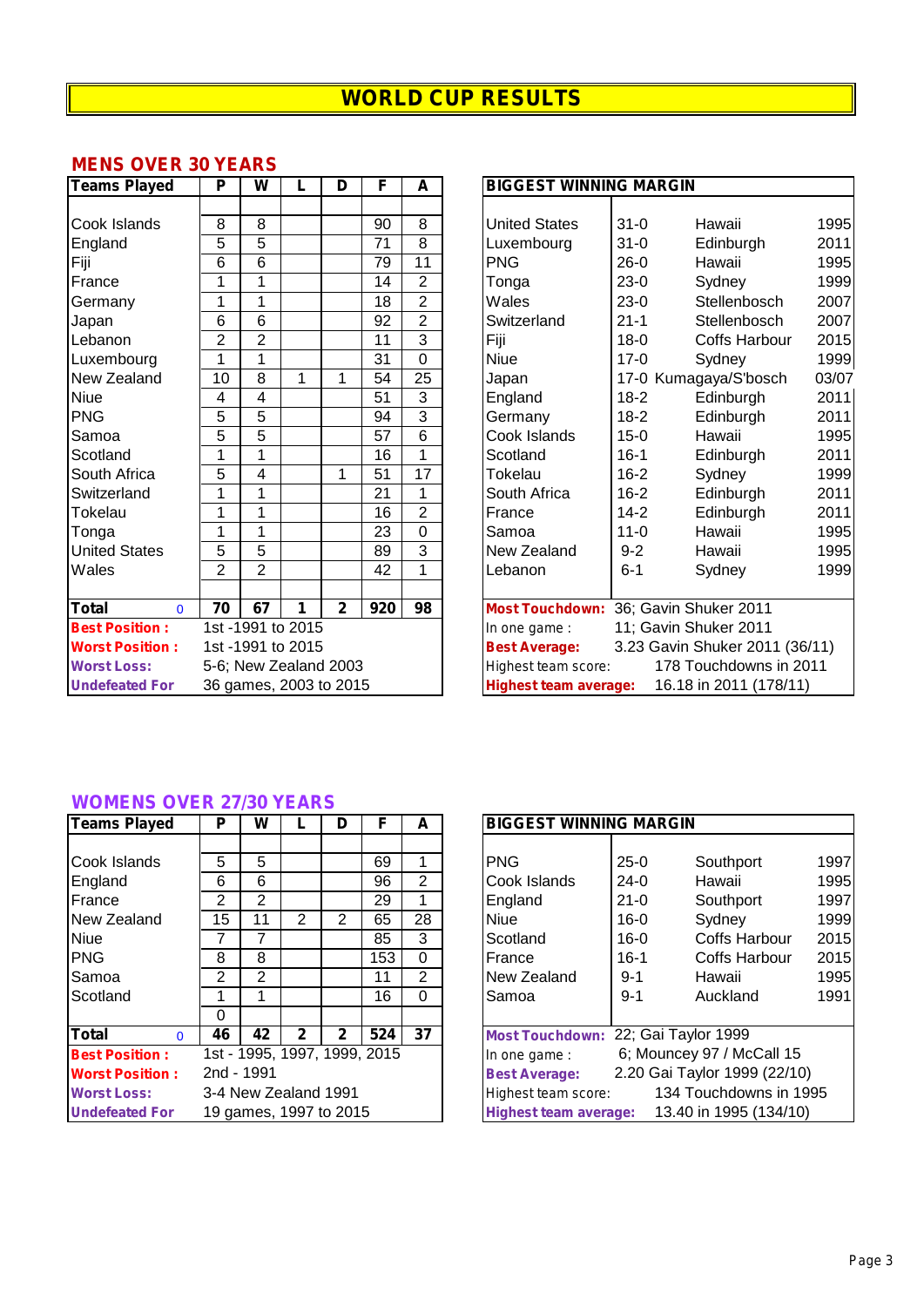## **MIXED OVER 30 YEARS**

| Teams Played             | P              | W                |                        | D        | F   | A              | <b>BIGGEST WINNING MARGIN</b>                             |
|--------------------------|----------------|------------------|------------------------|----------|-----|----------------|-----------------------------------------------------------|
|                          |                |                  |                        |          |     |                |                                                           |
| Cook Islands             | 2              | 2                |                        |          | 33  | 1              | $21 - 1$<br>200<br>Scotland<br><b>Stellenbosch</b>        |
| England                  | 5              | 5                |                        |          | 60  | 9              | 201<br>$21 - 1$<br><b>Coffs Harbour</b><br>Singapore      |
| Italy                    |                |                  |                        |          | 15  |                | $18-1$<br>201<br><b>Niue</b><br><b>Coffs Harbour</b>      |
| Japan                    | 2              | $\overline{2}$   |                        |          | 28  | 0              | 199<br>Cook Islands<br>$17 - 1$<br>Sydney                 |
| Netherlands              | 1              |                  |                        |          | 10  | $\overline{2}$ | 20 <sup>′</sup><br>Wales<br>$17 - 1$<br>Edinburgh         |
| New Zealand              | 13             | 4                | 9                      |          | 68  | 79             | 199<br>$15 - 0$<br>Sydney<br>Japan                        |
| <b>Niue</b>              | 4              | 4                |                        |          | 54  | 1              | $15 - 1$<br>20 <sup>7</sup><br>Edinburgh<br><b>Italy</b>  |
| Samoa                    | 5              | 5                |                        |          | 48  | 1              | 199<br>Southport<br>Samoa<br>$14 - 1$                     |
| Scotland                 | 1              |                  |                        |          | 21  | 1              | 201<br>England<br>$14 - 1$<br><b>Coffs Harbour</b>        |
| Singapore                | $\overline{2}$ | $\overline{2}$   |                        |          | 40  | 1              | 20 <sup>2</sup><br>United States<br>$15 - 2$<br>Edinburgh |
| South Africa             | 4              | 4                |                        |          | 36  | 8              | 200<br>$11 - 1$<br>Stellenbosch<br>South Africa           |
| <b>United States</b>     | $\overline{2}$ | $\overline{2}$   |                        |          | 27  | 3              | 201<br>$10 - 2$<br><b>Netherlands</b><br>Coffs Harbour    |
| Wales                    | 1              | 1                |                        |          | 17  | 1              | 201<br>New Zealand<br>$11 - 7$<br>Coffs Harbour           |
|                          |                |                  |                        |          |     |                |                                                           |
| <b>Total</b><br>$\Omega$ | 43             | 34               | 9                      | $\bf{0}$ | 457 | 108            | Most Touchdown: 18: Kirstie Wakely 2015                   |
| <b>Best Position:</b>    |                | 1st - 1997, 2015 |                        |          |     |                | 6: Kirstie Wakely 2015<br>In one game:                    |
| <b>Worst Position:</b>   |                |                  | 2nd - 1999, 2007, 2011 |          |     |                | 2.57 Kirstie Wakely 2015 (18/7)<br><b>Best Average:</b>   |
| <b>Worst Loss:</b>       |                |                  | 4-10; New Zealand 1999 |          |     |                | 113 Touchdowns in 2011<br>Highest team score:             |
| <b>Undefeated For</b>    |                | 7 games, 2011    |                        |          |     |                | 13.14 in 2015 (92/7)<br><b>Highest team average:</b>      |

| <b>Teams Played</b>          | P                | w              |                        | D        | F   | A              | <b>BIGGEST WINNING MARGIN</b>                 |                                                      |                                 |      |
|------------------------------|------------------|----------------|------------------------|----------|-----|----------------|-----------------------------------------------|------------------------------------------------------|---------------------------------|------|
|                              |                  |                |                        |          |     |                |                                               |                                                      |                                 |      |
| Cook Islands                 | 2                | $\overline{2}$ |                        |          | 33  | 1              | Scotland                                      | $21 - 1$                                             | Stellenbosch                    | 2007 |
| England                      | 5                | 5              |                        |          | 60  | 9              | Singapore                                     | $21 - 1$                                             | Coffs Harbour                   | 2015 |
| Italy                        |                  | 1              |                        |          | 15  | 1              | Niue                                          | $18-1$                                               | Coffs Harbour                   | 2015 |
| Japan                        | $\overline{2}$   | $\overline{2}$ |                        |          | 28  | 0              | Cook Islands                                  | $17 - 1$                                             | Sydney                          | 1999 |
| Netherlands                  |                  |                |                        |          | 10  | $\overline{2}$ | Wales                                         | $17 - 1$                                             | Edinburgh                       | 2011 |
| New Zealand                  | 13               | 4              | 9                      |          | 68  | 79             | Japan                                         | $15 - 0$                                             | Sydney                          | 1999 |
| Niue                         | 4                | 4              |                        |          | 54  |                | Italy                                         | $15 - 1$                                             | Edinburgh                       | 2011 |
| Samoa                        | 5                | 5              |                        |          | 48  |                | Samoa                                         | $14 - 1$                                             | Southport                       | 1997 |
| Scotland                     | 1                |                |                        |          | 21  |                | England                                       | 14-1                                                 | Coffs Harbour                   | 2015 |
| Singapore                    | $\overline{2}$   | $\overline{2}$ |                        |          | 40  | 1              | <b>United States</b>                          | $15 - 2$                                             | Edinburgh                       | 2011 |
| South Africa                 | 4                | 4              |                        |          | 36  | 8              | South Africa                                  | $11 - 1$                                             | Stellenbosch                    | 2007 |
| <b>United States</b>         | 2                | $\overline{2}$ |                        |          | 27  | 3              | <b>Netherlands</b>                            | $10 - 2$                                             | Coffs Harbour                   | 2015 |
| Wales                        |                  |                |                        |          | 17  |                | New Zealand                                   | $11 - 7$                                             | Coffs Harbour                   | 2015 |
|                              |                  |                |                        |          |     |                |                                               |                                                      |                                 |      |
| <b>Total</b><br>$\mathbf{0}$ | 43               | 34             | 9                      | $\bf{0}$ | 457 | 108            | Most Touchdown: 18: Kirstie Wakely 2015       |                                                      |                                 |      |
| <b>Best Position:</b>        | 1st - 1997, 2015 |                |                        |          |     |                | In one game:                                  |                                                      | 6: Kirstie Wakely 2015          |      |
| <b>Worst Position:</b>       |                  |                | 2nd - 1999, 2007, 2011 |          |     |                | <b>Best Average:</b>                          |                                                      | 2.57 Kirstie Wakely 2015 (18/7) |      |
| <b>Worst Loss:</b>           |                  |                | 4-10; New Zealand 1999 |          |     |                | 113 Touchdowns in 2011<br>Highest team score: |                                                      |                                 |      |
| <b>Undefeated For</b>        | 7 games, 2011    |                |                        |          |     |                |                                               | 13.14 in 2015 (92/7)<br><b>Highest team average:</b> |                                 |      |

## **MENS OVER 35 YEARS**

| <b>Teams Played</b>       | P              | W                     |                | D | F   | A               | <b>BIGGEST WINNING MARGIN</b>                     |
|---------------------------|----------------|-----------------------|----------------|---|-----|-----------------|---------------------------------------------------|
|                           |                |                       |                |   |     |                 |                                                   |
| Canada                    | 1              | 1                     |                |   | 19  | 1               | $32-0$<br>Cook Islands<br>Auckland                |
| Cook Islands              | 5              | 5                     |                |   | 97  | $\overline{7}$  | <b>PNG</b><br>$30-1$<br>Hawaii                    |
| England                   | 5              | 5                     |                |   | 70  | 1               | $29-1$<br>Stellenbosc<br>France                   |
| Fiji                      | 1              | 1                     |                |   | 19  | $\overline{2}$  | $25 - 2$<br>Auckland<br>Japan                     |
| France                    | 5              | $\overline{5}$        |                |   | 86  | 7               | $19-1$<br>Canada<br>Carrara                       |
| Ireland                   | 1              | 1                     |                |   | 15  | $\overline{0}$  | $19 - 2$<br>Fiji<br>Coffs Harbo                   |
| Japan                     | 5              | $\overline{5}$        |                |   | 91  | $\overline{2}$  | $17 - 0$<br>Singapore<br>Kumagaya                 |
| New Zealand               | 18             | $\overline{13}$       | $\overline{4}$ | 1 | 112 | $\overline{51}$ | England<br>$16 - 0$<br>Sydney                     |
| <b>Niue</b>               | 4              | 4                     |                |   | 34  | 1               | Ireland<br>$15 - 0$<br>Edinburgh                  |
| PNG                       | $\overline{7}$ | $\overline{7}$        |                |   | 157 | 5               | Wales<br>$15 - 2$<br>Edinburgh                    |
| Samoa                     | 6              | 6                     |                |   | 50  | $\overline{2}$  | <b>Niue</b><br>$13 - 0$<br>Hawaii                 |
| Singapore                 | 3              | 3                     |                |   | 42  | 1               | $13 - 0$<br>Samoa<br>Auckland                     |
| South Africa              | 6              | $\overline{6}$        |                |   | 43  | $\overline{25}$ | $12 - 2$<br>New Zealand<br>Auckland               |
| Spain                     | 1              | 1                     |                |   | 9   | 1               | $9 - 1$<br>Spain<br>Edinburgh                     |
| <b>United States</b>      | 1              | 1                     |                |   | 5   | $\overline{3}$  | $9 - 3$<br>South Africa<br>Edinburgh              |
| Wales                     | 1              | 1                     |                |   | 15  | $\overline{2}$  | <b>United States</b><br>$5 - 3$<br>Carrara        |
|                           |                |                       |                |   |     |                 |                                                   |
| <b>Australia 40</b>       | $\overline{2}$ | $\overline{2}$        |                |   | 16  | $\overline{7}$  |                                                   |
|                           |                |                       |                |   |     |                 |                                                   |
| <b>Totals</b><br>$\Omega$ | 72             | 67                    | 4              | 1 | 880 | 118             | <b>Most Touchdown:</b><br>17; Beale 1997 / Dansy  |
| <b>Best Position:</b>     |                | 1st -1988 to 2011     |                |   |     |                 | 6; Don Baatz & Shane<br>In one game:              |
| <b>Worst Position:</b>    |                | 2nd - 2015            |                |   |     |                 | 2.14 Adam Fahim 2015<br><b>Best Average:</b>      |
| <b>Worst Loss:</b>        |                | 4-9; New Zealand 2015 |                |   |     |                 | 205 Touchdowns<br>Highest team score:             |
| <b>Undefeated For</b>     |                | 42 games 1988 to 2003 |                |   |     |                 | 17.03 in 1991 (20<br><b>Highest team average:</b> |

| <b>Teams Played</b>       | P              | W               | L                     | D | F   | A               |                              | <b>BIGGEST WINNING MARGIN</b>                 |                                               |      |  |  |
|---------------------------|----------------|-----------------|-----------------------|---|-----|-----------------|------------------------------|-----------------------------------------------|-----------------------------------------------|------|--|--|
|                           |                |                 |                       |   |     |                 |                              |                                               |                                               |      |  |  |
| Canada                    | 1              | 1               |                       |   | 19  | 1               | Cook Islands                 | $32-0$                                        | Auckland                                      | 1991 |  |  |
| Cook Islands              | 5              | 5               |                       |   | 97  | 7               | <b>PNG</b>                   | $30-1$                                        | Hawaii                                        | 1995 |  |  |
| England                   | 5              | 5               |                       |   | 70  | 1               | France                       | $29-1$                                        | Stellenbosch                                  | 2007 |  |  |
| Fiji                      | 1              | 1               |                       |   | 19  | $\overline{2}$  | Japan                        | $25 - 2$                                      | Auckland                                      | 1991 |  |  |
| France                    | 5              | 5               |                       |   | 86  | 7               | Canada                       | $19-1$                                        | Carrara                                       | 1988 |  |  |
| Ireland                   | 1              | 1               |                       |   | 15  | 0               | Fiji                         | $19-2$                                        | Coffs Harbour                                 | 2015 |  |  |
| Japan                     | 5              | 5               |                       |   | 91  | $\overline{2}$  | Singapore                    | $17 - 0$                                      | Kumagaya                                      | 2003 |  |  |
| New Zealand               | 18             | $\overline{13}$ | 4                     |   | 112 | $\overline{51}$ | England                      | $16-0$                                        | Sydney                                        | 1999 |  |  |
| Niue                      | 4              | 4               |                       |   | 34  | 1               | Ireland                      | $15 - 0$                                      | Edinburgh                                     | 2011 |  |  |
| <b>PNG</b>                | 7              | $\overline{7}$  |                       |   | 157 | 5               | Wales                        | $15 - 2$                                      | Edinburgh                                     | 2011 |  |  |
| Samoa                     | 6              | 6               |                       |   | 50  | $\overline{2}$  | Niue                         | $13-0$                                        | Hawaii                                        | 1995 |  |  |
| Singapore                 | 3              | 3               |                       |   | 42  | 1               | Samoa                        | $13-0$                                        | Auckland                                      | 1991 |  |  |
| South Africa              | 6              | 6               |                       |   | 43  | 25              | <b>New Zealand</b>           | $12 - 2$                                      | Auckland                                      | 1991 |  |  |
| Spain                     | 1              | 1               |                       |   | 9   | 1               | Spain                        | $9 - 1$                                       | Edinburgh                                     | 2011 |  |  |
| <b>United States</b>      | 1              | 1               |                       |   | 5   | 3               | South Africa                 | $9 - 3$                                       | Edinburgh                                     | 2011 |  |  |
| Wales                     | 1              | 1               |                       |   | 15  | $\overline{2}$  | <b>United States</b>         | $5 - 3$                                       | Carrara                                       | 1988 |  |  |
|                           |                |                 |                       |   |     |                 |                              |                                               |                                               |      |  |  |
| <b>Australia 40</b>       | $\overline{2}$ | $\overline{2}$  |                       |   | 16  | 7               |                              |                                               |                                               |      |  |  |
|                           |                |                 |                       |   |     |                 |                              |                                               |                                               |      |  |  |
| <b>Totals</b><br>$\Omega$ | 72             | 67              | 4                     | 1 | 880 | 118             |                              |                                               | Most Touchdown: 17; Beale 1997 / Danswan 2011 |      |  |  |
| <b>Best Position:</b>     |                |                 | 1st -1988 to 2011     |   |     |                 | In one game :                |                                               | 6; Don Baatz & Shane Beale 97                 |      |  |  |
| <b>Worst Position:</b>    | 2nd - 2015     |                 |                       |   |     |                 | <b>Best Average:</b>         |                                               | 2.14 Adam Fahim 2015 (15/7)                   |      |  |  |
| <b>Worst Loss:</b>        |                |                 | 4-9; New Zealand 2015 |   |     |                 |                              | 205 Touchdowns in 1991<br>Highest team score: |                                               |      |  |  |
| <b>Undefeated For</b>     |                |                 | 42 games 1988 to 2003 |   |     |                 | <b>Highest team average:</b> |                                               | 17.03 in 1991 (205/12)                        |      |  |  |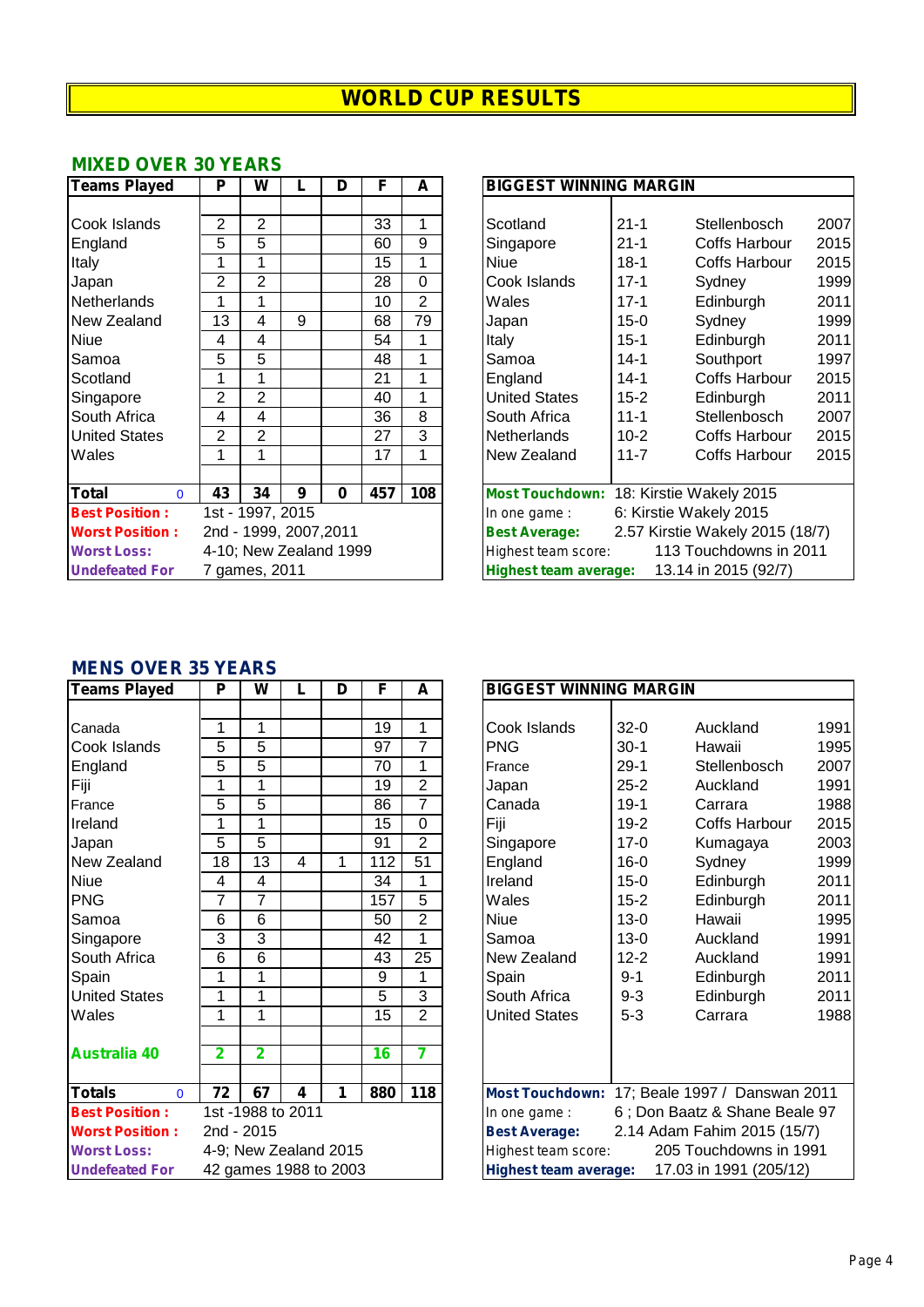## **MENS OVER 40 YEARS**

| <b>Teams Played</b>       | P              | W              |                        | D           | F                            | A               | <b>BIGGEST WINNING MARGIN</b> |          |                                      |     |
|---------------------------|----------------|----------------|------------------------|-------------|------------------------------|-----------------|-------------------------------|----------|--------------------------------------|-----|
|                           |                |                |                        |             |                              |                 |                               |          |                                      |     |
| England                   | 4              | 4              |                        |             | 38                           | 1               | <b>France 35's</b>            | $26-0$   | Stellenbosch                         | 200 |
| Fiji                      | 1              | 1              |                        |             | 14                           | 1               | Singapore                     | $24-0$   | Sydney                               | 199 |
| France                    | 1              | 1              |                        |             | 16                           | $\overline{2}$  | <b>Niue</b>                   | $21 - 0$ | Sydney                               | 199 |
| Ireland                   | 1              | 1              |                        |             | $\overline{13}$              | $\overline{0}$  | <b>PNG</b>                    | $20 - 0$ | Hawaii                               | 199 |
| Italy                     | 1              | 1              |                        |             | 15                           | $\mathbf 0$     | Wales                         | $18 - 1$ | Edinburgh                            | 201 |
| Japan                     | 1              | 1              |                        |             | 10                           | 3               | England                       | $15 - 0$ | Edinburgh                            | 201 |
| New Zealand               | 12             | 10             | $\overline{2}$         |             | 83                           | $\overline{31}$ | Italy                         | $15-0$   | Edinburgh                            | 201 |
| <b>Niue</b>               | 5              | $\overline{5}$ |                        |             | 85                           | $\overline{5}$  | New Zealand                   | $14-0$   | Hawaii                               | 199 |
| <b>PNG</b>                | 3              | 3              |                        |             | 39                           | $\overline{2}$  | France                        | $16 - 2$ | Edinburgh                            | 201 |
| Samoa                     | $\overline{2}$ | $\overline{2}$ |                        |             | 14                           | 1               | Scotland                      | $16 - 2$ | Edinburgh                            | 201 |
| Scotland                  | 1              | 1              |                        |             | 16                           | $\overline{2}$  | Fiji                          | $14 - 1$ | <b>Coffs Harbour</b>                 | 201 |
| Singapore                 | 5              | 5              |                        |             | 95                           | 1               | Ireland                       | $13 - 0$ | Edinburgh                            | 201 |
| <b>United States</b>      |                | $\mathbf{1}$   |                        |             | $\overline{7}$               | 1               | Japan                         | $10-3$   | <b>Coffs Harbour</b>                 | 201 |
| Wales                     | $\overline{2}$ | $\overline{2}$ |                        |             | 33                           | $\overline{3}$  | Samoa                         | $7-0$    | Southport                            | 199 |
|                           |                |                |                        |             |                              |                 | <b>United States</b>          | $7 - 1$  | <b>Coffs Harbour</b>                 | 201 |
| <b>Australia 35's</b>     | $\overline{2}$ |                | $\overline{2}$         |             | $\overline{7}$               | 16              |                               |          |                                      |     |
| <b>France 35's</b>        | $\overline{2}$ | $\overline{2}$ |                        |             | 49                           | 0               |                               |          |                                      |     |
| <b>South Africa 35's</b>  | $\overline{2}$ |                | $\overline{2}$         |             | 10                           | 13              |                               |          |                                      |     |
|                           |                |                |                        |             |                              |                 |                               |          |                                      |     |
|                           |                |                |                        |             |                              |                 |                               |          |                                      |     |
| <b>Totals</b><br>$\Omega$ | 46             | 40             | 6                      | $\mathbf 0$ | 544                          | 82              |                               |          | Most Touchdown: 21; Troy Morgan 2011 |     |
| <b>Best Position:</b>     |                |                |                        |             | 1st - 1995, 1997, 1999, 2015 |                 | In one game:                  |          | 5; Gillard & Clarke 2011             |     |
| <b>Worst Position:</b>    |                | 2nd - 2011     |                        |             |                              |                 | <b>Best Average:</b>          |          | 4.33 Ron Wall 1995 (13/3)            |     |
| <b>Worst Loss:</b>        |                |                | 7-8; new Zealand 2011  |             |                              |                 | Highest team score:           |          | 152 Touchdowns in 2011               |     |
| <b>Undefeated For</b>     |                |                | 23 games, 1995 to 2011 |             |                              |                 | <b>Highest team average:</b>  |          | 14.66 in 1995 (44/3)                 |     |

| <b>Teams Played</b>       | P               | W               |                              | D        | F              | A              | <b>BIGGEST WINNING MARGIN</b>        |          |                           |      |  |
|---------------------------|-----------------|-----------------|------------------------------|----------|----------------|----------------|--------------------------------------|----------|---------------------------|------|--|
|                           |                 |                 |                              |          |                |                |                                      |          |                           |      |  |
| England                   | 4               | 4               |                              |          | 38             | 1              | <b>France 35's</b>                   | $26-0$   | Stellenbosch              | 2007 |  |
| Fiji                      | 1               | 1               |                              |          | 14             | 1              | Singapore                            | $24-0$   | Sydney                    | 1999 |  |
| France                    | 1               | 1               |                              |          | 16             | $\overline{2}$ | <b>Niue</b>                          | $21 - 0$ | Sydney                    | 1999 |  |
| Ireland                   | 1               | 1               |                              |          | 13             | 0              | <b>PNG</b>                           | $20-0$   | Hawaii                    | 1995 |  |
| Italy                     | 1               | 1               |                              |          | 15             | 0              | Wales                                | $18-1$   | Edinburgh                 | 2011 |  |
| Japan                     | 1               | 1               |                              |          | 10             | 3              | England                              | $15-0$   | Edinburgh                 | 2011 |  |
| New Zealand               | $\overline{12}$ | $\overline{10}$ | $\overline{2}$               |          | 83             | 31             | Italy                                | $15-0$   | Edinburgh                 | 2011 |  |
| Niue                      | 5               | 5               |                              |          | 85             | 5              | <b>New Zealand</b>                   | $14-0$   | Hawaii                    | 1995 |  |
| <b>PNG</b>                | 3               | 3               |                              |          | 39             | $\overline{2}$ | France                               | $16 - 2$ | Edinburgh                 | 2011 |  |
| Samoa                     | 2               | $\overline{2}$  |                              |          | 14             | 1              | Scotland                             | $16-2$   | Edinburgh                 | 2011 |  |
| Scotland                  | 1               | 1               |                              |          | 16             | $\overline{2}$ | Fiji                                 | $14 - 1$ | <b>Coffs Harbour</b>      | 2015 |  |
| Singapore                 | 5               | 5               |                              |          | 95             | 1              | Ireland                              | $13-0$   | Edinburgh                 | 2011 |  |
| <b>United States</b>      | 1               | 1               |                              |          | 7              | 1              | Japan                                | $10-3$   | <b>Coffs Harbour</b>      | 2015 |  |
| Wales                     | $\overline{2}$  | $\overline{2}$  |                              |          | 33             | 3              | Samoa                                | $7-0$    | Southport                 | 1997 |  |
|                           |                 |                 |                              |          |                |                | <b>United States</b>                 | $7 - 1$  | <b>Coffs Harbour</b>      | 2015 |  |
| <b>Australia 35's</b>     | 2               |                 | $\overline{2}$               |          | $\overline{7}$ | 16             |                                      |          |                           |      |  |
| <b>France 35's</b>        | $\overline{2}$  | $\overline{2}$  |                              |          | 49             | 0              |                                      |          |                           |      |  |
| <b>South Africa 35's</b>  | $\overline{2}$  |                 | $\overline{2}$               |          | 10             | 13             |                                      |          |                           |      |  |
|                           |                 |                 |                              |          |                |                |                                      |          |                           |      |  |
|                           |                 |                 |                              |          |                |                |                                      |          |                           |      |  |
| <b>Totals</b><br>$\Omega$ | 46              | 40              | 6                            | $\bf{0}$ | 544            | 82             | Most Touchdown: 21; Troy Morgan 2011 |          |                           |      |  |
| <b>Best Position:</b>     |                 |                 | 1st - 1995, 1997, 1999, 2015 |          |                |                | In one game:                         |          | 5; Gillard & Clarke 2011  |      |  |
| <b>Worst Position:</b>    | 2nd - 2011      |                 |                              |          |                |                | <b>Best Average:</b>                 |          | 4.33 Ron Wall 1995 (13/3) |      |  |
| <b>Worst Loss:</b>        |                 |                 | 7-8; new Zealand 2011        |          |                |                | Highest team score:                  |          | 152 Touchdowns in 2011    |      |  |
| <b>Undefeated For</b>     |                 |                 | 23 games, 1995 to 2011       |          |                |                | <b>Highest team average:</b>         |          | 14.66 in 1995 (44/3)      |      |  |

## **MENS OVER 50 YEARS**

| <b>Teams Played</b>       | Р | W                |   | D |    | A | <b>BIGGEST WINNING MARGIN</b>                       |
|---------------------------|---|------------------|---|---|----|---|-----------------------------------------------------|
|                           |   |                  |   |   |    |   |                                                     |
| Ireland                   |   |                  |   |   | 12 | 0 | 201!<br>$21 - 0$<br><b>Coffs Harbour</b><br>Japan   |
| Italy                     | 2 | 2                |   |   | 12 | 4 | $21 - 1$<br>201!<br><b>Niue</b><br>Coffs Harbour    |
| Japan                     | 2 | 2                |   |   | 38 | 0 | Ireland<br>201!<br>$12 - 0$<br>Coffs Harbour        |
| <b>Niue</b>               |   |                  |   |   | 21 |   | Italy<br>$7 - 2$<br>201!<br>Coffs Harbour           |
|                           |   |                  |   |   |    |   |                                                     |
|                           |   |                  |   |   |    |   |                                                     |
| <b>Totals</b><br>$\Omega$ | 6 | 6                | 0 | 0 | 83 | 5 | Most Touchdown: 14; John Samin 2015                 |
| <b>Best Position:</b>     |   | 1st - 2015       |   |   |    |   | 6; John Samin 2015<br>In one game:                  |
| <b>Worst Position:</b>    |   | 1st - 2015       |   |   |    |   | 1.00; John Samin 2015 (6/6)<br><b>Best Average:</b> |
| <b>Worst Loss:</b>        |   | No Loss recorded |   |   |    |   | 83 Touchdowns in 2015<br>Highest team score:        |
| <b>Undefeated For</b>     |   | 6 games 2015     |   |   |    |   | $13.83$ in $2015. (83/6)$<br>Highest team average:  |

| Teams Played           | Р          | w                |   | D | F  | A | <b>BIGGEST WINNING MARGIN</b>                        |
|------------------------|------------|------------------|---|---|----|---|------------------------------------------------------|
| Ireland                |            |                  |   |   | 12 | 0 | 2015<br>Coffs Harbour<br>$21 - 0$<br>Japan           |
| Italy                  | 2          | 2                |   |   | 12 | 4 | 2015<br><b>Niue</b><br>$21 - 1$<br>Coffs Harbour     |
| Japan                  | 2          | 2                |   |   | 38 | 0 | 2015<br><b>I</b> reland<br>Coffs Harbour<br>$12 - 0$ |
| Niue                   |            |                  |   |   | 21 |   | 2015<br>Italy<br>$7-2$<br>Coffs Harbour              |
|                        |            |                  |   |   |    |   |                                                      |
|                        |            |                  |   |   |    |   |                                                      |
| <b>Totals</b>          | 6          | 6                | O |   | 83 | 5 | Most Touchdown: 14; John Samin 2015                  |
| <b>Best Position:</b>  | 1st - 2015 |                  |   |   |    |   | 6; John Samin 2015<br>In one game:                   |
| <b>Worst Position:</b> | 1st - 2015 |                  |   |   |    |   | 1.00; John Samin 2015 (6/6)<br><b>Best Average:</b>  |
| <b>Worst Loss:</b>     |            | No Loss recorded |   |   |    |   | 83 Touchdowns in 2015<br>Highest team score:         |
| <b>Undefeated For</b>  |            | 6 games 2015     |   |   |    |   | 13.83 in 2015 (83/6)<br>Highest team average:        |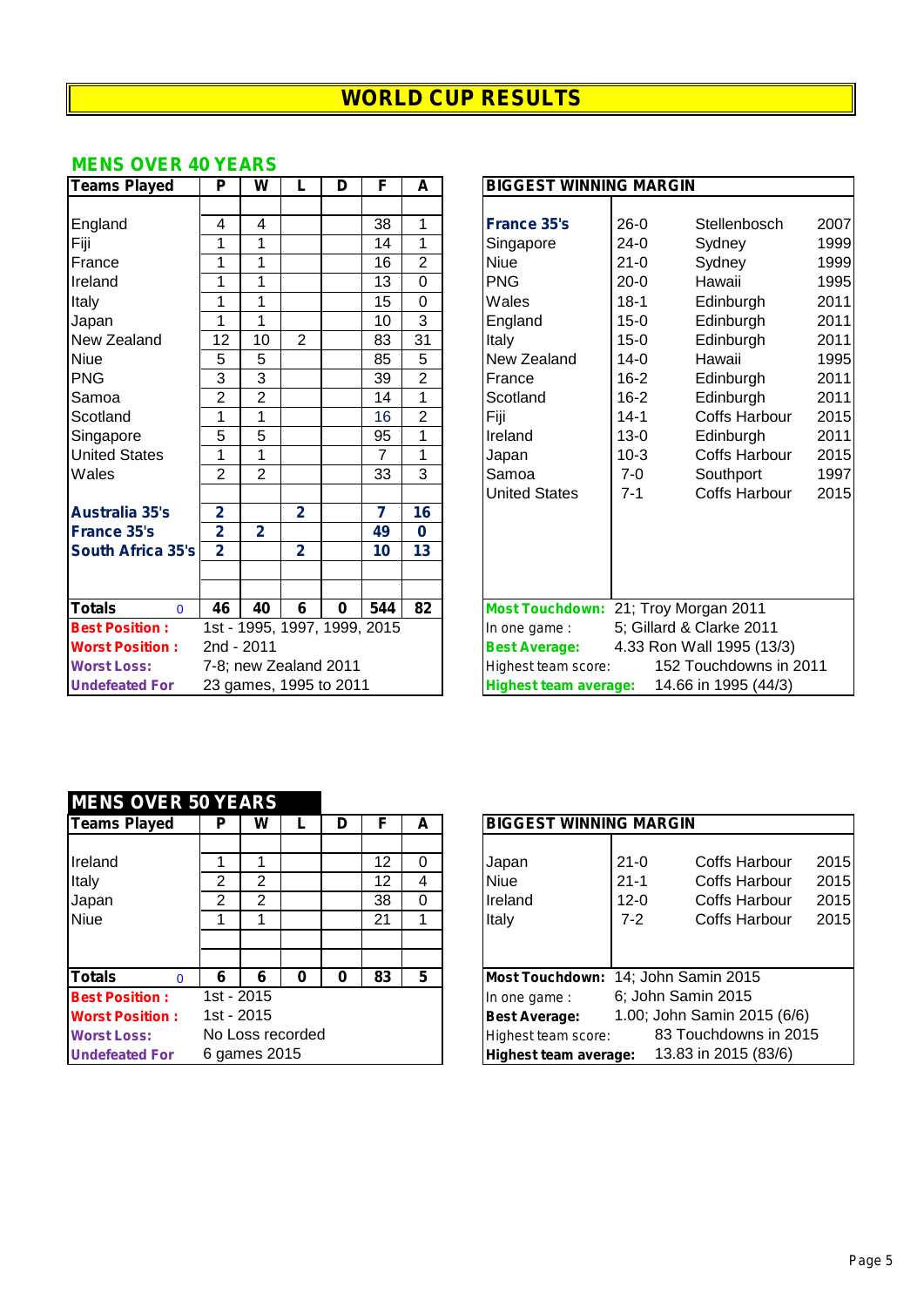## **BOYS UNDER 20 YEARS**

| Teams Played                                      | Р                                     | W                 |                                           | D | F              | A                        | <b>BIGGEST WINNING MARGIN</b>                                                                                                                                    |
|---------------------------------------------------|---------------------------------------|-------------------|-------------------------------------------|---|----------------|--------------------------|------------------------------------------------------------------------------------------------------------------------------------------------------------------|
| Cook Islands<br>Lebanon<br><b>New Zealand</b>     | 2<br>4                                | $\overline{2}$    | 3                                         |   | 25<br>16       | 3<br>7<br>20             | $13 - 0$<br>Kawana Waters 2<br>Samoa<br>$12 - 2$<br>Kawana Waters 2<br>Lebanon<br>South Africa<br>$10 - 2$<br>Kawana Waters 2                                    |
| <b>Niue</b><br>Samoa<br><b>South Africa</b>       | $\overline{2}$<br>$\overline{2}$<br>2 | 2<br>$\mathbf{2}$ |                                           |   | 13<br>20<br>17 | 5<br>$\overline{2}$<br>2 | <b>Niue</b><br>-2<br>$9 - 1$<br>Manukau City<br>2<br>Manukau City<br>Cook Islands<br>$7 - 3$<br>Kawana Waters 2<br>New Zealand<br>$6 - 2$                        |
| Total<br><b>Best Position:</b><br>Worst Position: | 13                                    | 9                 | 3<br>2nd - 2001, 2005<br>2nd - 2001, 2005 |   | 98             | 39                       | <b>Worst Loss:</b><br>2-7; New Zealand 2001<br>Winning streak:<br>5 games, 2005<br>Event high scorer 7; Troy Malcolm 2005<br>3; Andrew Knox 2005<br>In one game: |

| <b>Teams Played</b>                                                     | Р                     | w           |                                           | D |                            |                                                  | <b>BIGGEST WINNING MARGIN</b>                                                                    |                                                                 |                                                                                                                      |              |
|-------------------------------------------------------------------------|-----------------------|-------------|-------------------------------------------|---|----------------------------|--------------------------------------------------|--------------------------------------------------------------------------------------------------|-----------------------------------------------------------------|----------------------------------------------------------------------------------------------------------------------|--------------|
| Cook Islands<br>Lebanon<br>New Zealand<br>Niue<br>Samoa<br>South Africa | 2<br>4<br>2<br>2<br>2 | 2<br>2<br>2 | 3                                         |   | 25<br>16<br>13<br>20<br>17 | 3<br>20<br>5<br>$\overline{2}$<br>$\overline{2}$ | <b>Samoa</b><br>Lebanon<br>South Africa<br><b>Niue</b><br>Cook Islands<br>New Zealand            | $13-0$<br>$12 - 2$<br>$10 - 2$<br>$9 - 1$<br>$7 - 3$<br>$6 - 2$ | Kawana Waters 2005<br>Kawana Waters 2005<br>Kawana Waters 2005<br>Manukau City<br>Manukau City<br>Kawana Waters 2005 | 2001<br>2001 |
| Total<br><b>Best Position:</b><br><b>Worst Position:</b>                | 13                    | 9           | 3<br>2nd - 2001, 2005<br>2nd - 2001, 2005 |   | 98                         | 39                                               | <b>Worst Loss:</b><br>Winning streak:<br>Event high scorer 7; Troy Malcolm 2005<br>In one game : | 5 games, 2005                                                   | 2-7; New Zealand 2001<br>3; Andrew Knox 2005                                                                         |              |

## **GIRLS UNDER 20 YEARS**

| <b>Teams Played</b>         | Р      | W                |   | D |          | А       | <b>BIGGEST WINNING MARGIN</b>                                                    |                          |
|-----------------------------|--------|------------------|---|---|----------|---------|----------------------------------------------------------------------------------|--------------------------|
| New Zealand<br>South Africa | 5<br>3 | 5<br>3           |   |   | 26<br>56 | 11<br>3 | South Africa<br>$26-0$<br>Manukau City<br>New Zealand<br>Manukau City<br>$5 - 1$ | 200 <sup>7</sup><br>200' |
| <b>Under 18 teams</b>       | 3      | 2                |   |   | 25       | 6       | <b>Worst Loss:</b><br>No Loss recorded                                           |                          |
| <b>Total</b>                | 11     | 10               | 0 |   | 107      | 20      | Winning streak:<br>11 games 2001 to 2005                                         |                          |
| <b>Best Position:</b>       |        | 1st - 2001, 2005 |   |   |          |         | 9; Nicole Beck 2005<br><b>Event high scorer</b>                                  |                          |
| <b>Worst Position:</b>      |        | 1st - 2001, 2005 |   |   |          |         | 3; by four scorers 01 / 05<br>In one game:                                       |                          |

| GINLO UNDEN ZU TEANO   |    |                  |   |   |     |    |                               |         |                            |      |
|------------------------|----|------------------|---|---|-----|----|-------------------------------|---------|----------------------------|------|
| <b>Teams Played</b>    | Р  | w                |   | D |     |    | <b>BIGGEST WINNING MARGIN</b> |         |                            |      |
|                        |    |                  |   |   |     |    |                               |         |                            |      |
| New Zealand            | 5  | 5                |   |   | 26  | 11 | South Africa                  | $26-0$  | Manukau City               | 2001 |
| South Africa           | 3  | 3                |   |   | 56  | 3  | New Zealand                   | $5 - 1$ | Manukau City               | 2001 |
|                        |    |                  |   |   |     |    |                               |         |                            |      |
|                        |    |                  |   |   |     |    |                               |         |                            |      |
|                        |    |                  |   |   |     |    |                               |         |                            |      |
| <b>Under 18 teams</b>  | 3  | 2                |   |   | 25  | 6  |                               |         |                            |      |
|                        |    |                  |   |   |     |    | <b>Worst Loss:</b>            |         | No Loss recorded           |      |
| Total                  | 11 | 10               | 0 |   | 107 | 20 | Winning streak:               |         | 11 games 2001 to 2005      |      |
| <b>Best Position:</b>  |    | 1st - 2001, 2005 |   |   |     |    | <b>Event high scorer</b>      |         | 9; Nicole Beck 2005        |      |
| <b>Worst Position:</b> |    | 1st - 2001, 2005 |   |   |     |    | In one game:                  |         | 3; by four scorers 01 / 05 |      |
|                        |    |                  |   |   |     |    |                               |         |                            |      |

#### **MIXED UNDER 20 YEARS**

| <b>Teams Played</b>    | Р  | W |                  | D |     | A  | <b>BIGGEST WINNING MARGIN</b>                      |
|------------------------|----|---|------------------|---|-----|----|----------------------------------------------------|
|                        |    |   |                  |   |     |    |                                                    |
| Cook Islands           | 3  | 3 |                  |   | 32  | 9  | <b>Niue</b><br>$12 - 0$<br>Manukau City<br>200     |
| Japan                  |    |   |                  |   |     | 3  | $13 - 2$<br>Kawana Waters<br>200<br>Cook Islands   |
| Maori                  | 2  |   |                  |   |     | 6  | $7 - 3$<br>200<br>Manukau City<br>Japan            |
| New Zealand            | 4  |   | 3                |   | 11  | 21 | Maori<br>Manukau City<br>200<br>$5 - 4$            |
| <b>Niue</b>            |    |   |                  |   | 12  | 0  |                                                    |
|                        |    |   |                  |   |     |    |                                                    |
|                        |    |   |                  |   |     |    |                                                    |
|                        |    |   |                  |   |     |    |                                                    |
| <b>Under 18 teams</b>  | 4  | 3 |                  |   | 50  | 8  |                                                    |
|                        |    |   |                  |   |     |    | <b>Worst Loss:</b><br>4-6; New Zealand 1999        |
| <b>Total</b>           | 15 | 9 | 4                | 2 | 119 | 47 | Winning streak:<br>6 Games, 2001                   |
| <b>Best Position:</b>  |    |   | 2nd - 2001, 2005 |   |     |    | 10; Matt McDonald 2005<br><b>Event high scorer</b> |
| <b>Worst Position:</b> |    |   | 2nd - 2001, 2005 |   |     |    | 5; Harrison & Denning 2005<br>In one game:         |

| <b>Teams Played</b>    | Р  | w |                  | D            | F   | A  | <b>BIGGEST WINNING MARGIN</b> |                                          |      |
|------------------------|----|---|------------------|--------------|-----|----|-------------------------------|------------------------------------------|------|
|                        |    |   |                  |              |     |    |                               |                                          |      |
| Cook Islands           | 3  | 3 |                  |              | 32  | 9  | <b>Niue</b>                   | $12 - 0$<br>Manukau City                 | 2001 |
| Japan                  |    |   |                  |              |     | 3  | Cook Islands                  | Kawana Waters<br>$13 - 2$                | 2005 |
| Maori                  | 2  |   |                  |              |     | 6  | Japan                         | 7-3<br>Manukau City                      | 2001 |
| New Zealand            | 4  |   | 3                |              | 11  | 21 | Maori                         | Manukau City<br>$5 - 4$                  | 2001 |
| Niue                   |    |   |                  |              | 12  | 0  |                               |                                          |      |
|                        |    |   |                  |              |     |    |                               |                                          |      |
|                        |    |   |                  |              |     |    |                               |                                          |      |
|                        |    |   |                  |              |     |    |                               |                                          |      |
| <b>Under 18 teams</b>  | 4  | 3 |                  |              | 50  | 8  |                               |                                          |      |
|                        |    |   |                  |              |     |    | <b>Worst Loss:</b>            | 4-6; New Zealand 1999                    |      |
| Total                  | 15 | 9 | 4                | $\mathbf{2}$ | 119 | 47 | Winning streak:               | 6 Games, 2001                            |      |
| <b>Best Position:</b>  |    |   | 2nd - 2001, 2005 |              |     |    |                               | Event high scorer 10; Matt McDonald 2005 |      |
| <b>Worst Position:</b> |    |   | 2nd - 2001, 2005 |              |     |    | In one game:                  | 5; Harrison & Denning 2005               |      |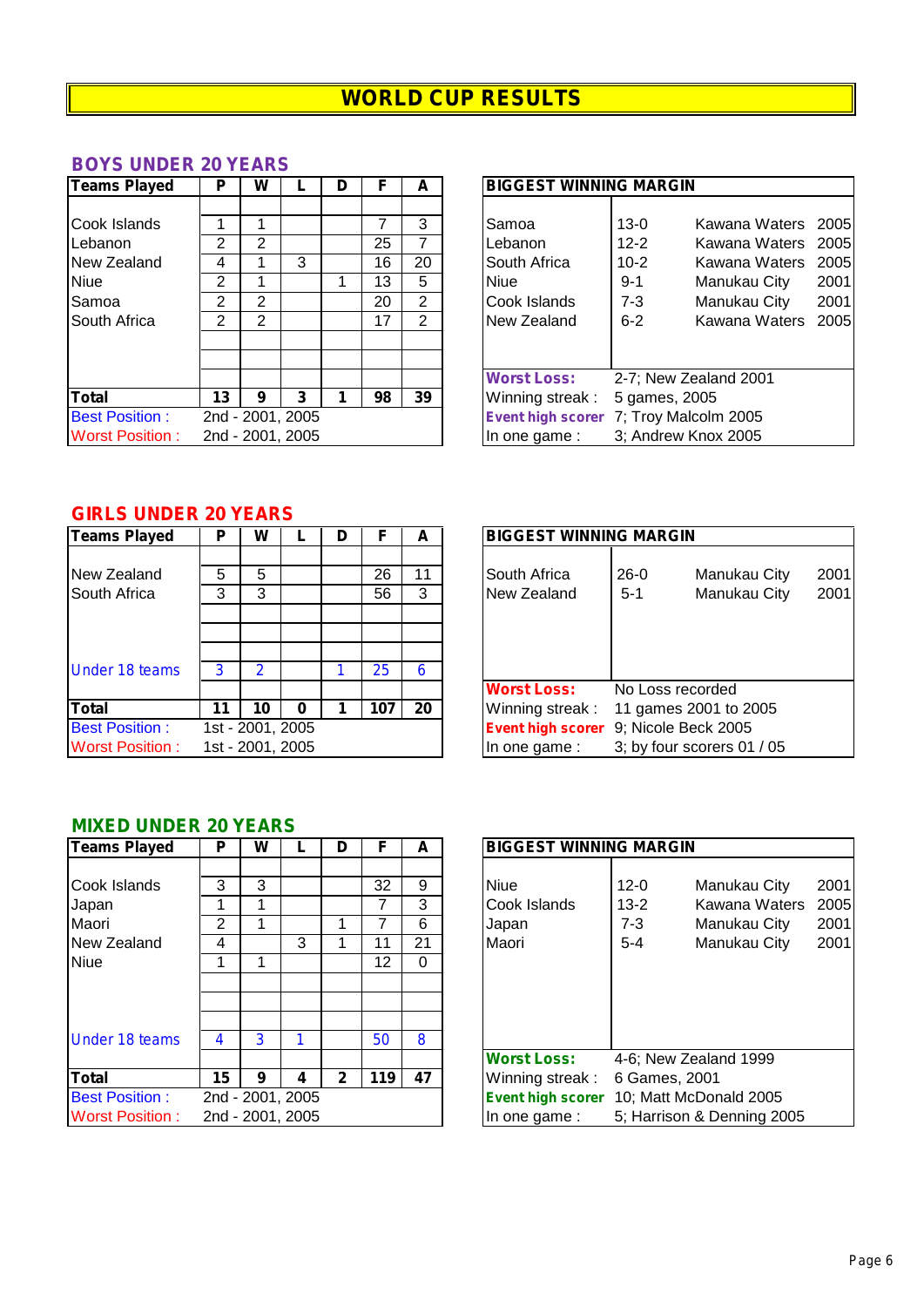#### **BOYS UNDER 18 YEARS**

| Teams Played                                                                                         | P                | W                        |                                           | D | F                                          | A                                                      | <b>BIGGEST WINNING MARGIN</b>                                                                |                                                                                                                                                                                            |
|------------------------------------------------------------------------------------------------------|------------------|--------------------------|-------------------------------------------|---|--------------------------------------------|--------------------------------------------------------|----------------------------------------------------------------------------------------------|--------------------------------------------------------------------------------------------------------------------------------------------------------------------------------------------|
| Cook Islands<br>England<br>Lebanon<br>Maori<br>New Zealand<br>Niue<br>Norfolk Island<br>South Africa | 2<br>5<br>2<br>3 | 2<br>$\overline{2}$<br>3 | 5                                         |   | 13<br>22<br>8<br>6<br>18<br>18<br>25<br>38 | $\Omega$<br>$\overline{2}$<br>34<br>$\Omega$<br>6<br>2 | England<br><b>Niue</b><br>South Africa<br>Cook Islands<br>Norfolk Island<br>Lebanon<br>Maori | $22 - 0$<br>Manukau City<br>Manukau City<br>$18-0$<br>$13-0$<br>Kawana Waters<br>$13 - 1$<br>Manukau City<br>Kawana Waters<br>$14-3$<br>$8 - 1$<br>Manukau City<br>$4 - 2$<br>Manukau City |
| <b>Total</b><br><b>Best Position:</b><br><b>Worst Position:</b>                                      | 16               | 11                       | 5<br>2nd - 2001, 2005<br>2nd - 2001, 2005 | 0 | 148                                        | 46                                                     | <b>Worst Loss:</b><br>Winning streak:<br><b>Event high scorer</b><br>In one game:            | 1-5; New Zealand 2005<br>4 games 2001<br>11; Roberts 2001 / Bonner 20<br>5; Ben Roberts 2001                                                                                               |

| Teams Played           | Р  | w              |                  | D | F   | A              |                    | <b>BIGGEST WINNING MARGIN</b> |                                                  |      |  |  |  |  |  |  |
|------------------------|----|----------------|------------------|---|-----|----------------|--------------------|-------------------------------|--------------------------------------------------|------|--|--|--|--|--|--|
|                        |    |                |                  |   |     |                |                    |                               |                                                  |      |  |  |  |  |  |  |
| Cook Islands           |    |                |                  |   | 13  |                | England            | $22 - 0$                      | Manukau City                                     | 2001 |  |  |  |  |  |  |
| England                |    |                |                  |   | 22  | 0              | Niue               | $18 - 0$                      | Manukau City                                     | 2001 |  |  |  |  |  |  |
| Lebanon                |    |                |                  |   | 8   |                | South Africa       | $13 - 0$                      | Kawana Waters                                    | 2005 |  |  |  |  |  |  |
| Maori                  | 2  | $\overline{2}$ |                  |   | 6   | $\overline{2}$ | Cook Islands       | $13 - 1$                      | Manukau City                                     | 2001 |  |  |  |  |  |  |
| New Zealand            | 5  |                | 5                |   | 18  | 34             | Norfolk Island     | $14 - 3$                      | Kawana Waters                                    | 2005 |  |  |  |  |  |  |
| Niue                   |    |                |                  |   | 18  | 0              | Lebanon            | 8-1                           | Manukau City                                     | 2001 |  |  |  |  |  |  |
| Norfolk Island         | 2  | $\overline{2}$ |                  |   | 25  | 6              | Maori              | $4 - 2$                       | Manukau City                                     | 2001 |  |  |  |  |  |  |
| South Africa           | 3  | 3              |                  |   | 38  | 2              |                    |                               |                                                  |      |  |  |  |  |  |  |
|                        |    |                |                  |   |     |                |                    |                               |                                                  |      |  |  |  |  |  |  |
|                        |    |                |                  |   |     |                |                    |                               |                                                  |      |  |  |  |  |  |  |
|                        |    |                |                  |   |     |                | <b>Worst Loss:</b> |                               | 1-5; New Zealand 2005                            |      |  |  |  |  |  |  |
| Total                  | 16 | 11             | 5                | 0 | 148 | 46             | Winning streak:    | 4 games 2001                  |                                                  |      |  |  |  |  |  |  |
| <b>Best Position:</b>  |    |                | 2nd - 2001, 2005 |   |     |                |                    |                               | Event high scorer 11; Roberts 2001 / Bonner 2005 |      |  |  |  |  |  |  |
| <b>Worst Position:</b> |    |                | 2nd - 2001, 2005 |   |     |                | In one game :      | 5; Ben Roberts 2001           |                                                  |      |  |  |  |  |  |  |

#### **GIRLS UNDER 18 YEARS**

| <b>Teams Played</b>    | Р          | W                                                      |                | D        | F   | A              | <b>BIGGEST WINNING MARGIN</b>                   |  |  |  |
|------------------------|------------|--------------------------------------------------------|----------------|----------|-----|----------------|-------------------------------------------------|--|--|--|
|                        |            |                                                        |                |          |     |                |                                                 |  |  |  |
| England                | 3          | 3                                                      |                |          | 46  | 0              | $21 - 0$<br>Manukau City<br>20<br>England       |  |  |  |
| Maori                  | 2          | 2                                                      |                |          | 14  | $\overline{2}$ | South Africa<br>Kawana Waters<br>20<br>$14-0$   |  |  |  |
| New Zealand            | 5          | 3                                                      | $\overline{2}$ |          | 18  | 18             | Maori<br>$7 - 1$<br>20<br>Manukau City          |  |  |  |
| South Africa           | 2          | $\overline{2}$                                         |                |          | 26  | 0              | 20<br>Manukau City<br>$5-2$<br>New Zealand      |  |  |  |
|                        |            |                                                        |                |          |     |                |                                                 |  |  |  |
|                        |            |                                                        |                |          |     |                |                                                 |  |  |  |
|                        |            |                                                        |                |          |     |                |                                                 |  |  |  |
| <b>Under 20 teams</b>  | 3          | 2                                                      |                |          | 21  |                |                                                 |  |  |  |
|                        |            |                                                        |                |          |     |                | <b>Worst Loss:</b><br>4-7; New Zealand 2005     |  |  |  |
| <b>Total</b>           | 15         | 12                                                     | 3              | $\bf{0}$ | 125 | 27             | Winning streak:<br>9 games, 2001 to 2005        |  |  |  |
| <b>Best Position:</b>  | 1st - 2001 | 9; McGennity & Dawney 2001<br><b>Event high scorer</b> |                |          |     |                |                                                 |  |  |  |
| <b>Worst Position:</b> |            | 2nd - 2005                                             |                |          |     |                | 3; by eight scorers 2001 / 2005<br>In one game: |  |  |  |

| <b>Teams Played</b>                                | Р                              | W           |   | D | F              | A                         | <b>BIGGEST WINNING MARGIN</b>                                                                                                                          |
|----------------------------------------------------|--------------------------------|-------------|---|---|----------------|---------------------------|--------------------------------------------------------------------------------------------------------------------------------------------------------|
| England<br>Maori<br>New Zealand                    | 3<br>2<br>5                    | 3<br>2<br>3 | 2 |   | 46<br>14<br>18 | 0<br>$\overline{2}$<br>18 | 2001<br>$21 - 0$<br>England<br>Manukau City<br>South Africa<br>Kawana Waters<br>$14-0$<br>2005<br>Maori<br>7-1<br>Manukau City<br>2001                 |
| South Africa                                       | 2                              | 2           |   |   | 26             | 0                         | $5 - 2$<br>Manukau City<br>2001<br>New Zealand                                                                                                         |
| <b>Under 20 teams</b>                              | 3                              | 2           |   |   | 21             |                           | <b>Worst Loss:</b><br>4-7; New Zealand 2005                                                                                                            |
| Total<br><b>Best Position:</b><br>Worst Position : | 15<br>1st - 2001<br>2nd - 2005 | 12          | 3 | 0 | 125            | 27                        | Winning streak:<br>9 games, 2001 to 2005<br>9; McGennity & Dawney 2001<br><b>Event high scorer</b><br>3; by eight scorers 2001 / 2005<br>In one game : |

## **MIXED UNDER 18 YEARS**

| <b>Teams Played</b>                                    | Р                | w                |   | D |                      | A       | <b>BIGGEST WINNING MARGIN</b>                                                                                         |                                                                        |
|--------------------------------------------------------|------------------|------------------|---|---|----------------------|---------|-----------------------------------------------------------------------------------------------------------------------|------------------------------------------------------------------------|
| Cook Islands<br>New Zealand<br><b>Niue</b><br>Thailand | 2<br>5<br>3      | 2<br>2<br>3      | 2 |   | 24<br>20<br>38<br>21 | 28<br>4 | $21 - 1$<br>Thailand<br><b>Niue</b><br>$15 - 1$<br>Manukau City<br>Cook Islands<br>$13 - 0$<br>$7 - 4$<br>New Zealand | Kawana Waters 2005<br>2001<br>Kawana Waters 2005<br>Kawana Waters 2005 |
| <b>Under 20 Teams</b>                                  | 3                |                  | 2 |   | 10                   | 10      | <b>Worst Loss:</b><br>3-13; New Zealand 2005                                                                          |                                                                        |
| Total                                                  | 14               | 9                | 4 |   | 113                  | 44      | Winning streak:<br>4 games, 2005                                                                                      |                                                                        |
| <b>Best Position:</b><br><b>Worst Position:</b>        | 1st - 2001, 2005 | 1st - 2001, 2005 |   |   |                      |         | Event high scorer 9; Ashley Shepherd 2005<br>5; Gary Dowling 2001<br>In one game:                                     |                                                                        |

| <b>BIGGEST WINNING MARGIN</b>                   |                                           |                                                                                 |      |
|-------------------------------------------------|-------------------------------------------|---------------------------------------------------------------------------------|------|
| Thailand<br>Niue<br>Cook Islands<br>New Zealand | $21 - 1$<br>$15 - 1$<br>$13-0$<br>$7 - 4$ | Kawana Waters, 2005<br>Manukau City<br>Kawana Waters 2005<br>Kawana Waters 2005 | 2001 |
| <b>Worst Loss:</b><br>Winning streak:           | 4 games, 2005                             | 3-13; New Zealand 2005                                                          |      |
| <b>Event high scorer</b>                        |                                           | 9; Ashley Shepherd 2005                                                         |      |
| In one game:                                    | 5; Gary Dowling 2001                      |                                                                                 |      |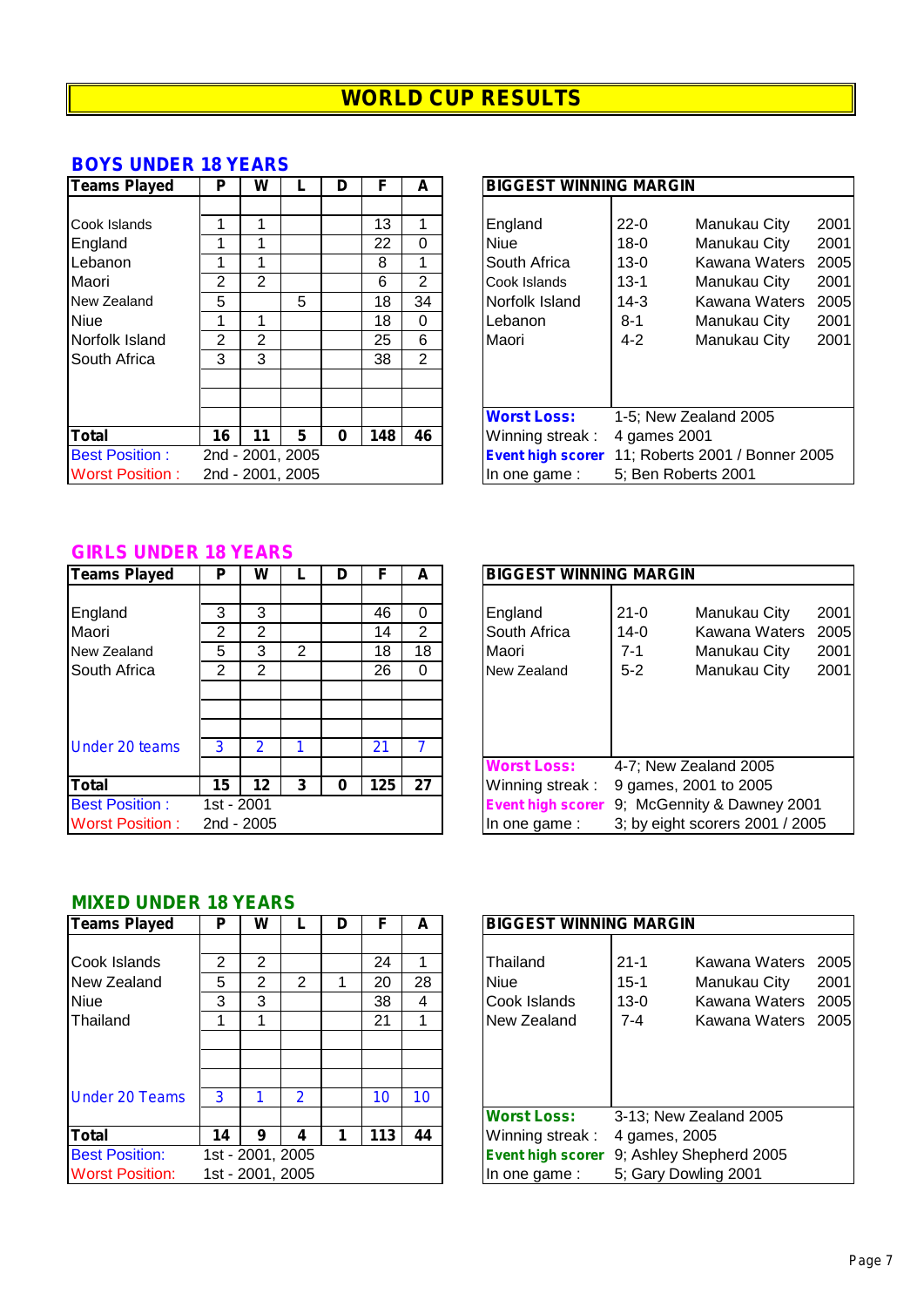| <b>Divisions</b>   | Р   | W   | L  | D              | F    | A   | Ave. |
|--------------------|-----|-----|----|----------------|------|-----|------|
|                    |     |     |    |                |      |     |      |
| <b>Mens</b>        | 74  | 69  | 3  | 2              | 1013 | 117 | 8.66 |
| <b>Women</b>       | 76  | 74  | 1  | 1              | 1011 | 65  | 15.6 |
| <b>Mixed</b>       | 78  | 72  | 5  | 1              | 980  | 130 | 7.54 |
| <b>Men 30</b>      | 70  | 67  | 1  | 2              | 920  | 98  | 9.39 |
| <b>Women 27/30</b> | 46  | 42  | 2  | 2              | 524  | 37  | 14.2 |
| <b>Mixed 30</b>    | 43  | 34  | 9  | 0              | 457  | 108 | 4.23 |
| Mens 35            | 72  | 67  | 4  | 1              | 880  | 118 | 7.46 |
| Mens 40            | 46  | 40  | 6  | 0              | 544  | 82  | 6.63 |
| <b>Men 50</b>      | 6   | 6   | 0  | 0              | 83   | 5   | 16.6 |
| <b>Boys 20</b>     | 13  | 9   | 3  | 1              | 98   | 39  | 2.5  |
| Girls 20           | 11  | 10  | 0  | 1              | 107  | 20  | 5.4  |
| <b>Mixed 20</b>    | 15  | 9   | 4  | $\overline{2}$ | 119  | 47  | 2.5  |
| <b>Boys 18</b>     | 16  | 11  | 5  | 0              | 148  | 46  | 3.2  |
| Girls 18           | 15  | 12  | 3  | 0              | 125  | 27  | 4.6  |
| <b>Mixed 18</b>    | 14  | 9   | 4  | 1              | 113  | 44  | 2.6  |
|                    |     |     |    |                |      |     |      |
|                    | 595 | 531 | 50 | 14             | 7122 | 983 |      |

## **Overall Performance**

## **For & Against History**

|             | <b>Excluding finals</b> |     |           |      | <b>Best Attack</b> |      | <b>Including finals</b> |           |      |      |
|-------------|-------------------------|-----|-----------|------|--------------------|------|-------------------------|-----------|------|------|
| <b>Most</b> | Year                    |     | Best Ave. | Year | <b>Divisions</b>   | Most | Year                    | Best Ave. |      | Year |
|             |                         |     |           |      |                    |      |                         |           |      |      |
| 159         | 2011                    | 159 | 17.7      | 2011 | <b>Mens</b>        | 181  | 2011                    | 181       | 16.5 | 2011 |
| 135         | 2015                    | 117 | 16.7      | 1999 | <b>Women</b>       | 164  | 2011                    | 96        | 16.0 | 1988 |
| 142         | 2007                    | 102 | 17.0      | 2003 | <b>Mixed</b>       | 159  | 07/11                   | 126       | 15.8 | 2003 |
| 150         | 2011                    | 150 | 16.7      | 2011 | <b>Men 30</b>      | 178  | 2011                    | 178       | 16.2 | 2011 |
| 119         | 1995                    | 119 | 14.9      | 1995 | <b>Women 27/30</b> | 134  | 1995                    | 134       | 13.4 | 1995 |
| 107         | 2011                    | 77  | 15.4      | 2015 | Mixed 30           | 113  | 2011                    | 92        | 13.4 | 2015 |
| 178         | 1991                    | 178 | 17.8      | 1991 | Mens <sub>35</sub> | 205  | 1991                    | 205       | 17.1 | 1991 |
| 128         | 2011                    | 30  | 15.0      | 1995 | Mens 40            | 152  | 2011                    | 44        | 14.7 | 1995 |
| 55          | 2015                    | 55  | 13.8      | 2015 | <b>Men 50</b>      | 83   | 2015                    | 83        | 13.8 | 2015 |
| 33          | 2001                    | 31  | 7.75      | 2005 | <b>Boys 20</b>     | 51   | 2005                    | 51        | 8.50 | 2005 |
| 55          | 2001                    | 55  | 13.8      | 2001 | Girls 20           | 62   | 2001                    | 62        | 12.4 | 2011 |
| 62          | 2005                    | 62  | 10.3      | 2005 | <b>Mixed 20</b>    | 79   | 2005                    | 79        | 9.88 | 2005 |
| 69          | 2001                    | 69  | 9.86      | 2001 | <b>Boys 18</b>     | 76   | 2001                    | 76        | 8.44 | 2001 |
| 62          | 2001                    | 62  | 10.3      | 2001 | Girls 18           | 72   | 2001                    | 72        | 9.00 | 2001 |
| 47          | 2005                    | 47  | 7.83      | 2005 | <b>Mixed 18</b>    | 65   | 2005                    | 65        | 8.13 | 2005 |
|             |                         |     |           |      |                    |      |                         |           |      |      |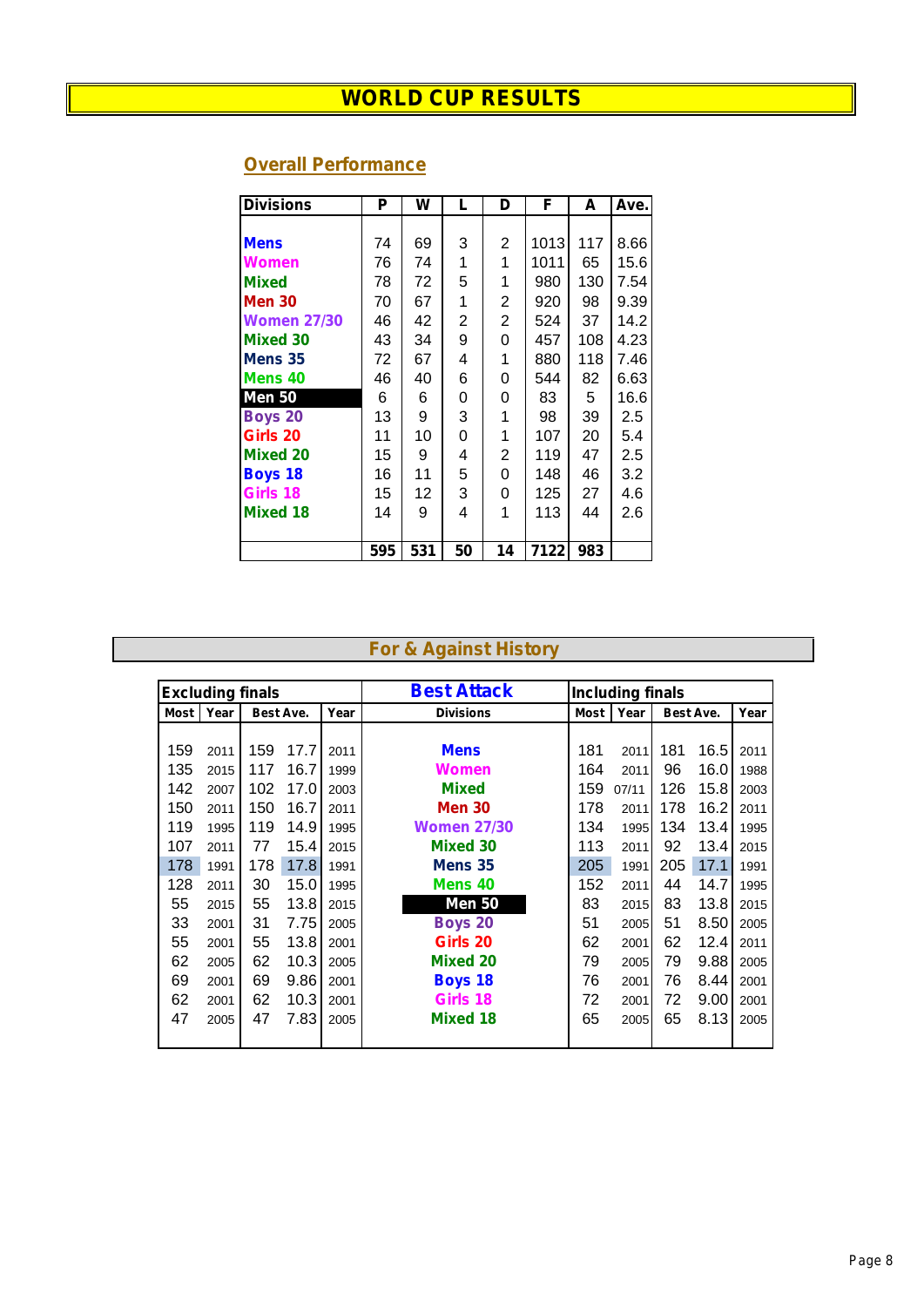|      | <b>Excluding finals</b> |                |           |      | <b>Best Defence</b> |              | <b>Including finals</b> |                |           |      |
|------|-------------------------|----------------|-----------|------|---------------------|--------------|-------------------------|----------------|-----------|------|
| Less | Year                    |                | Best Ave. | Year | <b>Divisions</b>    | Less         | Year                    |                | Best Ave. | Year |
|      |                         |                |           |      |                     |              |                         |                |           |      |
| 5    | 2015                    | 5              | 0.05      | 2015 | <b>Mens</b>         | 7            | 2015                    | 7              | 0.64      | 2015 |
| 2    | 1995                    | 3              | 0.30      | 1991 | Women               | 3            | 1991                    | 3              | 0.25      | 1991 |
| 6    | 1991                    | 6              | 0.60      | 1991 | <b>Mixed</b>        | 7            | 1991                    | 7              | 0.58      | 1991 |
| 1    | 1995                    | 1              | 0.17      | 1995 | <b>Men 30</b>       | 3            | 1995                    | 3              | 0.38      | 1995 |
| 4    | 1999                    | 4              | 0.50      | 1999 | <b>Women 27/30</b>  | 5            | 1997                    | 5              | 0.50      | 1997 |
| 8    | 97/15                   | 10             | 1.25      | 1999 | <b>Mixed 30</b>     | 10           | 1997                    | 10             | 1.25      | 1997 |
| 2    | 1995                    | 2              | 0.50      | 1995 | Mens <sub>35</sub>  | 3            | 1995                    | 3              | 0.50      | 1995 |
| 1    | 1995                    | $\overline{2}$ | 0.33      | 1997 | Mens 40             | $\mathbf{1}$ | 1995                    | $\overline{2}$ | 0.29      | 1997 |
| 3    | 2015                    | 3              | 0.75      | 2015 | <b>Men 50</b>       | 5            | 2015                    | 5              | 0.83      | 2015 |
| 4    | 2005                    | 4              | 1.00      | 2005 | <b>Boys 20</b>      | 10           | 2005                    | 10             | 1.67      | 2005 |
| 3    | 2001                    | 3              | 0.75      | 2001 | Girls 20            | 7            | 2001                    | $\overline{7}$ | 1.40      | 2001 |
| 9    | 2001                    | 9              | 1.80      | 2001 | <b>Mixed 20</b>     | 18           | 2001                    | 18             | 2.57      | 2001 |
| 10   | 2001                    | 10             | 1.43      | 2001 | <b>Boys 18</b>      | 17           | 2001                    | 17             | 1.89      | 2001 |
| 7    | 2001                    | 7              | 1.17      | 2001 | Girls 18            | 8            | 2001                    | 8              | 1.00      | 2001 |
| 11   | 2001                    | 11             | 2.75      | 2001 | <b>Mixed 18</b>     | 16           | 2001                    | 16             | 2.67      | 2001 |
|      |                         |                |           |      |                     |              |                         |                |           |      |

| <b>For &amp; Against History</b> |  |
|----------------------------------|--|
|----------------------------------|--|

| <b>Excluding finals</b> |       |      | <b>Best For &amp; Against</b> | <b>Including finals</b> |       |      |
|-------------------------|-------|------|-------------------------------|-------------------------|-------|------|
| <b>Best Average</b>     |       | Year | <b>Divisions</b>              | <b>Best Average</b>     |       | Year |
|                         |       |      |                               |                         |       |      |
| 138-5                   | 27.60 | 2015 | <b>Mens</b>                   | 149-7                   | 21.29 | 2015 |
| $67 - 2$                | 33.50 | 1995 | Women                         | $101 - 3$               | 33.67 | 1991 |
| 130-6                   | 21.67 | 1991 | <b>Mixed</b>                  | 150-7                   | 21.43 | 1991 |
| $98-1$                  | 98.00 | 1995 | <b>Men 30</b>                 | $111 - 3$               | 37.00 | 1995 |
| 104-4                   | 26.00 | 1999 | <b>Women 27/30</b>            | 122-5                   | 24.40 | 1997 |
| $77-8$                  | 9.63  | 2015 | <b>Mixed 30</b>               | 73-10                   | 7.30  | 1997 |
| $61 - 2$                | 30.50 | 1995 | Mens 35                       | $77-3$                  | 25.67 | 1995 |
| $30-1$                  | 30.00 | 1995 | Mens 40                       | 44-1                    | 44.00 | 1995 |
| $55-3$                  | 18.33 | 2015 | <b>Men 50</b>                 | $83 - 5$                | 16.60 | 2015 |
| $31 - 4$                | 7.75  | 2005 | <b>Boys 20</b>                | $51 - 10$               | 5.10  | 2005 |
| $55-3$                  | 18.33 | 2001 | Girls 20                      | $62 - 7$                | 8.86  | 2001 |
| $33-9$                  | 3.67  | 2001 | <b>Mixed 20</b>               | 79-29                   | 2.72  | 2005 |
| 69-10                   | 6.90  | 2001 | <b>Boys 18</b>                | 76-17                   | 4.47  | 2001 |
| $62 - 7$                | 8.86  | 2001 | Girls 18                      | $72-8$                  | 9.00  | 2001 |
| $31 - 11$               | 2.82  | 2001 | <b>Mixed 18</b>               | 48-16                   | 3.00  | 2001 |
|                         |       |      |                               |                         |       |      |

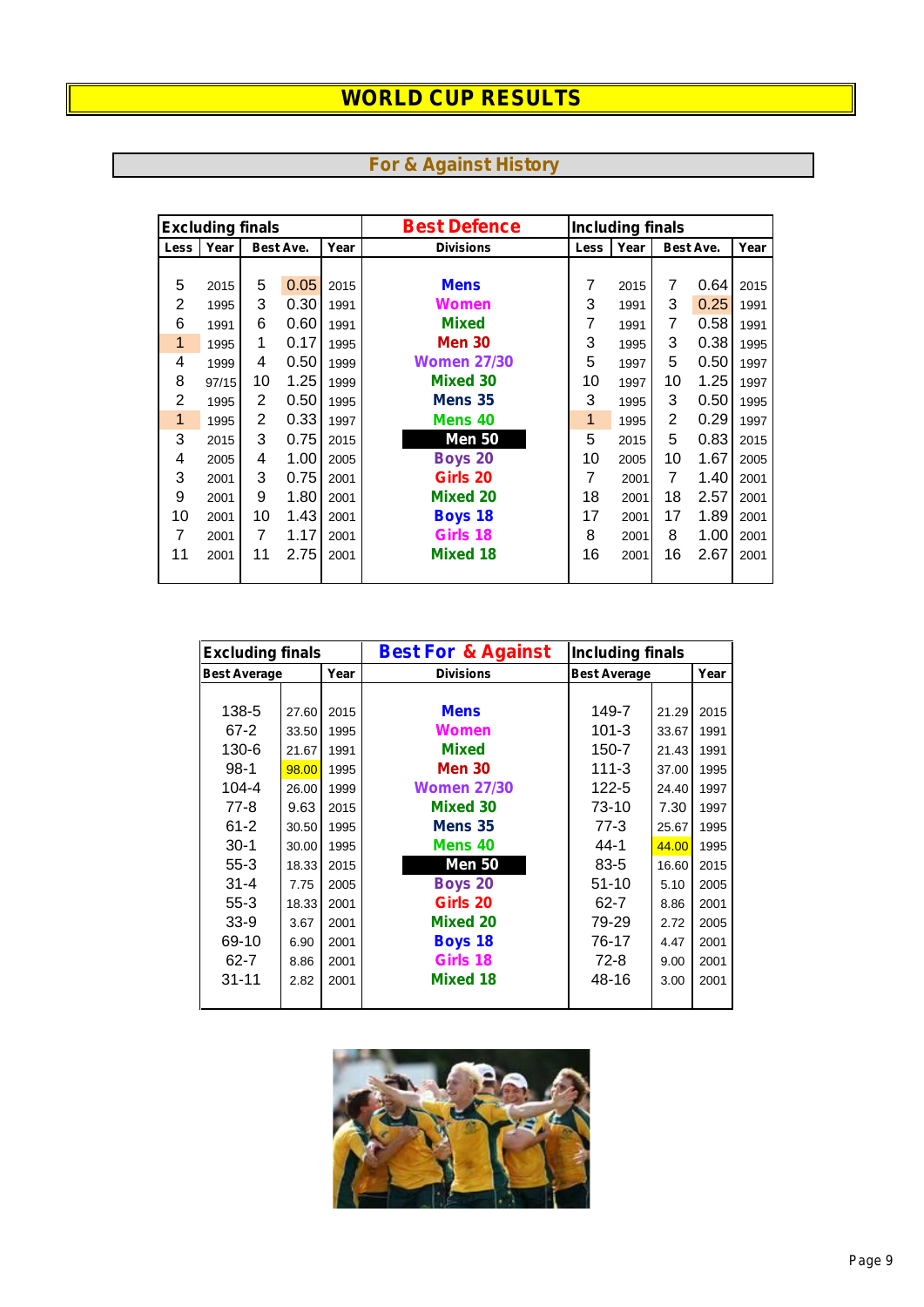# **TEST RESULTS**

| <b>MENS</b>                                  | Ρ                 | W                     |   | D | F   | A   | <b>WOMEN</b>                                 | P  | W                     |   | D | F   |  |
|----------------------------------------------|-------------------|-----------------------|---|---|-----|-----|----------------------------------------------|----|-----------------------|---|---|-----|--|
|                                              |                   |                       |   |   |     |     |                                              |    |                       |   |   |     |  |
| <b>Canada</b>                                | 4                 | 4                     |   |   | 46  | 8   | <b>Canada</b>                                | 4  | 4                     |   |   | 59  |  |
| <b>Great Britain</b>                         | 0                 |                       |   |   |     |     | <b>Great Britain</b>                         | 0  |                       |   |   |     |  |
| Japan                                        | 4                 | 4                     |   |   | 49  | 10  | Japan                                        | 2  | $\overline{2}$        |   |   | 30  |  |
| <b>New Zealand</b>                           | 39                | 30                    | 8 | 1 | 250 | 168 | <b>New Zealand</b>                           | 38 | 35                    | 3 |   | 236 |  |
|                                              |                   |                       |   |   |     |     |                                              |    |                       |   |   |     |  |
|                                              | 47                | 38                    | 8 | 1 | 345 | 186 |                                              | 44 | 41                    | 3 | 0 | 325 |  |
| <b>Biggest Win:</b>                          | 16-3; Canada 1987 |                       |   |   |     |     | <b>Biggest Win:</b>                          |    | 21-1; Canada 1987     |   |   |     |  |
| <b>Worst Loss:</b>                           |                   | 3-6; New Zealand 1010 |   |   |     |     | <b>Worst Loss:</b>                           |    | 4-6; New Zealand 2014 |   |   |     |  |
| <b>32: Matthew Prowse</b><br>Most Touchdowns |                   |                       |   |   |     |     | 19; Marriki Watego<br><b>Most Touchdowns</b> |    |                       |   |   |     |  |

| <b>MENS</b>          | Р  | W                     |   |                           | A   | <b>WOMEN</b>           | P  | W                     |   | D                  |     | A         |
|----------------------|----|-----------------------|---|---------------------------|-----|------------------------|----|-----------------------|---|--------------------|-----|-----------|
|                      |    |                       |   |                           |     |                        |    |                       |   |                    |     |           |
| <b>Canada</b>        |    | 4                     |   | 46                        | 8   | <b>Canada</b>          | 4  | 4                     |   |                    | 59  | и         |
| <b>Great Britain</b> | 0  |                       |   |                           |     | <b>Great Britain</b>   | 0  |                       |   |                    |     |           |
| Japan                | 4  | 4                     |   | 49                        | 10  | <b>Japan</b>           | 2  | 2                     |   |                    | 30  | 4         |
| <b>New Zealand</b>   | 39 | 30                    | 8 | 250                       | 168 | <b>New Zealand</b>     | 38 | 35                    | 3 |                    | 236 | 106       |
|                      |    |                       |   |                           |     |                        |    |                       |   |                    |     |           |
|                      | 47 | 38                    | 8 | 345                       | 186 |                        | 44 | 41                    | 3 | 0                  |     | $325$ 111 |
| <b>Biggest Win:</b>  |    | 16-3; Canada 1987     |   |                           |     | <b>Biggest Win:</b>    |    | 21-1; Canada 1987     |   |                    |     |           |
| Worst Loss:          |    | 3-6; New Zealand 1010 |   |                           |     | <b>Worst Loss:</b>     |    | 4-6; New Zealand 2014 |   |                    |     |           |
| Most Touchdowns      |    |                       |   | <b>32: Matthew Prowse</b> |     | <b>Most Touchdowns</b> |    |                       |   | 19; Marriki Watego |     |           |
|                      |    |                       |   |                           |     |                        |    |                       |   |                    |     |           |

| <b>MENS 20 YEARS</b>   |    | W                     |                 |   | F                            |    |
|------------------------|----|-----------------------|-----------------|---|------------------------------|----|
| <b>New Zealand</b>     | 12 | 11                    | 1               | 0 | 114                          | 65 |
|                        | 12 | 11                    |                 |   | 114                          | 65 |
| <b>Biggest Win:</b>    |    |                       |                 |   | 10-2; New Zealand 2013, 2015 |    |
| <b>Worst Loss:</b>     |    | 8-9; New Zealand 2009 |                 |   |                              |    |
| <b>Most Touchdowns</b> |    |                       | 6; Tyson Brough |   |                              |    |

| <b>MENS 20 YEARS</b> |    | W                     |  |                              | A  | <b>WOMENS 20 YEARS</b> |                 | W                      |   |                              | A  |
|----------------------|----|-----------------------|--|------------------------------|----|------------------------|-----------------|------------------------|---|------------------------------|----|
| New Zealand          | 12 | 11                    |  | 114                          | 65 | <b>New Zealand</b>     | 12 <sup>2</sup> | 11                     |   | ،11                          | 31 |
|                      | 12 | 11                    |  | 114                          | 65 |                        | 12 <sup>°</sup> |                        | 0 |                              | 31 |
| <b>Biggest Win:</b>  |    |                       |  | 10-2; New Zealand 2013, 2015 |    | <b>Biggest Win:</b>    |                 | 16-3; New Zealand 2011 |   |                              |    |
| Worst Loss:          |    | 8-9; New Zealand 2009 |  |                              |    | <b>Worst Loss:</b>     |                 | 3-4; New Zealand 2009  |   |                              |    |
| Most Touchdowns      |    | 6; Tyson Brough       |  |                              |    | <b>Most Touchdowns</b> |                 |                        |   | 8; Cherry / Rogers / Peattie |    |

| <b>BOYS 18</b>                            |         | W                       |         | D                |           | A        | <b>GIRLS 18</b>                           |         | W                       |                   | D      |           |  |
|-------------------------------------------|---------|-------------------------|---------|------------------|-----------|----------|-------------------------------------------|---------|-------------------------|-------------------|--------|-----------|--|
| <b>Cook Islands</b><br><b>New Zealand</b> | 3<br>26 | 3<br>15                 | 0<br>11 | 0<br>0           | 29<br>170 | 4<br>155 | <b>Cook Islands</b><br><b>New Zealand</b> | 3<br>26 | 3<br>25                 | $\Omega$          | 0<br>0 | 47<br>167 |  |
|                                           | 29      | 18                      | 11      | 0                | 199       | 159      |                                           | 29      | 28                      |                   |        | 214       |  |
| <b>Biggest Win:</b>                       |         | 11-0; Cook Islands 2002 |         |                  |           |          | <b>Biggest Win:</b>                       |         | 19-0; Cook Islands 2002 |                   |        |           |  |
| <b>Worst Loss:</b>                        |         | 6-9; New Zealand 2004   |         |                  |           |          | <b>Worst Loss:</b>                        |         | 4-6; New Zealand 2004   |                   |        |           |  |
| <b>Most Touchdowns</b>                    |         |                         |         | 10; Jamie Soward |           |          | <b>Most Touchdowns</b>                    |         |                         | 8; Melissa McCall |        |           |  |

| <b>BOYS 18</b>      |    | W  |                         |     | A   | <b>GIRLS 18</b>     |    | W                       |   | D |                       | A  |  |  |  |
|---------------------|----|----|-------------------------|-----|-----|---------------------|----|-------------------------|---|---|-----------------------|----|--|--|--|
|                     |    |    |                         |     |     |                     |    |                         |   |   |                       |    |  |  |  |
| Cook Islands i      | 3  |    |                         | 29  | 4   | <b>Cook Islands</b> | 3  |                         | 0 | 0 | 47                    | 2  |  |  |  |
| <b>New Zealand</b>  | 26 | 15 | 11                      | 170 | 155 | <b>New Zealand</b>  | 26 | 25                      |   | 0 | 167                   | 70 |  |  |  |
|                     |    |    |                         |     |     |                     |    |                         |   |   |                       |    |  |  |  |
|                     |    |    |                         |     |     |                     |    |                         |   |   |                       |    |  |  |  |
|                     | 29 | 18 | 11                      | 199 | 159 |                     | 29 | 28                      |   | 0 | 214                   | 72 |  |  |  |
| <b>Biggest Win:</b> |    |    | 11-0; Cook Islands 2002 |     |     | <b>Biggest Win:</b> |    | 19-0; Cook Islands 2002 |   |   |                       |    |  |  |  |
| Worst Loss:         |    |    | 6-9; New Zealand 2004   |     |     | <b>Worst Loss:</b>  |    |                         |   |   | 4-6; New Zealand 2004 |    |  |  |  |
| Most Touchdowns     |    |    | 10; Jamie Soward        |     |     | Most Touchdowns     |    | 8; Melissa McCall       |   |   |                       |    |  |  |  |
|                     |    |    |                         |     |     |                     |    |                         |   |   |                       |    |  |  |  |

| <b>MIXED</b>                                                                | P                 | w            |    |                              |                       | А        | <b>MIXED 18</b>                  |   | W |                        |    | Α  |
|-----------------------------------------------------------------------------|-------------------|--------------|----|------------------------------|-----------------------|----------|----------------------------------|---|---|------------------------|----|----|
| <b>Canada</b><br><b>Great Britain</b><br><b>Japan</b><br><b>New Zealand</b> | 4<br>2<br>3<br>38 | 2<br>3<br>24 | 14 |                              | 57<br>32<br>52<br>274 | 0<br>226 | <b>New Zealand</b>               | 5 |   |                        | 34 | 24 |
|                                                                             | 47                | 33           | 14 | 0                            | 415                   | 228      |                                  | 5 | 4 |                        | 34 | 24 |
| <b>Biggest Win:</b>                                                         |                   |              |    | 18-0; Canada '87 / Japan '95 |                       |          | <b>Biggest Win:</b>              |   |   | 10-2; New Zealand 1992 |    |    |
| <b>Worst Loss:</b>                                                          |                   |              |    | 6-12; New Zealand 2013       |                       |          | <b>Worst Loss:</b>               |   |   | 4-6; New Zealand 2009  |    |    |
| Most Touchdowns                                                             |                   |              |    | 20; Gavin Shuker             |                       |          | Most Touchdowns 6: Erin Mortimer |   |   |                        |    |    |

| <b>MIXED</b>                      | Р  | W  |                        |   |                              | A   | <b>MIXED 18</b>     |   | W                |   |                                                 | A  |  |  |  |
|-----------------------------------|----|----|------------------------|---|------------------------------|-----|---------------------|---|------------------|---|-------------------------------------------------|----|--|--|--|
|                                   |    |    |                        |   |                              |     |                     |   |                  |   |                                                 |    |  |  |  |
| <b>Canada</b>                     | 4  | 4  |                        |   | 57                           |     |                     |   |                  |   |                                                 |    |  |  |  |
| <b>Great Brit<mark>ain</mark></b> | 2  | 2  |                        |   | 32                           | 0   | <b>New Zealand</b>  | 5 |                  | 0 | 34                                              | 24 |  |  |  |
| Japan                             | 3  | 3  |                        |   | 52                           |     |                     |   |                  |   |                                                 |    |  |  |  |
| <b>New Zealand</b>                | 38 | 24 | 14                     |   | 274                          | 226 |                     |   |                  |   |                                                 |    |  |  |  |
|                                   |    |    |                        |   |                              |     |                     |   |                  |   |                                                 |    |  |  |  |
|                                   | 47 | 33 | 14                     | 0 | 415                          | 228 |                     | 5 |                  | 0 | 34                                              | 24 |  |  |  |
| <b>Biggest Win:</b>               |    |    |                        |   | 18-0; Canada '87 / Japan '95 |     | <b>Biggest Win:</b> |   |                  |   |                                                 |    |  |  |  |
| Worst Loss :                      |    |    | 6-12; New Zealand 2013 |   |                              |     | <b>Worst Loss:</b>  |   |                  |   | 10-2; New Zealand 1992<br>4-6; New Zealand 2009 |    |  |  |  |
| Most Touchdowns                   |    |    | 20; Gavin Shuker       |   |                              |     | Most Touchdowns     |   | 6: Erin Mortimer |   |                                                 |    |  |  |  |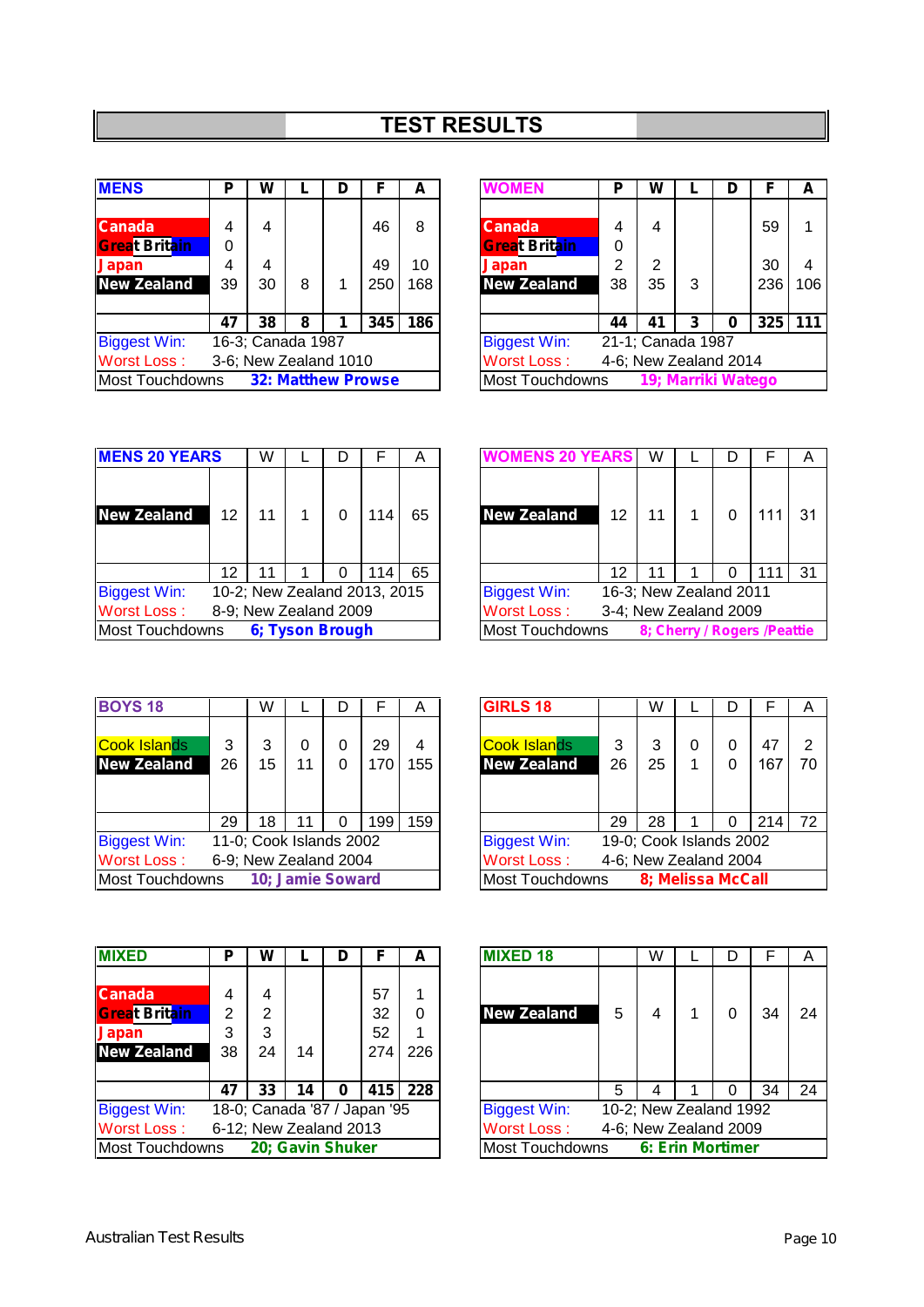## **Australia Test Matches 1976 - 2017**

| <b>MIXED 20</b>     |   | W |                | D                       | F  | A  | <b>MENS 30's</b>                                                            | Р                 | W           |  |
|---------------------|---|---|----------------|-------------------------|----|----|-----------------------------------------------------------------------------|-------------------|-------------|--|
| <b>New Zealand</b>  | 3 |   | 2              | O                       | 19 | 20 | <b>Canada</b><br><b>Great Britain</b><br><b>Japan</b><br><b>New Zealand</b> | 0<br>0<br>0<br>11 | 9           |  |
|                     | 3 |   | 2              |                         | 19 | 20 |                                                                             | 11                | 9           |  |
| <b>Biggest Win:</b> |   |   |                | 4-3; New Zealand 2009   |    |    | <b>Biggest Win:</b>                                                         |                   | 17-3; New Z |  |
| <b>Worst Loss:</b>  |   |   |                | 10-11; New Zealand 2009 |    |    | <b>Worst Loss:</b>                                                          |                   | 6-10; New Z |  |
| Most Touchdowns     |   |   | 5; Kelly Jones |                         |    |    | <b>Most Touchdowns</b>                                                      |                   | 8; Ada      |  |

| <b>MIXED 20</b>     |   | W                       |                |    | Α  | <b>MENS 30's</b>       | P  | W |                | D                      |    | A  |
|---------------------|---|-------------------------|----------------|----|----|------------------------|----|---|----------------|------------------------|----|----|
|                     |   |                         |                |    |    |                        |    |   |                |                        |    |    |
|                     |   |                         |                |    |    | <b>Canada</b>          | 0  |   |                |                        |    |    |
| <b>New Zealand</b>  | 3 |                         | ⌒              | 19 | 20 | <b>Great Britain</b>   | 0  |   |                |                        |    |    |
|                     |   |                         |                |    |    | <b>Japan</b>           | 0  |   |                |                        |    |    |
|                     |   |                         |                |    |    | <b>New Zealand</b>     |    | 9 | $\overline{2}$ |                        | 93 | 53 |
|                     |   |                         |                |    |    |                        |    |   |                |                        |    |    |
|                     | 3 |                         |                | 19 | 20 |                        | 11 | 9 | 2              | Ω                      | 93 | 53 |
| <b>Biggest Win:</b> |   | 4-3; New Zealand 2009   |                |    |    | <b>Biggest Win:</b>    |    |   |                | 17-3; New Zealand 2017 |    |    |
| Worst Loss :        |   | 10-11; New Zealand 2009 |                |    |    | <b>Worst Loss:</b>     |    |   |                | 6-10; New Zealand 2013 |    |    |
| Most Touchdowns     |   |                         | 5; Kelly Jones |    |    | <b>Most Touchdowns</b> |    |   |                | 8; Adam Fahim          |    |    |
|                     |   |                         |                |    |    |                        |    |   |                |                        |    |    |

| <b>WOMENS 27/30's*</b> | W                      |   | F  | A  | <b>MIXED SENIOR</b>    | Р | W |                       | D |    |
|------------------------|------------------------|---|----|----|------------------------|---|---|-----------------------|---|----|
|                        |                        |   |    |    |                        |   |   |                       |   |    |
| <b>Canada</b>          |                        |   |    |    | <b>Canada</b>          | 0 |   |                       |   |    |
| <b>Great Britain</b>   |                        |   |    |    | <b>Great Britain</b>   | 0 |   |                       |   |    |
| <b>Japan</b>           |                        |   |    |    | <b>Japan</b>           | 0 |   |                       |   |    |
| <b>New Zealand</b>     |                        | 3 | 29 | 19 | <b>New Zealand</b>     | 3 |   | 3                     |   | 13 |
|                        | 4                      | 3 | 29 | 19 |                        | 3 | 0 | 3                     | 0 | 13 |
| <b>Biggest Win:</b>    | 10-3; New Zealand 2017 |   |    |    | <b>Biggest Win:</b>    |   |   | No win recorded       |   |    |
| <b>Worst Loss:</b>     | 4-6; New Zealand 2013  |   |    |    | <b>Worst Loss:</b>     |   |   | 2-6; New Zealand 2013 |   |    |
| Most Touchdowns        | 5; Holly Smith         |   |    |    | <b>Most Touchdowns</b> |   |   | 3; McDonald & Wa      |   |    |

| <b>WOMENS 27/30's*</b> |   | W |                |                        |    | A  | <b>MIXED SENIOR</b>    | P | W                     |   | D |                      | A  |
|------------------------|---|---|----------------|------------------------|----|----|------------------------|---|-----------------------|---|---|----------------------|----|
|                        |   |   |                |                        |    |    |                        |   |                       |   |   |                      |    |
| <b>Canada</b>          | 0 |   |                |                        |    |    | <b>Canada</b>          | 0 |                       |   |   |                      |    |
| <b>Great Britain</b>   | 0 |   |                |                        |    |    | <b>Great Britain</b>   | 0 |                       |   |   |                      |    |
| Japan                  | 0 |   |                |                        |    |    | <b>Japan</b>           | 0 |                       |   |   |                      |    |
| <b>New Zealand</b>     |   |   | 3              |                        | 29 | 19 | <b>New Zealand</b>     |   |                       | 3 |   | 13                   | 19 |
|                        |   |   |                |                        |    |    |                        |   |                       |   |   |                      |    |
|                        |   |   |                |                        | 29 | 19 |                        |   | 0                     | 3 | 0 | 13                   | 19 |
| <b>Biggest Win:</b>    |   |   |                | 10-3; New Zealand 2017 |    |    | <b>Biggest Win:</b>    |   | No win recorded       |   |   |                      |    |
| Worst Loss :           |   |   |                | 4-6; New Zealand 2013  |    |    | <b>Worst Loss:</b>     |   | 2-6; New Zealand 2013 |   |   |                      |    |
| Most Touchdowns        |   |   | 5; Holly Smith |                        |    |    | <b>Most Touchdowns</b> |   |                       |   |   | 3; McDonald & Wakely |    |
|                        |   |   |                |                        |    |    |                        |   |                       |   |   |                      |    |

*\*Wom 27 are not recognised as an official FIT Division*

| <b>MENS 35's</b>       | Ρ  | W                      |   | D | F  | A               | <b>MENS 40's</b>       | Р | W           |
|------------------------|----|------------------------|---|---|----|-----------------|------------------------|---|-------------|
|                        |    |                        |   |   |    |                 |                        |   |             |
| <b>Canada</b>          |    | 4                      |   |   | 39 | 9               | <b>Canada</b>          | 0 |             |
| <b>Great Britain</b>   | 0  |                        |   |   |    |                 | <b>Great Britain</b>   | 0 |             |
| <b>Japan</b>           | 0  |                        |   |   |    |                 | <b>Japan</b>           | 0 |             |
| <b>New Zealand</b>     |    | 7                      |   |   | 40 | 3               | <b>New Zealand</b>     | 9 | 7           |
|                        |    |                        |   |   |    |                 |                        |   |             |
|                        | 11 | 11                     | 0 | 0 | 79 | 12 <sup>2</sup> |                        | 9 |             |
| <b>Biggest Win:</b>    |    | 12-0; New Zealand 1991 |   |   |    |                 | <b>Biggest Win:</b>    |   | 10-5; New Z |
| <b>Worst Loss:</b>     |    | No loss yet recorded   |   |   |    |                 | <b>Worst Loss:</b>     |   | 5-6; New Ze |
| <b>Most Touchdowns</b> |    |                        |   |   |    |                 | <b>Most Touchdowns</b> |   | 7; Dar      |

| <b>MENS 35's</b>                  | Р  | W |                      |                        | F  | A  | <b>MENS 40's</b>     | Р | W                      |   | D |                            | A  |
|-----------------------------------|----|---|----------------------|------------------------|----|----|----------------------|---|------------------------|---|---|----------------------------|----|
|                                   |    |   |                      |                        |    |    |                      |   |                        |   |   |                            |    |
| <b>Canada</b>                     |    | 4 |                      |                        | 39 | 9  | <b>Canada</b>        | 0 |                        |   |   |                            |    |
| <b>Great Brit<mark>ain</mark></b> | 0  |   |                      |                        |    |    | <b>Great Britain</b> | 0 |                        |   |   |                            |    |
| Japan                             | 0  |   |                      |                        |    |    | <b>Japan</b>         | 0 |                        |   |   |                            |    |
| <b>New Zealand</b>                |    |   |                      |                        | 40 | 3  | <b>New Zealand</b>   | 9 |                        | 2 |   | 68                         | 45 |
|                                   |    |   |                      |                        |    |    |                      |   |                        |   |   |                            |    |
|                                   | 11 |   |                      |                        | 79 | 12 |                      | 9 |                        |   |   | 68                         | 45 |
| <b>Biggest Win:</b>               |    |   |                      | 12-0; New Zealand 1991 |    |    | <b>Biggest Win:</b>  |   | 10-5; New Zealand 2017 |   |   |                            |    |
| Worst Loss:                       |    |   | No loss yet recorded |                        |    |    | Worst Loss:          |   |                        |   |   | 5-6; New Zealand 2010/2013 |    |
| Most Touchdowns                   |    |   |                      |                        |    |    | Most Touchdowns      |   |                        |   |   | 7; Darren Reynoldson       |    |
|                                   |    |   |                      |                        |    |    |                      |   |                        |   |   |                            |    |

| <b>MENS 45's</b>       | P | W |                        | D |    | А  | <b>MENS 50's</b>       | D | W                      |   |    |   |
|------------------------|---|---|------------------------|---|----|----|------------------------|---|------------------------|---|----|---|
|                        |   |   |                        |   |    |    |                        |   |                        |   |    |   |
| <b>Canada</b>          | 0 |   |                        |   |    |    | <b>Canada</b>          | 0 |                        |   |    |   |
| <b>Great Britain</b>   | 0 |   |                        |   |    |    | <b>Great Britain</b>   | 0 |                        |   |    |   |
| Japan                  | 0 |   |                        |   |    |    | <b>Japan</b>           | 0 |                        |   |    |   |
| <b>New Zealand</b>     | 3 | 3 |                        |   | 30 | 10 | <b>New Zealand</b>     | 9 | 9                      |   | 67 | r |
|                        |   |   |                        |   |    |    |                        |   |                        |   |    |   |
|                        | 3 | 3 | 0                      | 0 | 30 | 10 |                        | 9 | 9                      | 0 | 67 |   |
| <b>Biggest Win:</b>    |   |   | 12-0; New Zealand 1991 |   |    |    | <b>Biggest Win:</b>    |   | 12-0; New Zealand 1991 |   |    |   |
| <b>Worst Loss:</b>     |   |   | No loss yet recorded   |   |    |    | Worst Loss:            |   | No loss yet recorded   |   |    |   |
| <b>Most Touchdowns</b> |   |   | 5; David Chueng        |   |    |    | <b>Most Touchdowns</b> |   | 8; Mike hoars          |   |    |   |

| <b>MENS 45's</b>     | P  | W |                      |                        |    | A  | <b>MENS 50's</b>     | Р | W                      | D |     | A  |
|----------------------|----|---|----------------------|------------------------|----|----|----------------------|---|------------------------|---|-----|----|
|                      |    |   |                      |                        |    |    |                      |   |                        |   |     |    |
| <b>Canada</b>        | 0  |   |                      |                        |    |    | <b>Canada</b>        | 0 |                        |   |     |    |
| <b>Great Britain</b> | 0  |   |                      |                        |    |    | <b>Great Britain</b> | 0 |                        |   |     |    |
| Japan                | 0  |   |                      |                        |    |    | <b>Japan</b>         | 0 |                        |   |     |    |
| <b>New Zealand</b>   | 3  |   |                      |                        | 30 | 10 | <b>New Zealand</b>   | 9 | 9                      |   | 67  | 29 |
|                      |    |   |                      |                        |    |    |                      |   |                        |   |     |    |
|                      | כי |   |                      |                        | 30 | 10 |                      | 9 | 9                      | 0 | -67 | 29 |
| <b>Biggest Win:</b>  |    |   |                      | 12-0; New Zealand 1991 |    |    | <b>Biggest Win:</b>  |   | 12-0; New Zealand 1991 |   |     |    |
| Worst Loss :         |    |   | No loss yet recorded |                        |    |    | <b>Worst Loss:</b>   |   | No loss yet recorded   |   |     |    |
| Most Touchdowns      |    |   |                      | 5; David Chueng        |    |    | Most Touchdowns      |   | 8; Mike hoars          |   |     |    |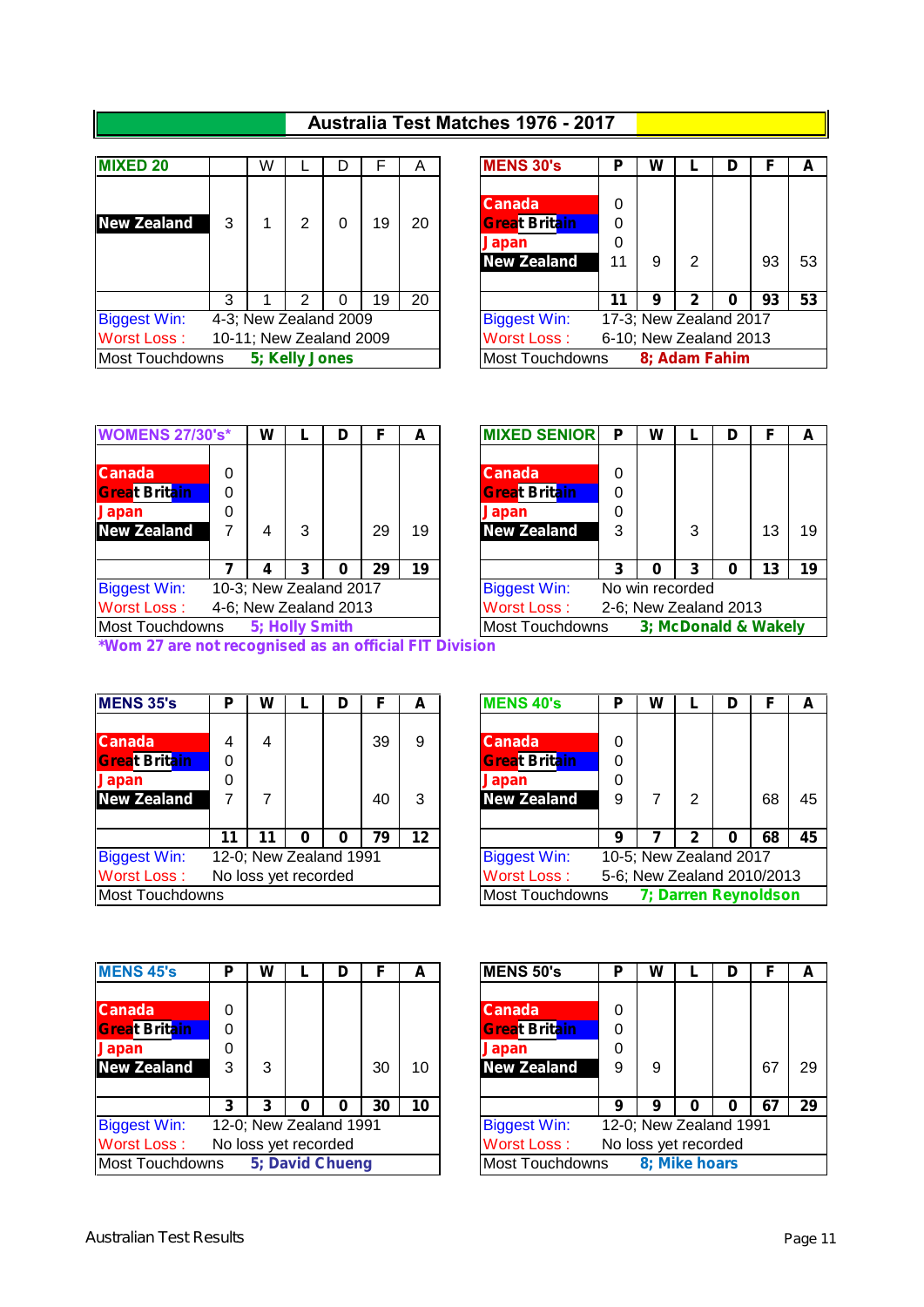## **Australia Test Matches 1976 - 2017**

## **Overall Performance**

| <b>Divisions</b>   | Р   | W   | L              | D | F   | A         |                                         |
|--------------------|-----|-----|----------------|---|-----|-----------|-----------------------------------------|
|                    |     |     |                |   |     |           |                                         |
| <b>Men</b>         | 47  | 38  | 8              | 1 | 345 | 186       |                                         |
| <b>Women</b>       | 44  | 41  | 3              | 0 | 325 | 111       | <b>Biggest Winning Margin</b>           |
| Men 20             | 12  | 11  | 1              | 0 | 114 | 65        |                                         |
| Women 20           | 12  | 11  | 1              | 0 | 111 | 31        | 121-1 v Canada 1987<br><b>Womens</b>    |
| <b>Boys 18</b>     | 29  | 18  | 11             | 0 | 199 | 159       |                                         |
| Girls 18           | 29  | 28  | 1              | 0 | 214 | 72        |                                         |
| <b>Mixed</b>       | 47  | 33  | 14             | 0 | 415 | 228       |                                         |
| <b>Mixed 18</b>    | 5   | 4   | 1              | 0 | 34  | 24        |                                         |
| <b>Mixed 20</b>    | 3   | 1   | $\overline{2}$ | 0 | 19  | 20        | <b>Worst Loss</b>                       |
| Men 30             | 11  | 9   | 2              | 0 | 93  | 53        |                                         |
| <b>Women 27/30</b> | 7   | 4   | 3              | 0 | 29  | 19        | 6-12 v New Zealand 2013<br><b>Mixed</b> |
| <b>Mixed 30</b>    | 3   | 0   | 3              | 0 | 13  | 19        |                                         |
| Men 35             | 11  | 11  | 0              | 0 | 79  | 12        |                                         |
| Men 40             | 9   | 7   | 2              | 0 | 68  | 45        |                                         |
| <b>Men 45</b>      | 3   | 3   | 0              | 0 | 30  | 10        |                                         |
| lMen 50            | 9   | 9   | 0              | 0 | 67  | 29        |                                         |
|                    |     |     |                |   |     |           |                                         |
|                    | 281 | 228 | 52             | 1 |     | 2155 1083 |                                         |

| <b>Biggest Winning Margin</b> |
|-------------------------------|
| Womens 21-1 v Canada 1987     |

|              | <b>Worst Loss</b>        |
|--------------|--------------------------|
| <b>Mixed</b> | 16-12 v New Zealand 2013 |

| <b>Opponents</b>     | Ρ   | W   |    | D | F    | А    |
|----------------------|-----|-----|----|---|------|------|
|                      |     |     |    |   |      |      |
| <b>Canada</b>        | 16  | 16  | 0  | 0 | 201  | 19   |
| <b>Cook Islands</b>  | 6   | 6   | 0  | 0 | 76   | 6    |
| <b>Great Britain</b> | 2   | 2   | 0  | 0 | 32   |      |
| Japan                | 9   | 9   | 0  | 0 | 131  | 15   |
| <b>New Zealand</b>   | 248 | 195 | 52 |   | 1715 | 1043 |
|                      |     |     |    |   |      |      |
|                      | 281 | 228 | 52 |   | 2155 | 1083 |

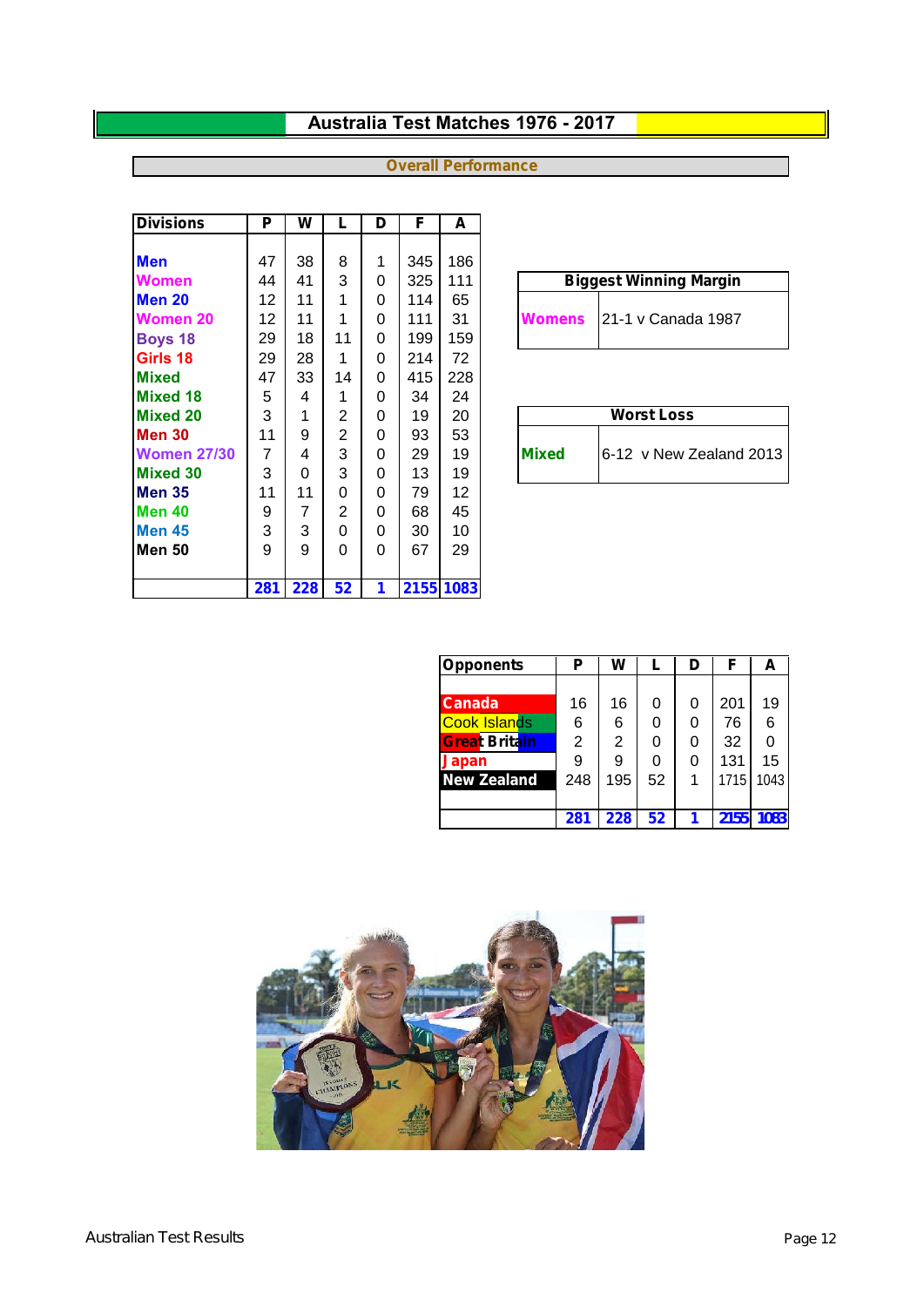## **MENS OPEN DIVISION**

#### **MEN OVER 30 YEARS**

| Teams Played                         | P              | W                  |   | D            | F   | A           | <b>BIGGEST WINNING MARGIN</b>                       |
|--------------------------------------|----------------|--------------------|---|--------------|-----|-------------|-----------------------------------------------------|
|                                      |                |                    |   |              |     |             |                                                     |
| Colonials                            | 5              | 4                  |   | 1            | 20  | 9           | 20<br>France<br>$13 - 1$<br>Jersey                  |
| England                              | 2              | 2                  |   |              | 10  | $\Omega$    | 2 <sub>0</sub><br>$11 - 0$<br>Hull<br>Cardif        |
| France                               | 2              | 2                  |   |              | 22  | 1           | 20<br>$11 - 0$<br>Cardif<br>Jersev                  |
| Germany                              | 1              | 1                  |   |              | 9   | $\mathbf 0$ | 20<br>$9-0$<br>Germany<br>Jersey                    |
| Hull                                 | 1              | 1                  |   |              | 11  | $\Omega$    | 20<br>Wales<br>$10-2$<br>Edinburgh                  |
| Jersey                               | 2              | $\overline{2}$     |   |              | 20  | 1           | 2 <sub>0</sub><br>8-0<br>Cardif<br>Scotland         |
| Natal                                | $\overline{2}$ | 2                  |   |              | 7   | 1           | 20<br>England<br>$6-0$<br>Jersey                    |
| NZ Uni                               | $\overline{2}$ | 1                  |   | 1            | 13  | 9           | 20<br>South Africa<br>$7 - 2$<br>Jersey             |
| <b>SA Barbars</b>                    | 3              | 3                  |   |              | 13  | 4           | 20<br>Colonials<br>$7 - 3$<br>Jersey                |
| Scotland                             | $\overline{2}$ | 2                  |   |              | 15  | $\Omega$    | NZ Uni<br>$6 - 2$<br>20<br>Jersey                   |
| South Africa                         | 1              | 1                  |   |              | 7   | 2           | 20<br>Natal<br>$4 - 1$<br>Edinburgh                 |
| Wales                                | 3              | 3                  |   |              | 24  | 5           | $5 - 2$<br>Edinburgh<br>20<br><b>SA Barbars</b>     |
|                                      |                |                    |   |              |     |             |                                                     |
|                                      |                |                    |   |              |     |             |                                                     |
| <b>Total</b><br>$\Omega$             | 26             | 24                 | 0 | $\mathbf{2}$ | 171 | 32          |                                                     |
| <b>Best Position:</b>                |                | 1st - 2000 to 2004 |   |              |     |             | 13; Anthony Dudeck 2004<br><b>Most Touchdowns:</b>  |
| <b>Worst Position:</b>               |                | 1st - 2000 to 2004 |   |              |     |             | 3; Dudeck, Cross & Barclay 200<br>In one game:      |
| <b>Worst Loss:</b>                   |                | None recorded      |   |              |     |             | 78 Touchdowns in 2004<br><b>Highest team score:</b> |
| Undefeated Run 26 games, 2000 - 2004 |                |                    |   |              |     |             | 7.80 in 2004 (78/10)<br>Highest team average:       |

| <b>Teams Played</b>                  | P              | W                  |          | D            | F   | A        | <b>BIGGEST WINNING MARGIN</b> |          |                                            |      |  |  |
|--------------------------------------|----------------|--------------------|----------|--------------|-----|----------|-------------------------------|----------|--------------------------------------------|------|--|--|
|                                      |                |                    |          |              |     |          |                               |          |                                            |      |  |  |
| Colonials                            | 5              | 4                  |          | 1            | 20  | 9        | France                        | $13 - 1$ | Jersey                                     | 2004 |  |  |
| England                              | $\overline{2}$ | $\overline{2}$     |          |              | 10  | 0        | Hull                          | $11 - 0$ | Cardif                                     | 2002 |  |  |
| France                               | 2              | 2                  |          |              | 22  | 1        | Jersey                        | $11 - 0$ | Cardif                                     | 2002 |  |  |
| Germany                              | 1              |                    |          |              | 9   | $\Omega$ | Germany                       | $9-0$    | Jersey                                     | 2004 |  |  |
| Hull                                 | 1              |                    |          |              | 11  | $\Omega$ | Wales                         | $10 - 2$ | Edinburgh                                  | 2000 |  |  |
| Jersey                               | 2              | 2                  |          |              | 20  | 1        | Scotland                      | $8-0$    | Cardif                                     | 2002 |  |  |
| Natal                                | 2              | $\overline{2}$     |          |              | 7   | 1        | England                       | $6-0$    | Jersey                                     | 2004 |  |  |
| NZ Uni                               | 2              |                    |          |              | 13  | 9        | South Africa                  | $7 - 2$  | Jersey                                     | 2004 |  |  |
| <b>SA Barbars</b>                    | 3              | 3                  |          |              | 13  | 4        | Colonials                     | $7 - 3$  | Jersey                                     | 2004 |  |  |
| Scotland                             | 2              | $\overline{2}$     |          |              | 15  | $\Omega$ | NZ Uni                        | $6 - 2$  | Jersey                                     | 2004 |  |  |
| South Africa                         | 1              |                    |          |              | 7   | 2        | Natal                         | $4 - 1$  | Edinburgh                                  | 2000 |  |  |
| Wales                                | 3              | 3                  |          |              | 24  | 5        | <b>SA Barbars</b>             | $5 - 2$  | Edinburgh                                  | 2000 |  |  |
|                                      |                |                    |          |              |     |          |                               |          |                                            |      |  |  |
|                                      |                |                    |          |              |     |          |                               |          |                                            |      |  |  |
| Total<br>$\Omega$                    | 26             | 24                 | $\bf{0}$ | $\mathbf{2}$ | 171 | 32       |                               |          |                                            |      |  |  |
| <b>Best Position:</b>                |                | 1st - 2000 to 2004 |          |              |     |          | <b>Most Touchdowns:</b>       |          | 13; Anthony Dudeck 2004                    |      |  |  |
| <b>Worst Position:</b>               |                | 1st - 2000 to 2004 |          |              |     |          | In one game:                  |          | 3; Dudeck, Cross & Barclay 2004            |      |  |  |
| <b>Worst Loss:</b>                   |                | None recorded      |          |              |     |          | <b>Highest team score:</b>    |          | 78 Touchdowns in 2004                      |      |  |  |
| Undefeated Run 26 games, 2000 - 2004 |                |                    |          |              |     |          |                               |          | Highest team average: 7.80 in 2004 (78/10) |      |  |  |

#### **WOMENS OPEN DIVISION**

| <b>Teams Played</b>     | Р              | W              | L                   | D                     | F   | A              | в   |
|-------------------------|----------------|----------------|---------------------|-----------------------|-----|----------------|-----|
|                         |                |                |                     |                       |     |                |     |
| Colonials               | 5              | 3              | 1                   | 1                     | 11  | 9              | Е   |
| England                 | 4              | 4              |                     |                       | 32  | $\overline{2}$ | F   |
| France                  | 1              | 1              |                     |                       | 15  | 0              | J۱  |
| Germany                 | 1              | 1              |                     |                       | 9   | 0              | G   |
| Jersey                  | 3              | 3              |                     |                       | 28  | $\overline{2}$ | S   |
| <b>SA Barbars</b>       | 2              | 2              |                     |                       | 8   | 5              | N   |
| Scotland                | 3              | 3              |                     |                       | 16  | 0              | S   |
| South Africa            | $\overline{2}$ | $\overline{2}$ |                     |                       | 14  | 1              | S   |
| Wales                   | 4              | 4              |                     |                       | 27  | $\overline{2}$ | С   |
|                         |                |                |                     |                       |     |                |     |
|                         |                |                |                     |                       |     |                |     |
| Total<br>0              | 25             | 23             | 1                   | 1                     | 160 | 21             |     |
| <b>Best Position:</b>   |                |                | 1st - 2000 to 2004  |                       |     |                | M   |
| <b>Worst Position :</b> |                |                | 1st - 2000 to 2004  |                       |     |                | Ir. |
| <b>Worst Loss:</b>      |                |                | 2-3; Colomials 2002 |                       |     |                | Н   |
| <b>Undefeated Run</b>   |                |                |                     | 15 games, 2002 - 2004 |     |                | Н   |

## **Teams Played P W LD F A BIGGEST WINNING MARGIN** Colonials 5 3 1 1 11 9 England 18-0 Cardif 2002 England 4 4 32 2 France 13-1 Jersey 2004 France | 1 | 1 | | | | 15 | 0 | | | |Jersey | 10-0 Cardif 2002| Germany | 1 | 1 | | | 9 | 0 | | | Germany | | 9-0 Jersey 2004 | Jersey | 3 | | | 28 | 2 | |South Africa | 8-0 Cardif 2002| SA Barbars 2 2 8 5 Wales 8-0 Cardif 2002 Scotland 6-0 Cardif / Jersey 02/04 South Africa 2 2 14 1 SA Barbars 5-3 Edinburgh 2000 Wales 4 4 27 2 Colonials 3-2 Jersey 2004 *Most Touchdowns:* 8; Rose & McPherson2004 *In one game :* 3; Rose, Mcpherson, Forlong '04 *Highest team score:* 63 Touchdowns in 2002 *Highest team average:* 7.00 in 2002 & 2004

**WOMEN OVER 30 YEARS**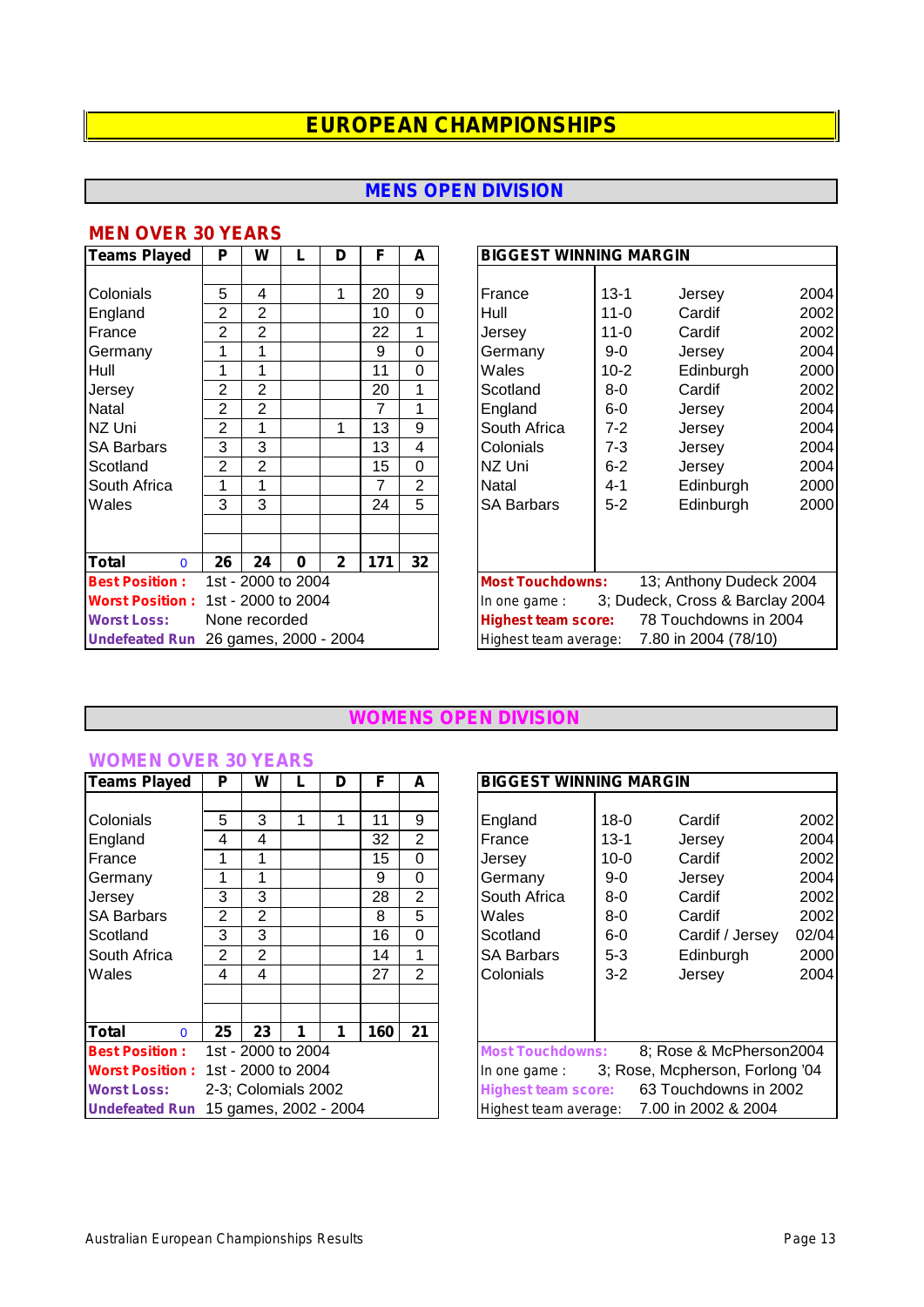## **MIXED OPEN DIVISION**

| Teams Played             | Р              | W                   |                | D | F              | A               | <b>BIGGEST WINNING MARGIN</b>                     |
|--------------------------|----------------|---------------------|----------------|---|----------------|-----------------|---------------------------------------------------|
|                          |                |                     |                |   |                |                 |                                                   |
| Aussie Mx II             | 1              | 1                   |                |   | $\overline{2}$ | 0               | Cardif<br>$13-0$<br>France                        |
| Aussie Mx III            | 1              | 1                   |                |   | 5              | 1               | Scotland 35<br>7-0<br>Edinburgh                   |
| Australia 35             | 1              |                     | 1              |   | $\overline{2}$ | 4               | Cardif<br>Wales<br>$6 - 1$                        |
| Australia 40             | 1              | 1                   |                |   | $\overline{2}$ | 1               | Aussie Mx III<br>$5 - 1$<br>Cardif                |
| Australia 45             | 1              | 1                   |                |   | 4              | $\Omega$        | $5 - 1$<br>Cardif<br>Jersey                       |
| Colonials                | 1              |                     |                | 1 | 1              | 1               | Natal<br>Edinburgh<br>4-0                         |
| England 35               | 1              | 1                   |                |   | 3              | $\Omega$        | Australia 40<br>4-0<br>Edinburgh                  |
| France                   | 1              | 1                   |                |   | 13             | 0               | Cardif<br>Wales 35<br>4-0                         |
| Jersey                   | 1              | 1                   |                |   | 5              | 1               | <b>SA Barbars</b><br>7-3<br>Edinburgh             |
| Natal                    | $\overline{2}$ | 1                   | 1              |   | 6              | 4               | England 35<br>Edinburgh<br>3-0                    |
| <b>NZ Barbars</b>        | $\overline{2}$ |                     | $\overline{2}$ |   | $\overline{2}$ | 10              | Aussie Mx II<br>Cardif<br>$2 - 0$                 |
| <b>SA Barbars</b>        | $\overline{2}$ | $\mathbf{2}$        |                |   | 10             | 3               | Cardif<br>Aust. 40<br>$2 - 1$                     |
| Scotland 35              | 0              |                     |                |   | 7              | 0               |                                                   |
| Wales                    | 1              | 1                   |                |   | 6              | 1               |                                                   |
| Wales 35                 | 1              | 1                   |                |   | 4              | $\Omega$        |                                                   |
|                          |                |                     |                |   |                |                 |                                                   |
|                          |                |                     |                |   |                |                 |                                                   |
| <b>Total</b><br>$\Omega$ | 17             | 12                  | 4              | 1 | 72             | $\overline{26}$ |                                                   |
| <b>Best Position:</b>    |                | 2nd in 2000 & 2002  |                |   |                |                 | <b>Most Touchdowns:</b><br>Records not kept       |
| <b>Worst Position:</b>   |                | 2nd in 2000 & 2002  |                |   |                |                 | Records not kept<br>In one game :                 |
| <b>Worst Loss:</b>       |                | 2-3; Colomials 2002 |                |   |                |                 | 34 Touchdowns in 20<br><b>Highest team score:</b> |
| <b>Undefeated Run</b>    |                | 4 games, 2002       |                |   |                |                 | 4.25 in 2002 (34/8)<br>Highest team average:      |

## **MIXED OVER 30 YEARS**

| <b>Teams Played</b>                | P              | W                   |                | D | F              | A        |                            | <b>BIGGEST WINNING MARGIN</b> |                       |      |  |  |  |  |  |
|------------------------------------|----------------|---------------------|----------------|---|----------------|----------|----------------------------|-------------------------------|-----------------------|------|--|--|--|--|--|
|                                    |                |                     |                |   |                |          |                            |                               |                       |      |  |  |  |  |  |
| Aussie Mx II                       | 1              |                     |                |   | 2              | 0        | France                     | $13 - 0$                      | Cardif                | 2002 |  |  |  |  |  |
| Aussie Mx III                      | 1              |                     |                |   | 5              | 1        | Scotland 35                | $7-0$                         | Edinburgh             | 2000 |  |  |  |  |  |
| Australia 35                       | 1              |                     | 1              |   | $\overline{2}$ | 4        | Wales                      | $6 - 1$                       | Cardif                | 2002 |  |  |  |  |  |
| Australia 40                       | 1              |                     |                |   | $\overline{2}$ | 1        | Aussie Mx III              | $5 - 1$                       | Cardif                | 2002 |  |  |  |  |  |
| Australia 45                       | 1              |                     |                |   | 4              | 0        | Jersey                     | $5 - 1$                       | Cardif                | 2002 |  |  |  |  |  |
| Colonials                          | 1              |                     |                | 1 |                | 1        | Natal                      | 4-0                           | Edinburgh             | 2000 |  |  |  |  |  |
| England 35                         | 1              | 1                   |                |   | 3              | $\Omega$ | Australia 40               | 4-0                           | Edinburgh             | 2000 |  |  |  |  |  |
| France                             | 1              |                     |                |   | 13             | $\Omega$ | Wales 35                   | 4-0                           | Cardif                | 2002 |  |  |  |  |  |
| Jersey                             | 1              |                     |                |   | 5              | 1        | <b>SA Barbars</b>          | 7-3                           | Edinburgh             | 2000 |  |  |  |  |  |
| Natal                              | $\overline{c}$ |                     | 1              |   | 6              | 4        | England 35                 | $3-0$                         | Edinburgh             | 2000 |  |  |  |  |  |
| <b>NZ Barbars</b>                  | $\overline{2}$ |                     | $\overline{2}$ |   | $\overline{2}$ | 10       | Aussie Mx II               | $2 - 0$                       | Cardif                | 2002 |  |  |  |  |  |
| SA Barbars                         | 2              | $\overline{2}$      |                |   | 10             | 3        | Aust. 40                   | $2 - 1$                       | Cardif                | 2002 |  |  |  |  |  |
| Scotland 35                        | $\Omega$       |                     |                |   | 7              | 0        |                            |                               |                       |      |  |  |  |  |  |
| Wales                              | 1              |                     |                |   | 6              | 1        |                            |                               |                       |      |  |  |  |  |  |
| Wales 35                           | 1              |                     |                |   | 4              | $\Omega$ |                            |                               |                       |      |  |  |  |  |  |
|                                    |                |                     |                |   |                |          |                            |                               |                       |      |  |  |  |  |  |
|                                    |                |                     |                |   |                |          |                            |                               |                       |      |  |  |  |  |  |
| Total<br>$\Omega$                  | 17             | 12                  | 4              |   | 72             | 26       |                            |                               |                       |      |  |  |  |  |  |
| <b>Best Position:</b>              |                | 2nd in 2000 & 2002  |                |   |                |          | <b>Most Touchdowns:</b>    |                               | Records not kept      |      |  |  |  |  |  |
| Worst Position: 2nd in 2000 & 2002 |                |                     |                |   |                |          | In one game:               |                               | Records not kept      |      |  |  |  |  |  |
| <b>Worst Loss:</b>                 |                | 2-3; Colomials 2002 |                |   |                |          | <b>Highest team score:</b> |                               | 34 Touchdowns in 2002 |      |  |  |  |  |  |
| Undefeated Run 4 games, 2002       |                |                     |                |   |                |          | Highest team average:      |                               | 4.25 in 2002 (34/8)   |      |  |  |  |  |  |

#### **MIXED OVER 30 YEARS "II"**

| <b>Teams Played</b>               | P | W          |   | D                               |   | А              | <b>BIGGEST WINNING MARGIN</b>                      |
|-----------------------------------|---|------------|---|---------------------------------|---|----------------|----------------------------------------------------|
|                                   |   |            |   |                                 |   |                |                                                    |
| Aussie III                        |   | 1          |   |                                 | 4 | $\overline{2}$ | Aussie III<br>$4 - 2$<br>Edinburgh                 |
| Australia                         |   |            |   |                                 | 0 | 2              |                                                    |
| Colonials                         |   |            |   |                                 | 2 | 3              |                                                    |
| Natal                             |   |            |   |                                 |   | 2              |                                                    |
| <b>ISA Barbars</b>                |   |            |   |                                 | 0 | 2              |                                                    |
|                                   |   |            |   |                                 |   |                |                                                    |
|                                   |   |            |   |                                 |   |                |                                                    |
| Total<br>0                        | 5 |            | 4 | 0                               |   | 11             |                                                    |
| <b>Best Position:</b>             |   | 4th - 2000 |   |                                 |   |                | <b>Most Touchdowns:</b><br>Records not kept        |
| <b>Worst Position: 4th - 2000</b> |   |            |   |                                 |   |                | Records not kept<br>In one game:                   |
| <b>Worst Loss:</b>                |   |            |   | 0-2; Australia & SABarbras 2000 |   |                | 7 Touchdowns in 2000<br><b>Highest team score:</b> |
| Undefeated Run 1 game, 2000       |   |            |   |                                 |   |                | 1.40 in 2000 (7/5)<br>Highest team average:        |

| <b>Teams Played</b>               | P | W                               | D |   | A  | <b>BIGGEST WINNING MARGIN</b> |                              |  |  |  |  |  |  |
|-----------------------------------|---|---------------------------------|---|---|----|-------------------------------|------------------------------|--|--|--|--|--|--|
| Aussie III                        |   |                                 |   | 4 | 2  | Aussie III                    | 2000<br>$4 - 2$<br>Edinburgh |  |  |  |  |  |  |
| Australia                         |   |                                 |   | 0 | 2  |                               |                              |  |  |  |  |  |  |
| Colonials                         |   |                                 |   | 2 | 3  |                               |                              |  |  |  |  |  |  |
| Natal                             |   |                                 |   |   | 2  |                               |                              |  |  |  |  |  |  |
| SA Barbars                        |   |                                 |   | 0 | 2  |                               |                              |  |  |  |  |  |  |
|                                   |   |                                 |   |   |    |                               |                              |  |  |  |  |  |  |
| Total                             | 5 |                                 |   |   | 11 |                               |                              |  |  |  |  |  |  |
| <b>Best Position:</b>             |   | 4th - 2000                      |   |   |    | <b>Most Touchdowns:</b>       | Records not kept             |  |  |  |  |  |  |
| <b>Worst Position: 4th - 2000</b> |   |                                 |   |   |    | In one game:                  | Records not kept             |  |  |  |  |  |  |
| <b>Worst Loss:</b>                |   | 0-2; Australia & SABarbras 2000 |   |   |    | <b>Highest team score:</b>    | 7 Touchdowns in 2000         |  |  |  |  |  |  |
| Undefeated Run 1 game, 2000       |   |                                 |   |   |    | Highest team average:         | 1.40 in 2000 (7/5)           |  |  |  |  |  |  |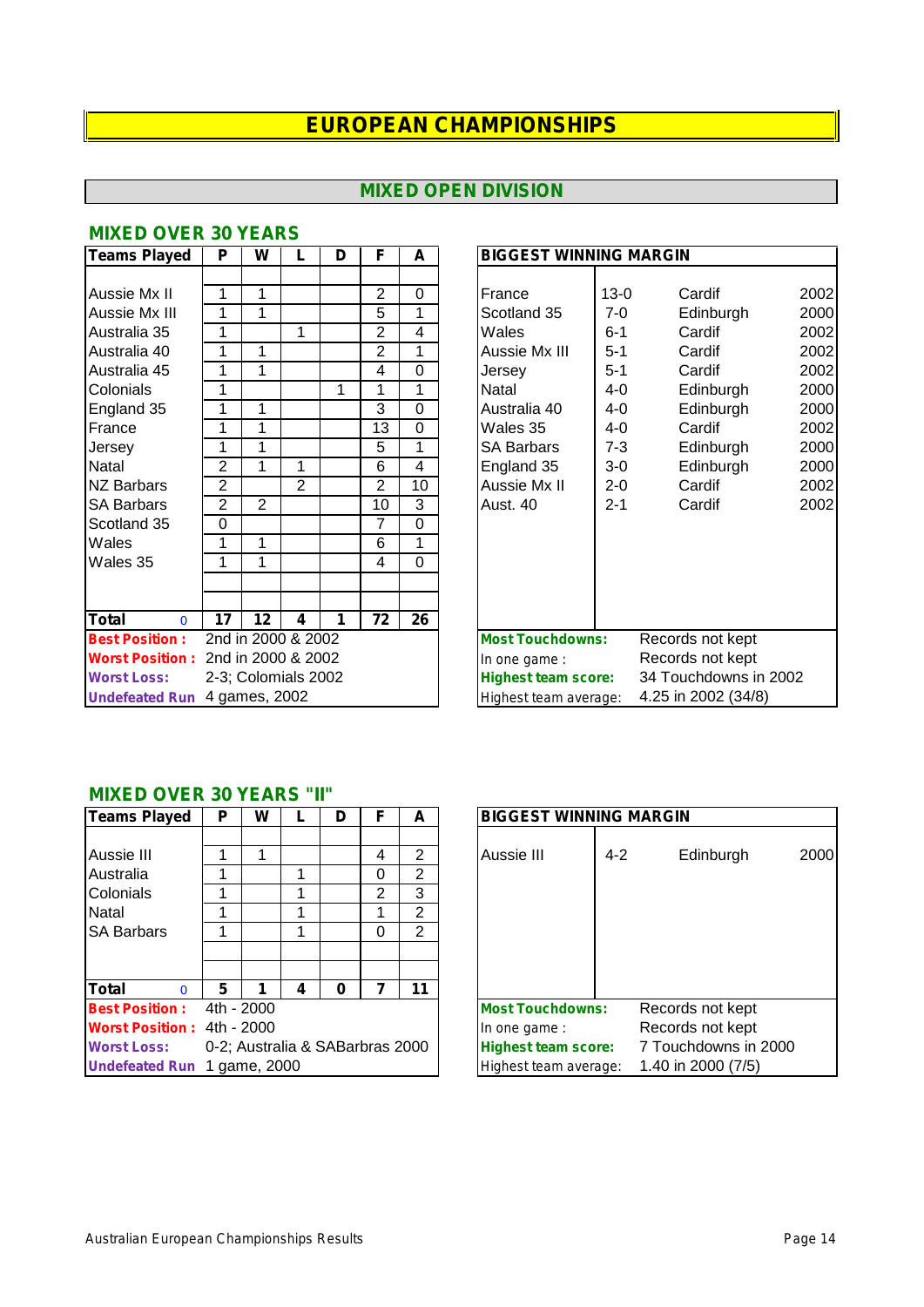## **MIXED OPEN DIVISION**

| <b>Teams Played</b>                    | P          | W                   |   | D | F | А  | <b>BIGGEST WINNING MARGIN</b> |                      |
|----------------------------------------|------------|---------------------|---|---|---|----|-------------------------------|----------------------|
|                                        |            |                     |   |   |   |    |                               |                      |
| Aussie II                              | 1          |                     |   |   | 2 | 4  |                               |                      |
| Australia                              | 1          |                     |   |   |   | 5  |                               |                      |
| Colonials                              | 4          |                     |   |   | 0 | 2  |                               |                      |
| Natal                                  | 4          |                     |   |   |   |    |                               |                      |
| <b>SA Barbars</b>                      |            |                     |   |   |   |    |                               |                      |
|                                        |            |                     |   |   |   |    |                               |                      |
|                                        |            |                     |   |   |   |    |                               |                      |
| <b>Total</b><br>$\Omega$               | 5          | 0                   | 3 | 2 | 5 | 13 |                               |                      |
| <b>Best Position:</b>                  | 5th - 2000 |                     |   |   |   |    | <b>Most Touchdowns:</b>       | Records not kept     |
| <b>Worst Position:</b>                 | 5th - 2000 |                     |   |   |   |    | In one game:                  | Records not kept     |
| <b>Worst Loss:</b>                     |            | 1-5; Australia 2000 |   |   |   |    | <b>Highest team score:</b>    | 5 Touchdowns in 2000 |
| <b>Undefeated Run</b> No wins recorded |            |                     |   |   |   |    | Highest team average:         | 1.00 in 2000 (5/5)   |

| Teams Played                           | P          | W                   |   | D | F | A  |
|----------------------------------------|------------|---------------------|---|---|---|----|
|                                        |            |                     |   |   |   |    |
| Aussie II                              |            |                     |   |   | 2 | 4  |
| Australia                              |            |                     |   |   |   | 5  |
| Colonials                              |            |                     |   |   | 0 | 2  |
| Natal                                  |            |                     |   |   |   |    |
| <b>SA Barbars</b>                      |            |                     |   |   |   |    |
|                                        |            |                     |   |   |   |    |
|                                        |            |                     |   |   |   |    |
| Total                                  | 5          | O                   | 3 | 2 | 5 | 13 |
| <b>Best Position:</b>                  | 5th - 2000 |                     |   |   |   |    |
| <b>Worst Position: 5th - 2000</b>      |            |                     |   |   |   |    |
| <b>Worst Loss:</b>                     |            | 1-5; Australia 2000 |   |   |   |    |
| <b>Undefeated Run</b> No wins recorded |            |                     |   |   |   |    |

## **MIXED OVER 30 YEARS "III"**

#### **MEN OVER 35 YEARS DIVISION**

#### **MENS OVER 35 YEARS**

| <b>Teams Played</b>      | P  | W                    |   | D                             | F              | A              | <b>BIGGEST WINNING MARGIN</b>                       |
|--------------------------|----|----------------------|---|-------------------------------|----------------|----------------|-----------------------------------------------------|
|                          |    |                      |   |                               |                |                |                                                     |
| Australia Mixed          | 1  | 1                    |   |                               | $\overline{4}$ | $\overline{2}$ | Wales<br>$18-1$<br>Cardif                           |
| Australia 40             | 4  | 3                    |   |                               | 13             | 4              | $16-1$<br><b>France Mixed</b><br>Cardif             |
| England                  | 1  | 1                    |   |                               | 7              | 3              | England 40<br>$10 - 0$<br>Jersey                    |
| England 40               | 1  | 1                    |   |                               | 10             | $\Omega$       | $10-3$<br>Jersey<br>Jersey                          |
| <b>France Mixed</b>      | 1  | 1                    |   |                               | 16             |                | England<br>$7-3$<br>Jersey                          |
| Jersey                   | 1  | 1                    |   |                               | 10             | 3              | Australia 40<br>4-0<br>Cardif / Jersey<br>0         |
| Jersey Mixed             | 1  | 1                    |   |                               | 4              | $\Omega$       | Jersey Mixed<br>4-0<br>Cardif                       |
| NZ Bars Mixed            | 1  |                      | 1 |                               | 3              | $\overline{4}$ | <b>Wales Mixed</b><br>4-1<br>Cardif                 |
| Wales                    | 2  | $\overline{2}$       |   |                               | 18             | 1              | Australia Mixed<br>$4 - 2$<br>Cardif                |
| <b>Wales Mixed</b>       | 1  | 1                    |   |                               | 4              | 1              |                                                     |
|                          |    |                      |   |                               |                |                |                                                     |
|                          |    |                      |   |                               |                |                |                                                     |
| <b>Total</b><br>$\Omega$ | 14 | $12 \,$              | 1 | 1                             | 89             | 19             |                                                     |
| <b>Best Position:</b>    |    | 1st - 2002 to 2004   |   |                               |                |                | 7; Paul Ridder 2004<br><b>Most Touchdowns:</b>      |
| <b>Worst Position:</b>   |    | 1st - 2002 to 2004   |   |                               |                |                | 3; Stephen Cullen 2004<br>In one game:              |
| <b>Worst Loss:</b>       |    |                      |   | 3-4; NZ Barbarians Mixed 2002 |                |                | 45 Touchdowns in 2002<br><b>Highest team score:</b> |
| <b>Undefeated Run</b>    |    | 9 games; 2002 - 2004 |   |                               |                |                | 7.33 in 2002 (34/6)<br>Highest team average:        |

| <b>Teams Played</b>      | P  | W                  |   | D                    | F                             | A              | <b>BIGGEST WINNING MARGIN</b> |                                                     |                        |       |  |  |  |
|--------------------------|----|--------------------|---|----------------------|-------------------------------|----------------|-------------------------------|-----------------------------------------------------|------------------------|-------|--|--|--|
|                          |    |                    |   |                      |                               |                |                               |                                                     |                        |       |  |  |  |
| Australia Mixed          |    |                    |   |                      | 4                             | $\overline{2}$ | Wales                         | $18-1$                                              | Cardif                 | 2002  |  |  |  |
| Australia 40             | 4  | 3                  |   |                      | 13                            | 4              | <b>France Mixed</b>           | $16-1$                                              | Cardif                 | 2002  |  |  |  |
| England                  |    |                    |   |                      | 7                             | 3              | England 40                    | $10 - 0$                                            | Jersey                 | 2004  |  |  |  |
| England 40               |    |                    |   |                      | 10                            | $\Omega$       | Jersey                        | $10-3$                                              | Jersey                 | 2004  |  |  |  |
| France Mixed             |    |                    |   |                      | 16                            | 1              | England                       | $7 - 3$                                             | Jersey                 | 2004  |  |  |  |
| Jersev                   |    |                    |   |                      | 10                            | 3              | Australia 40                  | 4-0                                                 | Cardif / Jersey        | 02/04 |  |  |  |
| Jersey Mixed             |    |                    |   |                      | 4                             | 0              | <b>Jersey Mixed</b>           | $4 - 0$                                             | Cardif                 | 2002  |  |  |  |
| NZ Bars Mixed            | 1  |                    | 1 |                      | 3                             | 4              | Wales Mixed                   | $4 - 1$                                             | Cardif                 | 2002  |  |  |  |
| Wales                    | 2  | $\overline{2}$     |   |                      | 18                            | 1              | Australia Mixed               | $4 - 2$                                             | Cardif                 | 2002  |  |  |  |
| Wales Mixed              |    |                    |   |                      | 4                             | 1              |                               |                                                     |                        |       |  |  |  |
|                          |    |                    |   |                      |                               |                |                               |                                                     |                        |       |  |  |  |
|                          |    |                    |   |                      |                               |                |                               |                                                     |                        |       |  |  |  |
| <b>Total</b><br>$\Omega$ | 14 | $12 \,$            |   |                      | 89                            | 19             |                               |                                                     |                        |       |  |  |  |
| <b>Best Position:</b>    |    | 1st - 2002 to 2004 |   |                      |                               |                | <b>Most Touchdowns:</b>       |                                                     | 7; Paul Ridder 2004    |       |  |  |  |
| <b>Worst Position:</b>   |    | 1st - 2002 to 2004 |   |                      |                               |                | In one game:                  |                                                     | 3; Stephen Cullen 2004 |       |  |  |  |
| <b>Worst Loss:</b>       |    |                    |   |                      | 3-4; NZ Barbarians Mixed 2002 |                |                               | 45 Touchdowns in 2002<br><b>Highest team score:</b> |                        |       |  |  |  |
| <b>Undefeated Run</b>    |    |                    |   | 9 games; 2002 - 2004 |                               |                | Highest team average:         |                                                     | 7.33 in 2002 (34/6)    |       |  |  |  |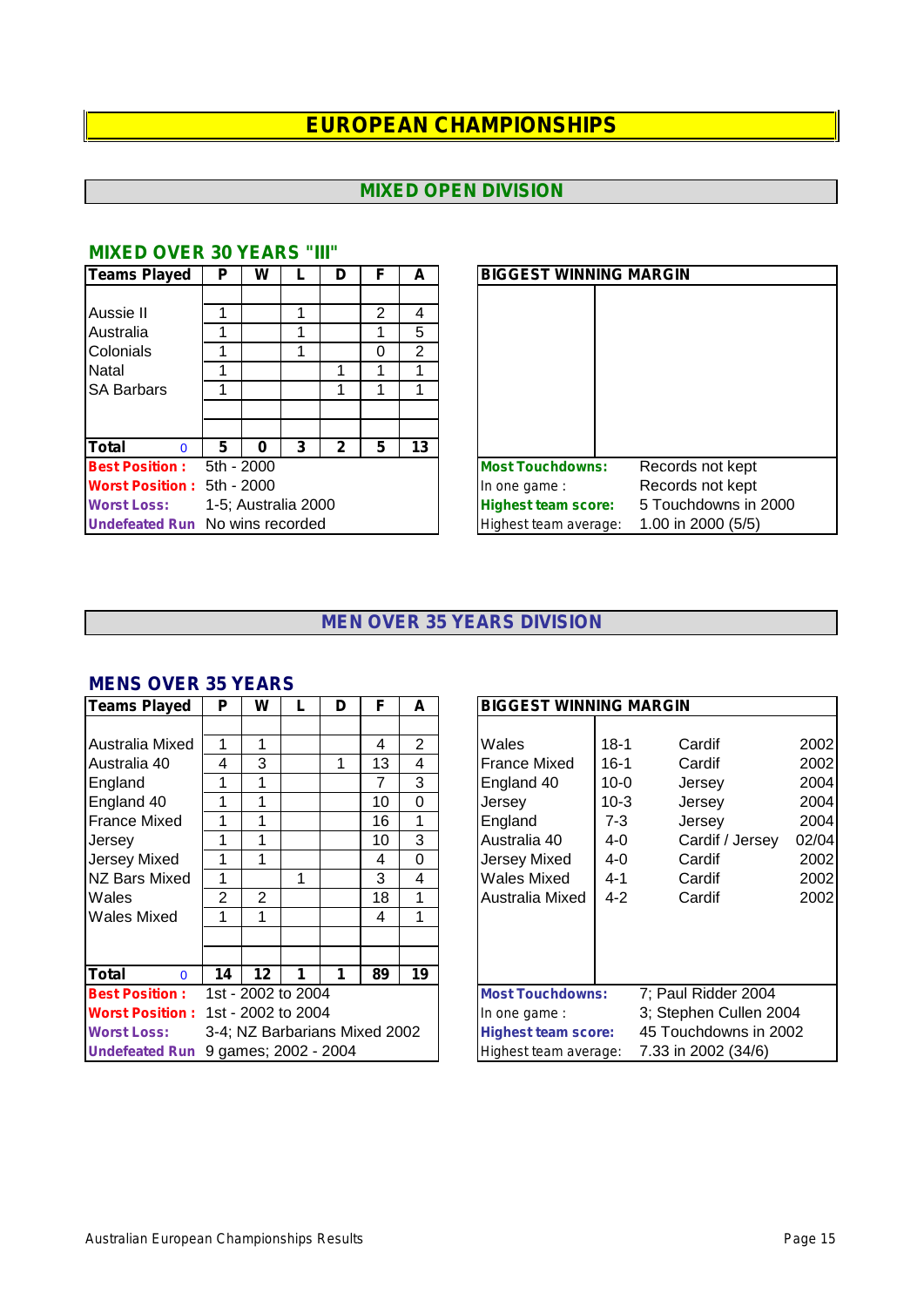## **MEN OVER 35 YEARS DIVISION**

| <b>Teams Played</b>                     | P  | W          |                                | D | F  | A              | <b>BIGGEST WINNING MARGIN</b> |          |                         |
|-----------------------------------------|----|------------|--------------------------------|---|----|----------------|-------------------------------|----------|-------------------------|
|                                         |    |            |                                |   |    |                |                               |          |                         |
| Australia 35                            | 4  |            | 3                              | 1 | 4  | 13             | Australia 45                  | $4 - 2$  | 2<br>Edinburgh          |
| Australia 45                            | 2  | 1          |                                | 1 | 5  | 3              | England 35                    | $7 - 1$  | Jersey                  |
| Australia Mixed                         | 1  |            | 1                              |   | 1  | $\overline{2}$ | England                       | $6 - 1$  | Jersey                  |
| England 35                              | 3  | 3          |                                |   | 20 | 3              | <b>France Mixed</b>           | $10-1$   | Cardif                  |
| England                                 | 1  | 1          |                                |   | 6  | 1              | Jersey 35                     | $12 - 1$ | Jersey                  |
| <b>France Mixed</b>                     |    | 1          |                                |   | 10 | 1              | Jersey Mixed                  | $2 - 1$  | Cardif                  |
| Jersey 35                               | 1  | 1          |                                |   | 12 | 1              | Scotland 35                   | $4 - 1$  | Edinburgh               |
| <b>Jersey Mixed</b>                     |    |            |                                |   | 2  | 1              | Wales 35                      | $6-0$    | Jersey                  |
| NZ Barbars Mix                          | 1  |            |                                | 1 | 4  | 4              | Wales Mixed                   | 4-1      | Cardif                  |
| Scotland 35                             |    |            |                                |   | 4  | 1              |                               |          |                         |
| Wales 35                                | 2  | 2          |                                |   | 8  | $\Omega$       |                               |          |                         |
| Wales Mixed                             | 1  | 1          |                                |   | 4  | 1              |                               |          |                         |
|                                         |    |            |                                |   |    |                |                               |          |                         |
|                                         |    |            |                                |   |    |                |                               |          |                         |
| <b>Total</b><br>$\mathbf{0}$            | 19 | 12         | 4                              | 3 | 80 | 31             |                               |          |                         |
| <b>Best Position:</b>                   |    | 1st - 2000 |                                |   |    |                | <b>Most Touchdowns:</b>       |          | 7; Giulio Pomponio 2004 |
| <b>Worst Position: 2nd - 2002, 2004</b> |    |            |                                |   |    |                | In one game:                  |          | 4; Giulio Pomponio 2004 |
| <b>Worst Loss:</b>                      |    |            | 0-4; Australia 35 - 2000, 2004 |   |    |                | <b>Highest team score:</b>    |          | 33 Touchdowns in 2004   |
| <b>Undefeated Run</b>                   |    |            | 12 games, 2000 to 2004         |   |    |                | Highest team average:         |          | 5.63 in 2000 (45/8)     |

## **MENS OVER 40 YEARS**

| Teams Played                             | P          | W                |   | D                              | F              | A              |                                                     | <b>BIGGEST WINNING MARGIN</b> |  |  |  |  |  |  |
|------------------------------------------|------------|------------------|---|--------------------------------|----------------|----------------|-----------------------------------------------------|-------------------------------|--|--|--|--|--|--|
|                                          |            |                  |   |                                |                |                |                                                     |                               |  |  |  |  |  |  |
| Australia 35                             | 4          |                  | 3 |                                | 4              | 13             | $4 - 2$<br>Australia 45                             | 2000<br>Edinburgh             |  |  |  |  |  |  |
| Australia 45                             | 2          |                  |   | 1                              | 5              | 3              | England 35<br>$7 - 1$                               | 2004<br>Jersey                |  |  |  |  |  |  |
| Australia Mixed                          | 1          |                  | 1 |                                |                | $\overline{2}$ | England<br>$6 - 1$                                  | 2004<br>Jersey                |  |  |  |  |  |  |
| England 35                               | 3          | 3                |   |                                | 20             | 3              | <b>France Mixed</b><br>$10-1$                       | 2002<br>Cardif                |  |  |  |  |  |  |
| England                                  | 1          |                  |   |                                | 6              | 1              | $12 - 1$<br>Jersey 35                               | 2004<br>Jersey                |  |  |  |  |  |  |
| France Mixed                             | 1          |                  |   |                                | 10             | 1              | Jersey Mixed<br>$2 - 1$                             | 2002<br>Cardif                |  |  |  |  |  |  |
| Jersey 35                                | 1          |                  |   |                                | 12             | 1              | Scotland 35<br>$4 - 1$                              | 2000<br>Edinburgh             |  |  |  |  |  |  |
| Jersey Mixed                             | 1          |                  |   |                                | $\overline{2}$ | 1              | Wales 35<br>$6-0$                                   | 2004<br>Jersey                |  |  |  |  |  |  |
| NZ Barbars Mix                           | 1          |                  |   |                                | 4              | 4              | <b>Wales Mixed</b><br>$4 - 1$                       | 2002<br>Cardif                |  |  |  |  |  |  |
| Scotland 35                              | 1          |                  |   |                                | 4              | 1              |                                                     |                               |  |  |  |  |  |  |
| Wales 35                                 | 2          | $\overline{2}$   |   |                                | 8              | 0              |                                                     |                               |  |  |  |  |  |  |
| Wales Mixed                              | 1          |                  |   |                                | 4              | 1              |                                                     |                               |  |  |  |  |  |  |
|                                          |            |                  |   |                                |                |                |                                                     |                               |  |  |  |  |  |  |
|                                          |            |                  |   |                                |                |                |                                                     |                               |  |  |  |  |  |  |
| $\overline{\mathsf{T}}$ otal<br>$\Omega$ | 19         | 12               | 4 | 3                              | 80             | 31             |                                                     |                               |  |  |  |  |  |  |
| <b>Best Position:</b>                    | 1st - 2000 |                  |   |                                |                |                | <b>Most Touchdowns:</b>                             | 7; Giulio Pomponio 2004       |  |  |  |  |  |  |
| <b>Worst Position:</b>                   |            | 2nd - 2002, 2004 |   |                                |                |                | In one game:                                        | 4; Giulio Pomponio 2004       |  |  |  |  |  |  |
| <b>Worst Loss:</b>                       |            |                  |   | 0-4; Australia 35 - 2000, 2004 |                |                | 33 Touchdowns in 2004<br><b>Highest team score:</b> |                               |  |  |  |  |  |  |
| <b>Undefeated Run</b>                    |            |                  |   | 12 games, 2000 to 2004         |                |                | Highest team average:                               | 5.63 in 2000 (45/8)           |  |  |  |  |  |  |

#### **MEN OVER 45 YEARS**

| Teams Played                                                                    | P | W               |                          | D | F                | A           | <b>BIGGEST WINNING MARGIN</b>                                                                       |
|---------------------------------------------------------------------------------|---|-----------------|--------------------------|---|------------------|-------------|-----------------------------------------------------------------------------------------------------|
| Australia 40<br>Australia Mixed<br>England 35<br>Scotland 35                    | 2 |                 |                          |   | 3<br>0<br>5<br>6 | 5<br>4<br>0 | Scotland 35<br>Edinburgh<br>$6 - 1$<br>Edinburgh<br>England 35<br>$5-0$                             |
|                                                                                 | 0 |                 |                          |   |                  |             |                                                                                                     |
| <b>Total</b><br>0<br><b>Best Position:</b><br><b>Worst Position: 2nd - 2000</b> | 5 | 2<br>2nd - 2000 | 2                        |   | 14               | 10          | <b>Most Touchdowns:</b><br>Records not kept<br>Records not kept<br>In one game:                     |
| <b>Worst Loss:</b><br>Undefeated Run 2 games, 2000                              |   |                 | 0-4; Australia 35 - 2000 |   |                  |             | 14 Touchdowns in 2000<br><b>Highest team score:</b><br>2.80 in 2000 (14/5)<br>Highest team average: |

| <b>Teams Played</b>               | P | W                        |   | D |    | A  |                            | <b>BIGGEST WINNING MARGIN</b> |  |  |  |  |  |  |  |
|-----------------------------------|---|--------------------------|---|---|----|----|----------------------------|-------------------------------|--|--|--|--|--|--|--|
|                                   |   |                          |   |   |    |    |                            |                               |  |  |  |  |  |  |  |
| Australia 40                      | 2 |                          |   |   | 3  | 5  | Scotland 35                | 2000<br>Edinburgh<br>$6 - 1$  |  |  |  |  |  |  |  |
| Australia Mixed                   |   |                          |   |   | 0  | 4  | England 35                 | Edinburgh<br>2000<br>$5-0$    |  |  |  |  |  |  |  |
| England 35                        |   |                          |   |   | 5  | 0  |                            |                               |  |  |  |  |  |  |  |
| Scotland 35                       |   |                          |   |   | 6  |    |                            |                               |  |  |  |  |  |  |  |
|                                   |   |                          |   |   |    |    |                            |                               |  |  |  |  |  |  |  |
|                                   | 0 |                          |   |   |    |    |                            |                               |  |  |  |  |  |  |  |
| Total                             | 5 | 2                        | 2 |   | 14 | 10 |                            |                               |  |  |  |  |  |  |  |
| <b>Best Position:</b>             |   | $2nd - 2000$             |   |   |    |    | <b>Most Touchdowns:</b>    | Records not kept              |  |  |  |  |  |  |  |
| <b>Worst Position: 2nd - 2000</b> |   |                          |   |   |    |    | In one game:               | Records not kept              |  |  |  |  |  |  |  |
| <b>Worst Loss:</b>                |   | 0-4; Australia 35 - 2000 |   |   |    |    | <b>Highest team score:</b> | 14 Touchdowns in 2000         |  |  |  |  |  |  |  |
| Undefeated Run 2 games, 2000      |   |                          |   |   |    |    | Highest team average:      | 2.80 in 2000 (14/5)           |  |  |  |  |  |  |  |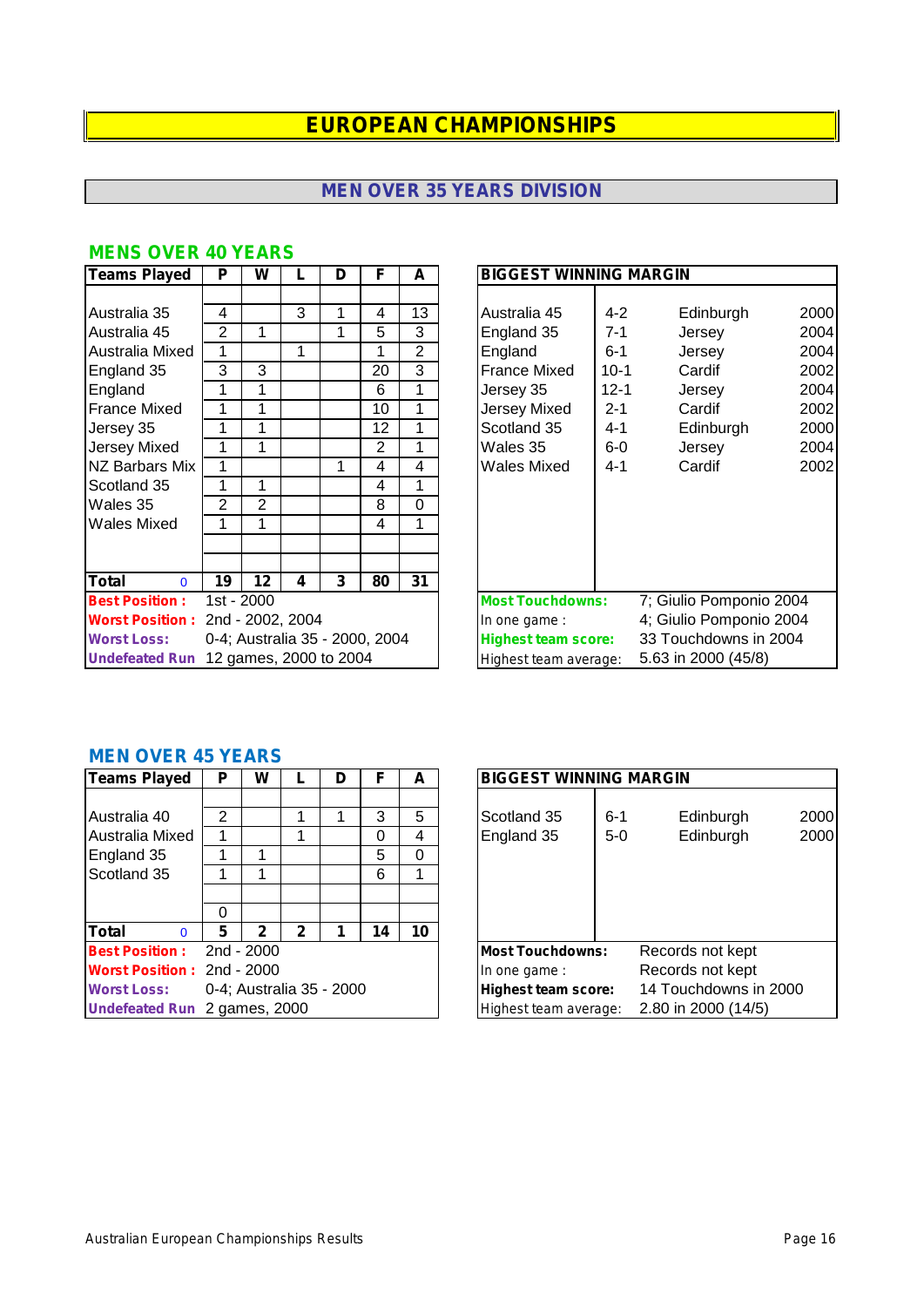**Overall Performance**

| <b>Australia</b>      | P   | W  |    | D  | F   | A   |
|-----------------------|-----|----|----|----|-----|-----|
|                       |     |    |    |    |     |     |
| <b>Men 30</b>         | 26  | 24 | 0  | 2  | 171 | 32  |
| <b>Women 30</b>       | 25  | 23 | 1  | 1  | 160 | 21  |
| <b>Mixed 30</b>       | 17  | 12 | 4  | 1  | 72  | 26  |
| <b>Mixed 30 (II)</b>  | 5   | 1  | 4  | 0  |     | 11  |
| <b>Mixed 30 (III)</b> | 5   | 0  | 3  | 2  | 5   | 13  |
| <b>Men 35</b>         | 14  | 12 | 1  | 1  | 89  | 19  |
| Mens <sub>40</sub>    | 19  | 12 | 4  | 3  | 80  | 31  |
| Mens <sub>45</sub>    | 5   | 2  | 2  | 1  | 14  | 10  |
|                       |     |    |    |    |     |     |
|                       | 116 | 86 | 19 | 11 | 598 | 163 |

#### **For & Against History**

|             | <b>Excluding finals</b> |                   |      |       | <b>Best Attack</b> | <b>Including finals</b> |      |                  |                 |       |           |      |
|-------------|-------------------------|-------------------|------|-------|--------------------|-------------------------|------|------------------|-----------------|-------|-----------|------|
| <b>Most</b> | Year                    | Best Ave.<br>Year |      |       |                    |                         |      | <b>Divisions</b> | <b>Most</b>     | Year  | Best Ave. | Year |
|             |                         |                   |      |       |                    |                         |      |                  |                 |       |           |      |
| 72          | 2004                    | 72                | 8.00 | 2004  | <b>Men 30</b>      | 78                      | 2004 | 78               | 7.80            | 2004  |           |      |
| 53          | 02/04                   | 53                | 7.57 | 02/04 | <b>Women 27/30</b> | 63                      |      |                  | 2002 63/56 7.00 | 02/04 |           |      |
| 32          | 2002                    | 32                | 4.75 | 2002  | <b>Mixed 30</b>    | 34                      | 2002 | 34               | 4.25            | 2002  |           |      |
| 41          | 2002                    | 40                | 8.00 | 2004  | Mens 35            | 45                      | 2002 | 44               | 7.33            | 2004  |           |      |
| 33          | 2004                    | 33                | 6.60 | 2004  | Mens 40            | 33                      | 2004 | 33               | 5.50            | 2004  |           |      |
| 12          | 2000                    | 12                | 3.00 | 2000  | Mens 45            | 14                      | 2000 | 14               | 2.80            | 2000  |           |      |
|             |                         |                   |      |       |                    |                         |      |                  |                 |       |           |      |

|      | <b>Excluding finals</b> |    |           |       | <b>Best Defence</b> |        | <b>Including finals</b> |    |           |      |
|------|-------------------------|----|-----------|-------|---------------------|--------|-------------------------|----|-----------|------|
| Less | Year                    |    | Best Ave. | Year  | <b>Divisions</b>    | Less l | Year                    |    | Best Ave. | Year |
|      |                         |    |           |       |                     |        |                         |    |           |      |
| 3    | 2002                    | 3  | 0.43      | 2002  | <b>Men 30</b>       | 3      | 2002                    | 3  | 0.38      | 2002 |
| 4    | 02/04                   | 4  | 0.57      | 02/04 | <b>Women 27/30</b>  | 5      | 2002                    | 5  | 0.56      | 2002 |
| 0    |                         |    |           | 2000  | <b>Mixed 30</b>     | 0      |                         | 0  |           | 2000 |
| 9    | 2004                    | 10 | 1.43      | 2002  | Mens 35             | 9      | 2004                    | 10 | 1.25      | 2002 |
| 4    | 2000                    | 4  | 1.00      | 2000  | Mens 40             | 6      | 2000                    | 6  | 1.00      | 2000 |
| 6    | 2000                    | 6  | 1.50      | 2000  | Mens <sub>45</sub>  | 10     | 2000                    | 10 | 2.00      | 2000 |
|      |                         |    |           |       |                     |        |                         |    |           |      |

| <b>Excluding finals</b> |      |            | <b>Best For &amp; Against</b> | <b>Including finals</b> |      |      |
|-------------------------|------|------------|-------------------------------|-------------------------|------|------|
| <b>Best Average</b>     |      | Year       | <b>Divisions</b>              | <b>Best Average</b>     |      | Year |
|                         |      |            |                               |                         |      |      |
| $52-3$                  | 17.3 | 2002       | <b>Men 30</b>                 | 54-3                    | 18.0 | 2002 |
| $53 - 4$                |      | 13.3 02/04 | <b>Women 27/30</b>            | $63 - 5$                | 12.6 | 2002 |
| $14 - 0$                |      | 2000       | <b>Mixed 30</b>               | $14-0$                  |      | 2000 |
| 40-9                    | 4.44 | 2004       | Mens 35                       | 44-9                    | 4.89 | 2004 |
| $33-6$                  | 5.50 | 2004       | Mens <sub>40</sub>            | $22 - 6$                | 3.67 | 2000 |
| $12 - 6$                | 2.00 | 2000       | Mens <sub>45</sub>            | $14 - 10$               | 1.40 | 2000 |
|                         |      |            |                               |                         |      |      |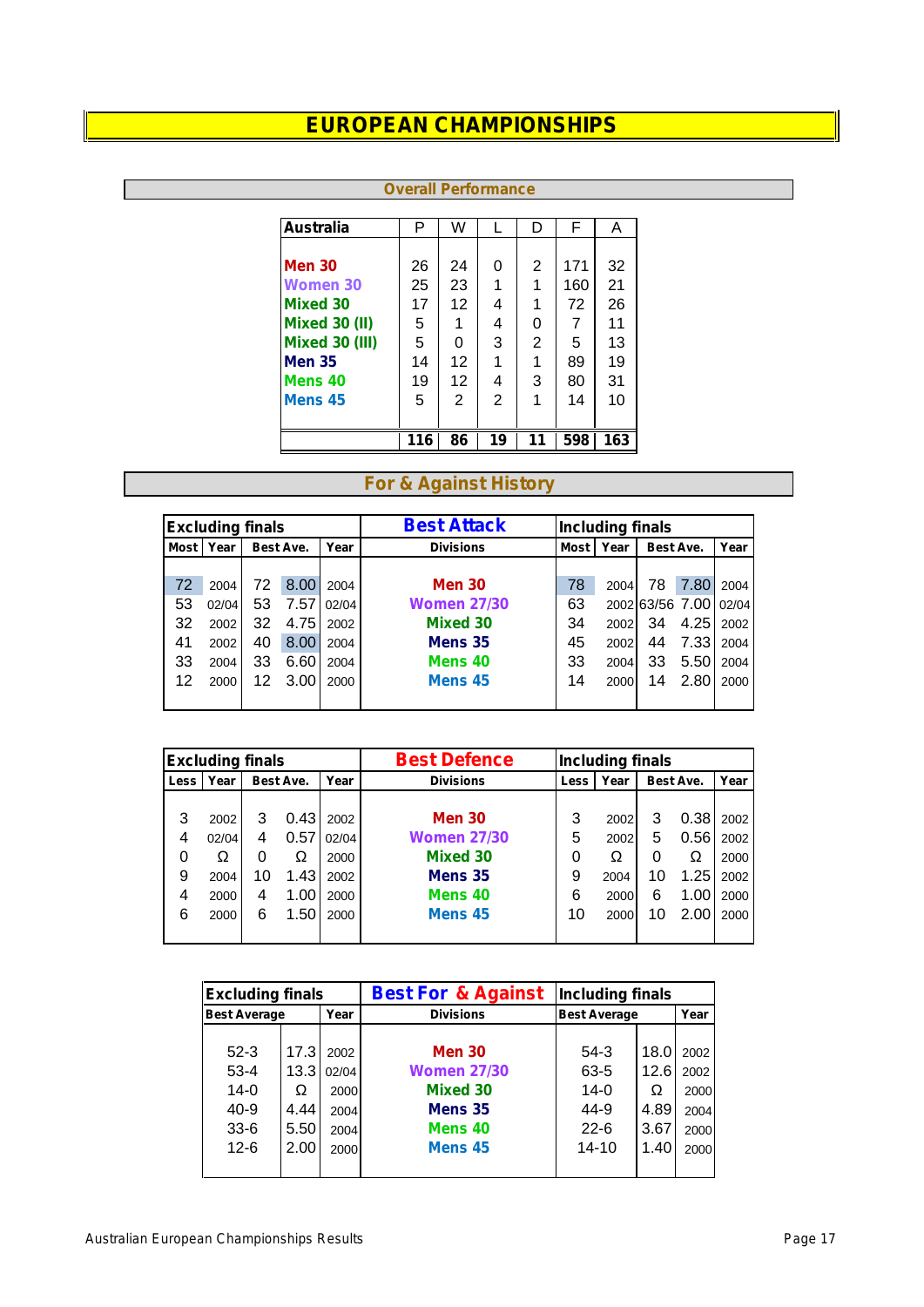# **OTHER INTERNATIONAL MATCHES**

2005 - All Nations Christchurch, New Zealand 2017 v Japan (UT), Qld - Womens Open 2017 v New Zealand (UT), Qld - Women 27

| <b>MEN</b>             | P             | W             |                      | D        | F   | A  | <b>WOMEN</b>        | P              | W                   |   | D | F   |
|------------------------|---------------|---------------|----------------------|----------|-----|----|---------------------|----------------|---------------------|---|---|-----|
|                        |               |               |                      |          |     |    |                     |                |                     |   |   |     |
| <b>Cook Islands</b>    |               |               |                      |          | 5   | 2  | <b>Cook Islands</b> | и              |                     |   |   | 14  |
| <b>England</b>         |               |               |                      |          | 13  |    | <b>England</b>      |                |                     |   |   | 17  |
| Fiji                   | 2             | 2             |                      |          | 25  | 8  | Japan               | $\overline{2}$ | 2                   |   |   | 37  |
| <b>New Zealand</b>     | 3             | $\mathcal{P}$ |                      |          | 20  | 17 | <b>New Zealand</b>  | 3              | 3                   |   |   | 14  |
| <b>Niue</b>            |               |               |                      |          | 17  |    | <b>Niue</b>         | 0              |                     |   |   | 14  |
| <b>NZ Maori</b>        |               | 1             |                      |          | 10  | 3  | <b>NZ Maori</b>     | 4              |                     |   |   |     |
| <b>Tonga</b>           |               |               |                      |          | 17  |    | <b>Singapore</b>    |                |                     |   |   | 16  |
|                        | 10            | 9             | 1                    | $\bf{0}$ | 107 | 33 |                     | 9              | 9                   | 0 | O | 119 |
| <b>Biggest Win:</b>    |               |               | 5-7 New Zealand 2005 |          |     |    | <b>Biggest Win:</b> |                | 20-2; Japan 2017    |   |   |     |
| <b>Worst Loss:</b>     | None recorded |               |                      |          |     |    | Worst Loss:         |                | None recorded       |   |   |     |
| <b>Most Touchdowns</b> |               |               |                      |          |     |    | Most Touchdowns     |                | 7; Melissa McCall 2 |   |   |     |

| <b>MEN</b>          | P  | W             |                      | D | F   | A  | <b>WOMEN</b>        | P | W             |                  | D        | F                      | A |
|---------------------|----|---------------|----------------------|---|-----|----|---------------------|---|---------------|------------------|----------|------------------------|---|
|                     |    |               |                      |   |     |    |                     |   |               |                  |          |                        |   |
| <b>Cook Islands</b> |    |               |                      |   | 5   | 2  | <b>Cook Islands</b> |   |               |                  |          | 14                     | 1 |
| <b>England</b>      |    |               |                      |   | 13  |    | <b>England</b>      |   |               |                  |          | 17                     | 0 |
| Fiji                | 2  | 2             |                      |   | 25  | 8  | Japan               | 2 | 2             |                  |          | 37                     | 2 |
| <b>New Zealand</b>  | 3  | 2             |                      |   | 20  | 17 | <b>New Zealand</b>  | 3 | 3             |                  |          | 14                     | 6 |
| <b>Niue</b>         |    |               |                      |   | 17  |    | <b>Niue</b>         | 0 |               |                  |          | 14                     | 0 |
| NZ Maori            |    |               |                      |   | 10  | 3  | <b>NZ Maori</b>     |   |               |                  |          |                        | 0 |
| <b>Tonga</b>        |    |               |                      |   | 17  |    | <b>Singapore</b>    |   |               |                  |          | 16                     | 0 |
|                     |    |               |                      |   |     |    |                     |   |               |                  |          |                        |   |
|                     | 10 | 9             |                      | 0 | 107 | 33 |                     | 9 | 9             | 0                | $\bf{0}$ | 119                    | 9 |
| <b>Biggest Win:</b> |    |               | 5-7 New Zealand 2005 |   |     |    | <b>Biggest Win:</b> |   |               | 20-2; Japan 2017 |          |                        |   |
| Worst Loss :        |    | None recorded |                      |   |     |    | Worst Loss:         |   | None recorded |                  |          |                        |   |
| Most Touchdowns     |    |               |                      |   |     |    | Most Touchdowns     |   |               |                  |          | 7; Melissa McCall 2017 |   |

| <b>MIXED</b>        | Р                    | W                             |   | D | F  | А        | <b>NOMEN 27</b>     | Р | W             |                        | D |  |
|---------------------|----------------------|-------------------------------|---|---|----|----------|---------------------|---|---------------|------------------------|---|--|
|                     |                      |                               |   |   |    |          |                     |   |               |                        |   |  |
| <b>Cook Islands</b> |                      |                               |   |   | 17 | 0        | <b>New Zealand</b>  | 3 | 3             |                        |   |  |
| <b>New Zealand</b>  | 3                    |                               | 2 |   | 19 | 21       |                     | 0 |               |                        |   |  |
| <b>Niue</b>         |                      |                               |   |   | 6  | 2        |                     | 0 |               |                        |   |  |
| <b>Samoa</b>        |                      |                               |   |   | 10 | 3        |                     | 0 |               |                        |   |  |
| <b>Scotland</b>     |                      |                               |   |   | 15 |          |                     | 0 |               |                        |   |  |
| <b>Singapore</b>    |                      |                               |   |   | 15 | $\Omega$ |                     | 0 |               |                        |   |  |
| Thailand            |                      |                               |   |   | 17 | $\Omega$ |                     | 0 |               |                        |   |  |
|                     |                      |                               |   |   |    |          |                     |   |               |                        |   |  |
|                     | 9                    |                               | 2 | 0 | 99 | 27       |                     | 3 | 3             | 0                      | 0 |  |
| <b>Biggest Win:</b> |                      | 17-0; Cook Is & Thailand 2005 |   |   |    |          | <b>Biggest Win:</b> |   |               | 10-3; New Zealand 2017 |   |  |
| <b>Worst Loss:</b>  | 4-6 New Zealand 2005 |                               |   |   |    |          | Worst Loss:         |   | None recorded |                        |   |  |
| Most Touchdowns     |                      |                               |   |   |    |          | Most Touchdowns     |   |               | 6; Nikki Stanley 2     |   |  |

| P               | W |   | D | F  | A                    |                               |                     | Р               | w               |   | D             | F  | A                                               |  |  |  |  |  |  |  |
|-----------------|---|---|---|----|----------------------|-------------------------------|---------------------|-----------------|-----------------|---|---------------|----|-------------------------------------------------|--|--|--|--|--|--|--|
|                 |   |   |   |    |                      |                               |                     |                 |                 |   |               |    |                                                 |  |  |  |  |  |  |  |
|                 |   |   |   | 17 | 0                    |                               | <b>New Zealand</b>  | 3               | 3               |   |               | 26 | 6                                               |  |  |  |  |  |  |  |
| 3               |   | 2 |   | 19 | 21                   |                               |                     | 0               |                 |   |               |    |                                                 |  |  |  |  |  |  |  |
|                 |   |   |   | 6  | 2                    |                               |                     | 0               |                 |   |               |    |                                                 |  |  |  |  |  |  |  |
|                 |   |   |   | 10 | 3                    |                               |                     | 0               |                 |   |               |    |                                                 |  |  |  |  |  |  |  |
|                 |   |   |   | 15 |                      |                               |                     | 0               |                 |   |               |    |                                                 |  |  |  |  |  |  |  |
|                 |   |   |   | 15 | 0                    |                               |                     | 0               |                 |   |               |    |                                                 |  |  |  |  |  |  |  |
|                 |   |   |   | 17 | 0                    |                               |                     | 0               |                 |   |               |    |                                                 |  |  |  |  |  |  |  |
|                 |   |   |   |    |                      |                               |                     |                 |                 |   |               |    |                                                 |  |  |  |  |  |  |  |
| 9               |   |   | O | 99 | 27                   |                               |                     | 3               | 3               | o | 0             | 26 | 6                                               |  |  |  |  |  |  |  |
|                 |   |   |   |    |                      |                               | <b>Biggest Win:</b> |                 |                 |   |               |    |                                                 |  |  |  |  |  |  |  |
|                 |   |   |   |    |                      |                               | <b>Worst Loss:</b>  |                 |                 |   |               |    |                                                 |  |  |  |  |  |  |  |
| Most Touchdowns |   |   |   |    |                      |                               |                     |                 |                 |   |               |    |                                                 |  |  |  |  |  |  |  |
|                 |   |   |   |    | 4-6 New Zealand 2005 | 17-0; Cook Is & Thailand 2005 |                     | <b>WOMEN 27</b> | Most Touchdowns |   | None recorded |    | 10-3; New Zealand 2017<br>6; Nikki Stanley 2017 |  |  |  |  |  |  |  |

| <b>MEN 30</b>          | Р | W             |                | D | F  | A  | <b>WOMEN 30</b>        | Р              | W                     |   | D |    | A |
|------------------------|---|---------------|----------------|---|----|----|------------------------|----------------|-----------------------|---|---|----|---|
|                        |   |               |                |   |    |    |                        |                |                       |   |   |    |   |
| <b>Cook Islands</b>    |   |               |                |   | 9  | 3  | <b>Australia 35's</b>  |                |                       |   |   | 3  | 0 |
| Fiji                   |   |               |                |   | 12 | 3  | <b>Cook Isls 35</b>    |                |                       |   |   | 5  | 0 |
| <b>New Zealand</b>     | 2 | 2             |                |   | 15 | 10 | <b>New Zealand</b>     | $\overline{2}$ | $\overline{2}$        |   |   | 8  | 4 |
| <b>Samoa</b>           | 2 | 2             |                |   | 20 | 9  | NZ Over 35             |                |                       |   |   | 9  | 2 |
| <b>United States</b>   |   |               |                |   | 13 |    | Oceania 35             |                |                       |   |   | 6  | 0 |
| <b>Wales</b>           |   |               |                |   | 22 |    |                        | 0              |                       |   |   |    |   |
|                        |   |               |                |   |    |    |                        |                |                       |   |   |    |   |
|                        | 8 | 8             | O              | O | 91 | 27 |                        | 6              | 6                     | O | 0 | 31 | 6 |
| <b>Biggest Win:</b>    |   |               | 22-1; USA 2005 |   |    |    | <b>Biggest Win:</b>    |                | 7-4; New Zealand 2005 |   |   |    |   |
| Worst Loss:            |   | None recorded |                |   |    |    | Worst Loss:            |                | None recorded         |   |   |    |   |
| <b>Most Touchdowns</b> |   |               |                |   |    |    | <b>Most Touchdowns</b> |                |                       |   |   |    |   |

| <b>MEN 30</b>        | P | W             |                | D | F  | A  | <b>WOMEN 30</b>        | P | W             |   | D                     | F  | A |  |
|----------------------|---|---------------|----------------|---|----|----|------------------------|---|---------------|---|-----------------------|----|---|--|
|                      |   |               |                |   |    |    |                        |   |               |   |                       |    |   |  |
| <b>Cook Islands</b>  |   |               |                |   | 9  | 3  | <b>Australia 35's</b>  |   |               |   |                       | 3  | 0 |  |
| Fiji                 |   |               |                |   | 12 | 3  | <b>Cook Isls 35</b>    |   |               |   |                       | 5  | 0 |  |
| <b>New Zealand</b>   | 2 | 2             |                |   | 15 | 10 | <b>New Zealand</b>     | 2 | າ             |   |                       | 8  | 4 |  |
| Samoa                | 2 | 2             |                |   | 20 | 9  | NZ Over 35             |   |               |   |                       | 9  | 2 |  |
| <b>United States</b> |   |               |                |   | 13 |    | Oceania 35             |   |               |   |                       | 6  | 0 |  |
| <b>Wales</b>         |   |               |                |   | 22 |    |                        | 0 |               |   |                       |    |   |  |
|                      |   |               |                |   |    |    |                        |   |               |   |                       |    |   |  |
|                      | 8 | 8             | O              | 0 | 91 | 27 |                        | 6 | 6             | O | 0                     | 31 | 6 |  |
| <b>Biggest Win:</b>  |   |               | 22-1; USA 2005 |   |    |    | <b>Biggest Win:</b>    |   |               |   | 7-4; New Zealand 2005 |    |   |  |
| Worst Loss:          |   | None recorded |                |   |    |    | <b>Worst Loss:</b>     |   | None recorded |   |                       |    |   |  |
| Most Touchdowns      |   |               |                |   |    |    | <b>Most Touchdowns</b> |   |               |   |                       |    |   |  |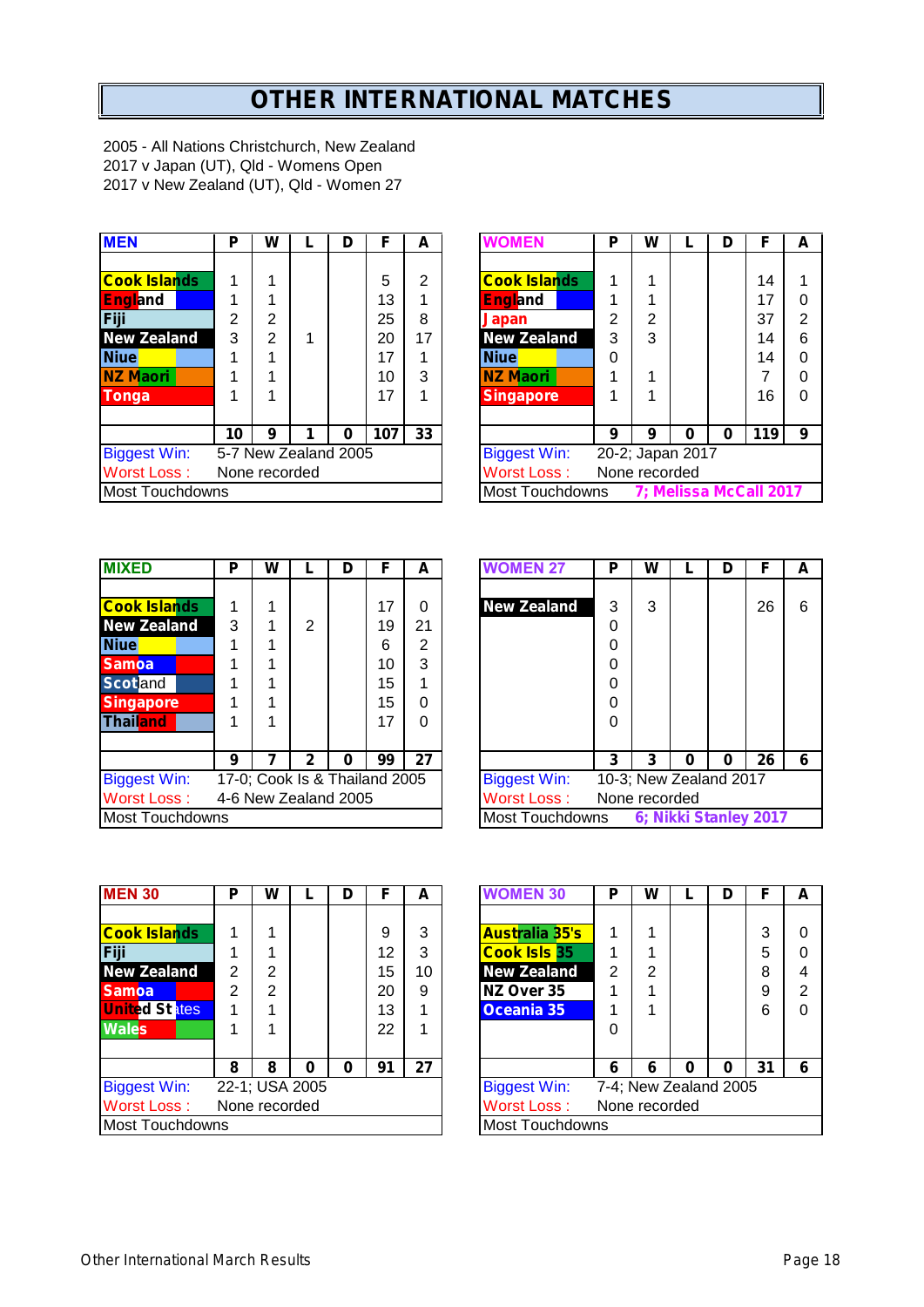# **OTHER INTERNATIONAL MATCHES**

| <b>MIXED 30</b>        | P | w |                       | D | F  | А  | <b>MEN 35</b>          | P | W |                       | D | F  | A  |
|------------------------|---|---|-----------------------|---|----|----|------------------------|---|---|-----------------------|---|----|----|
|                        |   |   |                       |   |    |    |                        |   |   |                       |   |    |    |
| <b>NZ Maori</b>        | 3 | 2 |                       |   | 16 | 15 | <b>New Zealand</b>     | 4 |   | 2                     |   | 12 | 12 |
| <b>New Zealand</b>     | 3 |   | 3                     |   | 10 | 16 | <b>Niue</b>            | 3 | 3 |                       |   | 32 | 4  |
| <b>Samoa</b>           | 3 | 3 |                       |   | 39 | 8  | <b>Samoa</b>           | 2 | 2 |                       |   | 18 | 0  |
|                        | 0 |   |                       |   |    |    |                        | 0 |   |                       |   |    |    |
|                        | 0 |   |                       |   |    |    |                        | 0 |   |                       |   |    |    |
|                        | 0 |   |                       |   |    |    |                        | 0 |   |                       |   |    |    |
|                        | 0 |   |                       |   |    |    |                        | 0 |   |                       |   |    |    |
|                        |   |   |                       |   |    |    |                        |   |   |                       |   |    |    |
|                        | 9 | 5 | 4                     | 0 | 65 | 39 |                        | 9 | 6 | 2                     |   | 62 | 16 |
| <b>Biggest Win:</b>    |   |   | 12-1; Samoa 2005      |   |    |    | <b>Biggest Win:</b>    |   |   | 14-3; Niue 2005       |   |    |    |
| <b>Worst Loss:</b>     |   |   | 4-7; New Zealand 2005 |   |    |    | <b>Worst Loss:</b>     |   |   | 2-3; New Zealand 2005 |   |    |    |
| <b>Most Touchdowns</b> |   |   |                       |   |    |    | <b>Most Touchdowns</b> |   |   |                       |   |    |    |

| <b>MIXED 30</b>     | P | W |                       | D | F  | A  | <b>MEN 35</b>          | Р | w |                       | D | F  | A                 |
|---------------------|---|---|-----------------------|---|----|----|------------------------|---|---|-----------------------|---|----|-------------------|
|                     |   |   |                       |   |    |    |                        |   |   |                       |   |    |                   |
| <b>NZ Maori</b>     | 3 | 2 |                       |   | 16 | 15 | <b>New Zealand</b>     | 4 | 4 | 2                     |   | 12 | $12 \overline{ }$ |
| <b>New Zealand</b>  | 3 |   | 3                     |   | 10 | 16 | <b>Niue</b>            | 3 | 3 |                       |   | 32 | 4                 |
| <b>Samoa</b>        | 3 | 3 |                       |   | 39 | 8  | <b>Samoa</b>           | 2 | 2 |                       |   | 18 | 0                 |
|                     | 0 |   |                       |   |    |    |                        | 0 |   |                       |   |    |                   |
|                     | 0 |   |                       |   |    |    |                        | 0 |   |                       |   |    |                   |
|                     | 0 |   |                       |   |    |    |                        | 0 |   |                       |   |    |                   |
|                     | 0 |   |                       |   |    |    |                        | 0 |   |                       |   |    |                   |
|                     |   |   |                       |   |    |    |                        |   |   |                       |   |    |                   |
|                     | 9 | 5 | 4                     | 0 | 65 | 39 |                        | 9 | 6 | 2                     |   | 62 | 16                |
| <b>Biggest Win:</b> |   |   | 12-1; Samoa 2005      |   |    |    | <b>Biggest Win:</b>    |   |   | 14-3; Niue 2005       |   |    |                   |
| Worst Loss :        |   |   | 4-7; New Zealand 2005 |   |    |    | <b>Worst Loss:</b>     |   |   | 2-3; New Zealand 2005 |   |    |                   |
| Most Touchdowns     |   |   |                       |   |    |    | <b>Most Touchdowns</b> |   |   |                       |   |    |                   |
|                     |   |   |                       |   |    |    |                        |   |   |                       |   |    |                   |

| <b>IWOMEN 35</b>       | Р              | w                       |              | D | F  | А                                  | <b>MEN 40</b>          | Р  | w                    |   | D | F  | A              |
|------------------------|----------------|-------------------------|--------------|---|----|------------------------------------|------------------------|----|----------------------|---|---|----|----------------|
|                        |                |                         |              |   |    |                                    |                        |    |                      |   |   |    |                |
| <b>Australia 30's</b>  |                |                         |              |   | 0  | 3                                  | <b>Cook Islands</b>    | 2  | $\overline{2}$       |   |   | 13 | 5              |
| <b>Cook Islands</b>    |                |                         |              |   | 16 | 0                                  | <b>New Zealand</b>     | 3  | 2                    |   |   | 19 | 11             |
| <b>New Zealand</b>     | $\overline{2}$ |                         |              |   | 8  | 6                                  | <b>NZ Academy</b>      | 3  | 3                    |   |   | 22 | $\overline{4}$ |
| NZ Over 30's           |                |                         |              |   | 8  | 2                                  | <b>Singapore</b>       | 2  | 2                    |   |   | 30 | $\overline{2}$ |
| <b>Oceania</b>         | $\overline{2}$ | 2                       |              |   | 11 | 5                                  |                        | 0  |                      |   |   |    |                |
|                        | 0              |                         |              |   |    |                                    |                        | 0  |                      |   |   |    |                |
|                        | 0              |                         |              |   |    |                                    |                        | 0  |                      |   |   |    |                |
|                        |                |                         |              |   |    |                                    |                        |    |                      |   |   |    |                |
|                        |                | 5                       | $\mathbf{2}$ | 0 | 43 | 16                                 |                        | 10 | 9                    | 0 | 1 | 84 | 22             |
| <b>Biggest Win:</b>    |                | 16-0; Cook Islands 2005 |              |   |    |                                    | <b>Biggest Win:</b>    |    | 15-1; Singapore 2005 |   |   |    |                |
| Worst Loss:            |                |                         |              |   |    | None recorded (against 35's teams) | <b>Worst Loss:</b>     |    | None recorded        |   |   |    |                |
| <b>Most Touchdowns</b> |                |                         |              |   |    |                                    | <b>Most Touchdowns</b> |    |                      |   |   |    |                |
|                        |                |                         |              |   |    |                                    |                        |    |                      |   |   |    |                |

| <b>WOMEN 35</b>        | P | W |              | D                                  |    | A  | <b>MEN 40</b>          | Р             | W              |   |                      | F  | A              |
|------------------------|---|---|--------------|------------------------------------|----|----|------------------------|---------------|----------------|---|----------------------|----|----------------|
|                        |   |   |              |                                    |    |    |                        |               |                |   |                      |    |                |
| <b>Australia 30's</b>  |   |   |              |                                    | 0  | 3  | <b>Cook Islands</b>    | 2             | 2              |   |                      | 13 | 5              |
| <b>Cook Islands</b>    |   |   |              |                                    | 16 | 0  | <b>New Zealand</b>     | 3             | $\overline{2}$ |   |                      | 19 | 11             |
| <b>New Zealand</b>     | 2 |   |              |                                    | 8  | 6  | <b>NZ Academy</b>      | 3             | 3              |   |                      | 22 | 4              |
| NZ Over 30's           |   |   |              |                                    | 8  | 2  | <b>Singapore</b>       | 2             | 2              |   |                      | 30 | $\overline{2}$ |
| Oceania                | 2 | 2 |              |                                    | 11 | 5  |                        | 0             |                |   |                      |    |                |
|                        | 0 |   |              |                                    |    |    |                        | 0             |                |   |                      |    |                |
|                        | 0 |   |              |                                    |    |    |                        | 0             |                |   |                      |    |                |
|                        |   |   |              |                                    |    |    |                        |               |                |   |                      |    |                |
|                        | 7 | 5 | $\mathbf{2}$ | 0                                  | 43 | 16 |                        | 10            | 9              | 0 |                      | 84 | 22             |
| <b>Biggest Win:</b>    |   |   |              | 16-0; Cook Islands 2005            |    |    | <b>Biggest Win:</b>    |               |                |   | 15-1; Singapore 2005 |    |                |
| Worst Loss :           |   |   |              | None recorded (against 35's teams) |    |    | <b>Worst Loss:</b>     | None recorded |                |   |                      |    |                |
| <b>Most Touchdowns</b> |   |   |              |                                    |    |    | <b>Most Touchdowns</b> |               |                |   |                      |    |                |

| <b>MEN 45</b>          | Р               | w              |   | n | F  | А  |  |  |
|------------------------|-----------------|----------------|---|---|----|----|--|--|
|                        |                 |                |   |   |    |    |  |  |
| <b>New Zealand</b>     | 4               | 4              |   |   | 20 | 5  |  |  |
| <b>NZ Academy</b>      | $\overline{2}$  | 2              |   |   | 10 | 4  |  |  |
| <b>Niue</b>            | $\overline{2}$  | $\overline{2}$ |   |   | 23 | 1  |  |  |
|                        | 0               |                |   |   |    |    |  |  |
|                        | 0               |                |   |   |    |    |  |  |
|                        | 0               |                |   |   |    |    |  |  |
|                        | 0               |                |   |   |    |    |  |  |
|                        |                 |                |   |   |    |    |  |  |
|                        | 8               | 8              | 0 | 0 | 53 | 10 |  |  |
| <b>Biggest Win:</b>    | 14-0; Niue 2005 |                |   |   |    |    |  |  |
| Worst Loss:            | None recorded   |                |   |   |    |    |  |  |
| <b>Most Touchdowns</b> |                 |                |   |   |    |    |  |  |